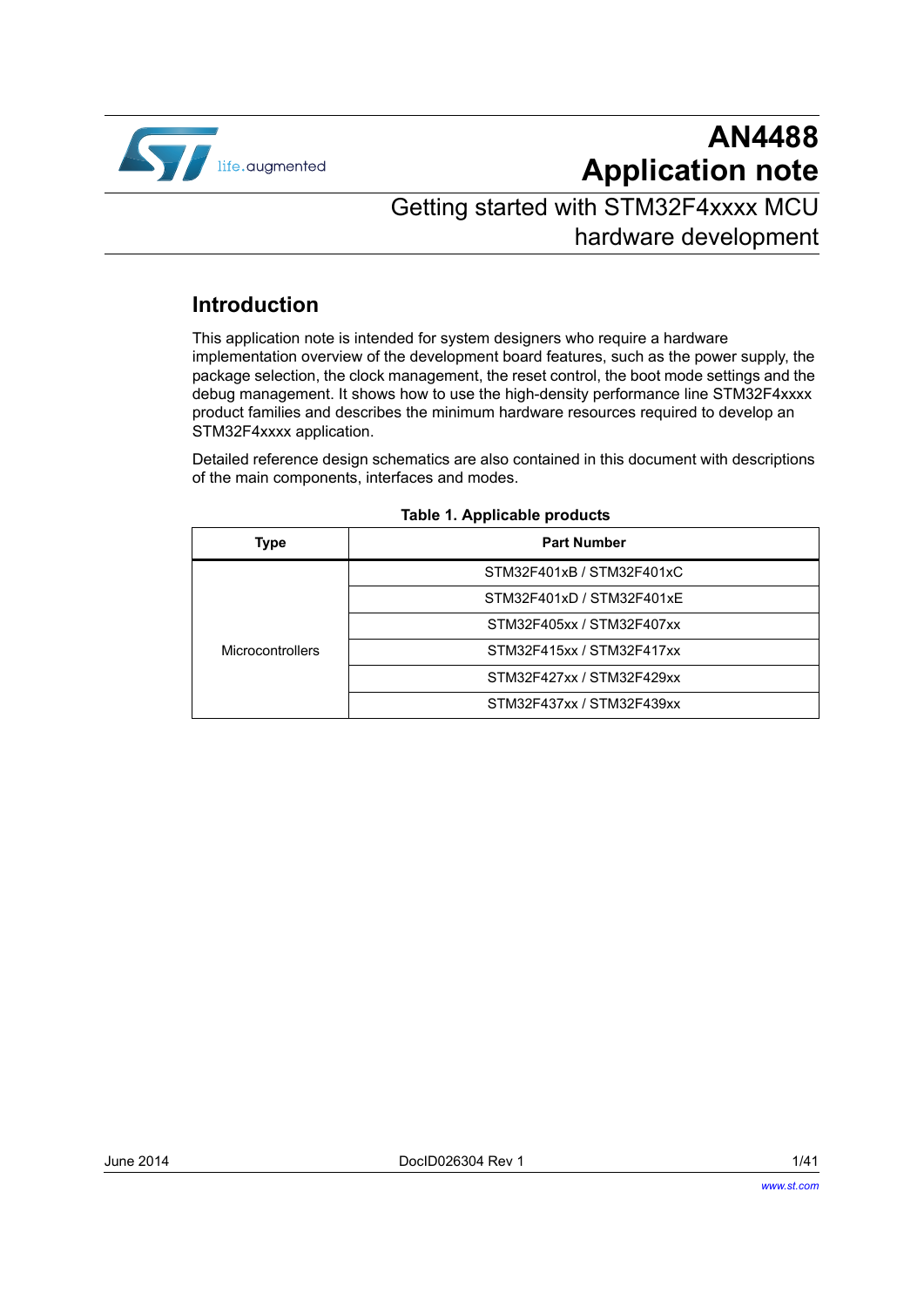# **Contents**

| 1           |     |       |                                                             |  |  |  |  |  |  |
|-------------|-----|-------|-------------------------------------------------------------|--|--|--|--|--|--|
| $\mathbf 2$ |     |       |                                                             |  |  |  |  |  |  |
|             | 2.1 |       |                                                             |  |  |  |  |  |  |
|             |     | 2.1.1 |                                                             |  |  |  |  |  |  |
|             |     | 2.1.2 |                                                             |  |  |  |  |  |  |
|             |     | 2.1.3 |                                                             |  |  |  |  |  |  |
|             | 2.2 |       |                                                             |  |  |  |  |  |  |
|             | 2.3 |       |                                                             |  |  |  |  |  |  |
|             |     | 2.3.1 | Power on reset (POR) / power down reset (PDR)  10           |  |  |  |  |  |  |
|             |     | 2.3.2 |                                                             |  |  |  |  |  |  |
|             |     | 2.3.3 |                                                             |  |  |  |  |  |  |
|             |     | 2.3.4 |                                                             |  |  |  |  |  |  |
|             |     | 2.3.5 |                                                             |  |  |  |  |  |  |
|             |     | 2.3.6 | Regulator ON/OFF and internal reset ON/OFF availability  15 |  |  |  |  |  |  |
| 3           |     |       |                                                             |  |  |  |  |  |  |
|             | 3.1 |       |                                                             |  |  |  |  |  |  |
|             | 3.2 |       |                                                             |  |  |  |  |  |  |
|             |     | 3.2.1 |                                                             |  |  |  |  |  |  |
|             |     | 3.2.2 | Compatibility with STM32F1x and STM32F2x families  20       |  |  |  |  |  |  |
|             | 3.3 |       |                                                             |  |  |  |  |  |  |
| 4           |     |       |                                                             |  |  |  |  |  |  |
|             | 4.1 |       |                                                             |  |  |  |  |  |  |
|             |     | 4.1.1 |                                                             |  |  |  |  |  |  |
|             |     | 4.1.2 | External crystal/ceramic resonator (HSE crystal)  24        |  |  |  |  |  |  |
|             | 4.2 |       |                                                             |  |  |  |  |  |  |
|             |     | 4.2.1 |                                                             |  |  |  |  |  |  |
|             |     | 4.2.2 | External crystal/ceramic resonator (LSE crystal) 25         |  |  |  |  |  |  |
|             | 4.3 |       |                                                             |  |  |  |  |  |  |
| 5           |     |       |                                                             |  |  |  |  |  |  |
|             | 5.1 |       |                                                             |  |  |  |  |  |  |
| 2/41        |     |       | DocID026304 Rev 1                                           |  |  |  |  |  |  |
|             |     |       |                                                             |  |  |  |  |  |  |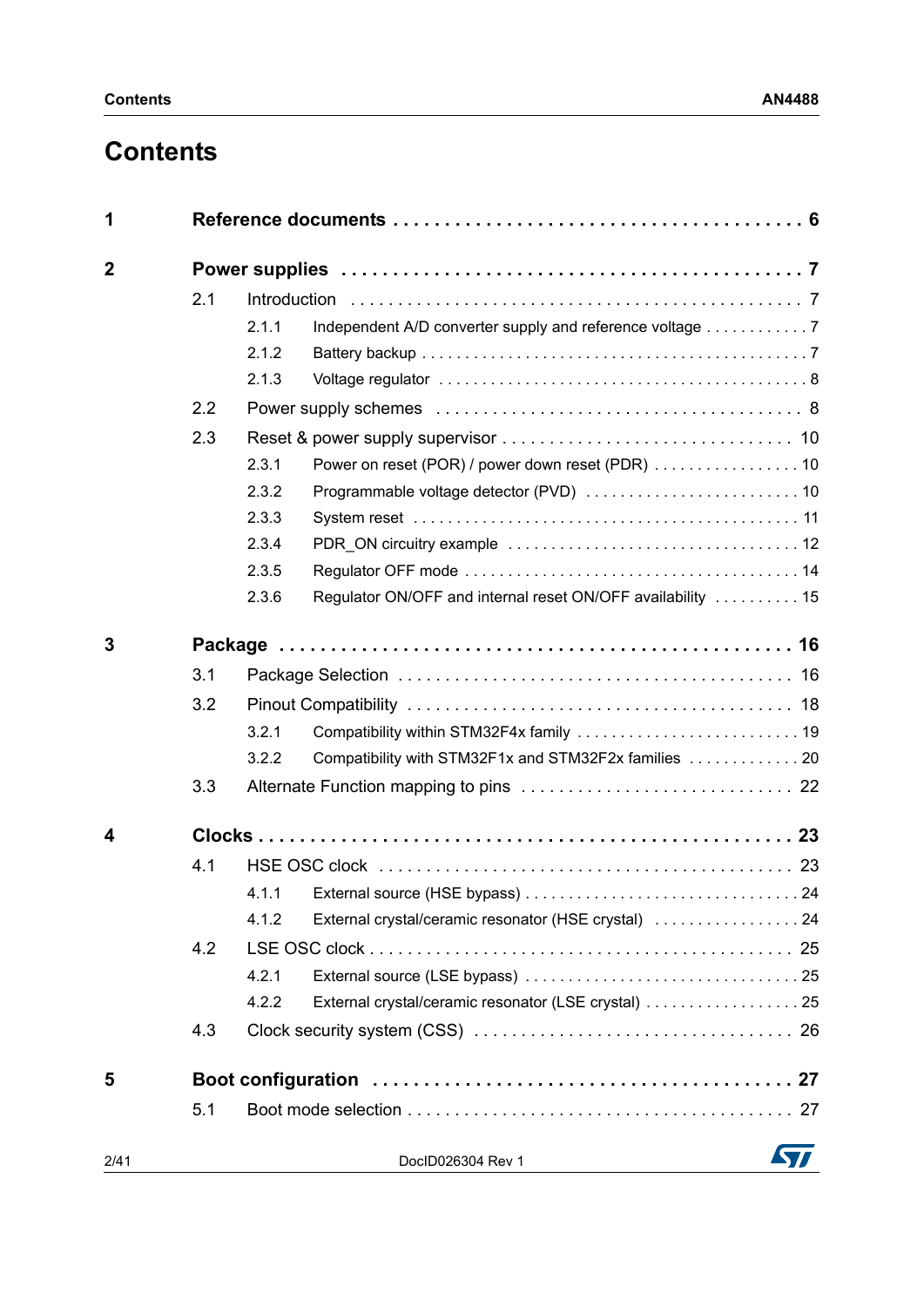|                | 5.2 |                                                                    |
|----------------|-----|--------------------------------------------------------------------|
|                | 5.3 |                                                                    |
| 6              |     |                                                                    |
|                | 6.1 |                                                                    |
|                | 6.2 |                                                                    |
|                | 6.3 |                                                                    |
|                |     | 6.3.1                                                              |
|                |     | 6.3.2                                                              |
|                |     | Internal pull-up and pull-down resistors on JTAG pins 30<br>6.3.3  |
|                |     | 6.3.4<br>SWJ debug port connection with standard JTAG connector 31 |
| $\overline{7}$ |     |                                                                    |
|                | 7.1 |                                                                    |
|                | 7.2 |                                                                    |
|                | 7.3 |                                                                    |
|                | 7.4 |                                                                    |
|                | 7.5 |                                                                    |
|                | 7.6 |                                                                    |
| 8              |     |                                                                    |
|                | 8.1 |                                                                    |
|                |     | 8.1.1                                                              |
|                |     | 8.1.2                                                              |
|                |     | 8.1.3                                                              |
|                |     | 8.1.4                                                              |
|                |     | 8.1.5                                                              |
|                | 8.2 |                                                                    |
| 9              |     |                                                                    |

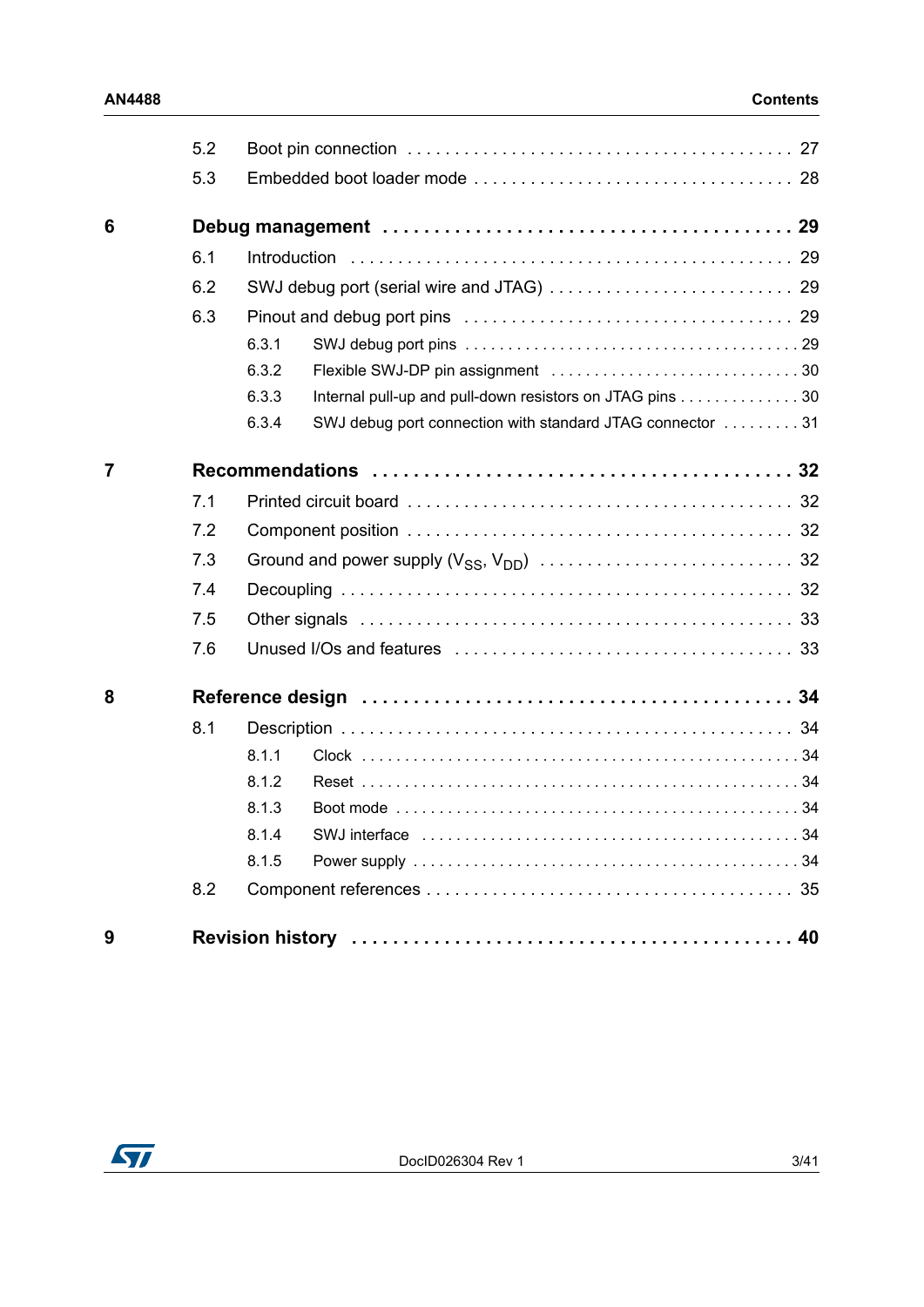# **List of tables**

| Table 1.  |                                                                        |  |
|-----------|------------------------------------------------------------------------|--|
| Table 2.  |                                                                        |  |
| Table 3.  | Regulator ON/OFF and internal power supply supervisor availability. 15 |  |
| Table 4.  |                                                                        |  |
| Table 5.  |                                                                        |  |
| Table 6.  |                                                                        |  |
| Table 7.  |                                                                        |  |
| Table 8.  |                                                                        |  |
| Table 9.  |                                                                        |  |
| Table 10. |                                                                        |  |
| Table 11. |                                                                        |  |
| Table 12. |                                                                        |  |
| Table 13. |                                                                        |  |

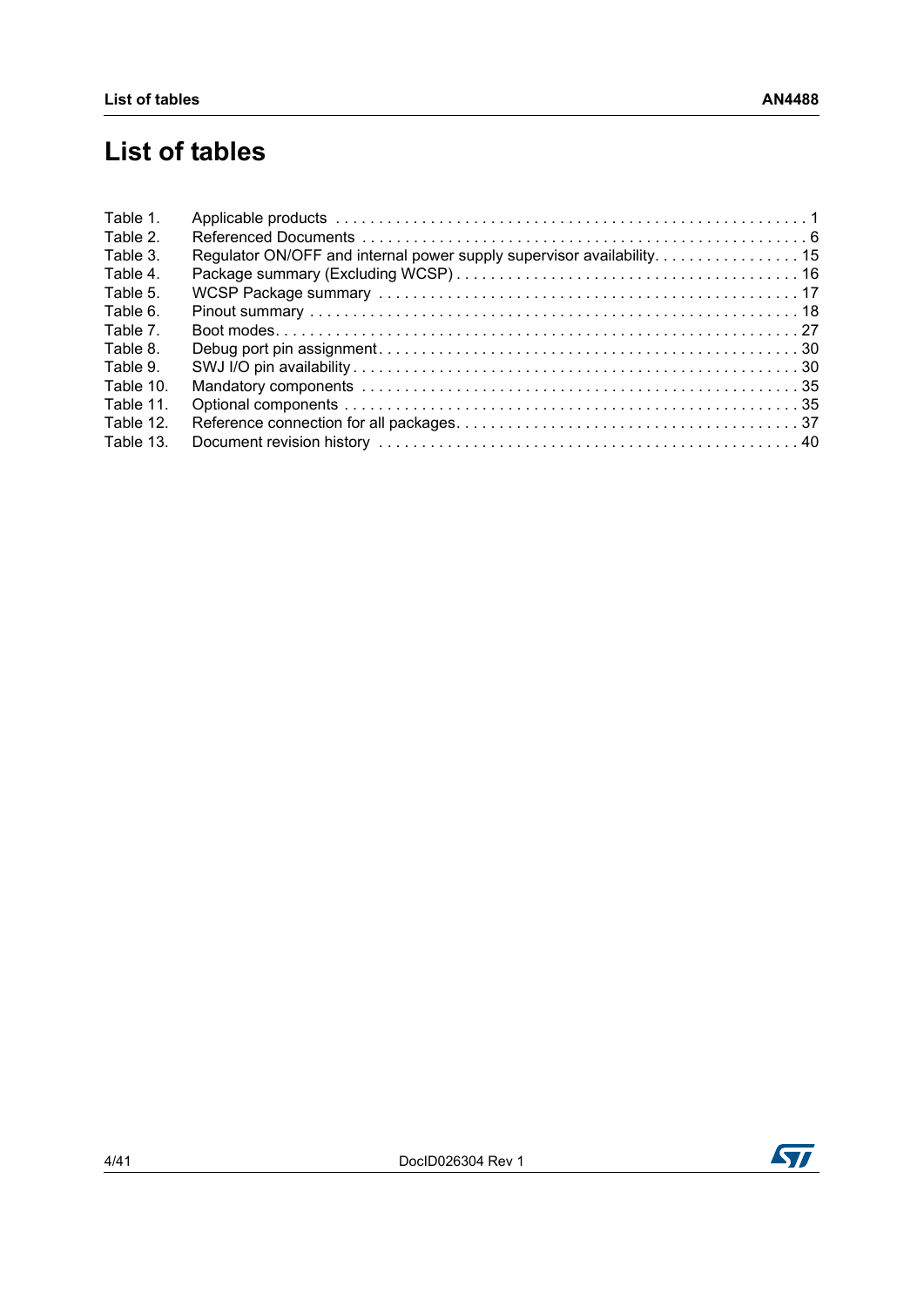# **List of figures**

| Figure 1.  |                                                                                |  |
|------------|--------------------------------------------------------------------------------|--|
| Figure 2.  |                                                                                |  |
| Figure 3.  |                                                                                |  |
| Figure 4.  |                                                                                |  |
| Figure 5.  |                                                                                |  |
| Figure 6.  | PDR_ON simple circuitry timings example (Drawing not to scale) 13              |  |
| Figure 7.  |                                                                                |  |
| Figure 8.  | STM32F4 family compatible board design for LQFP64 package 19                   |  |
| Figure 9.  | STM32F4 family compatible board design for LQFP100 package 19                  |  |
| Figure 10. | Compatible board design STM32F10xx/STM32F4xx for LQFP64 package20              |  |
| Figure 11. | Compatible board design STM32F10xx/STM32F2xx/STM32F4xx for LQFP100 package. 20 |  |
| Figure 12. | Compatible board design STM32F10xx/STM32F2xx/STM32F4xx for LQFP144 package. 21 |  |
| Figure 13. | Compatible board design STM32F2xx and STM32F4xx                                |  |
|            |                                                                                |  |
| Figure 14. |                                                                                |  |
| Figure 15. |                                                                                |  |
| Figure 16. |                                                                                |  |
| Figure 17. |                                                                                |  |
| Figure 18. |                                                                                |  |
| Figure 19. |                                                                                |  |
| Figure 20. |                                                                                |  |
| Figure 21. |                                                                                |  |
| Figure 22. |                                                                                |  |
| Figure 23. |                                                                                |  |

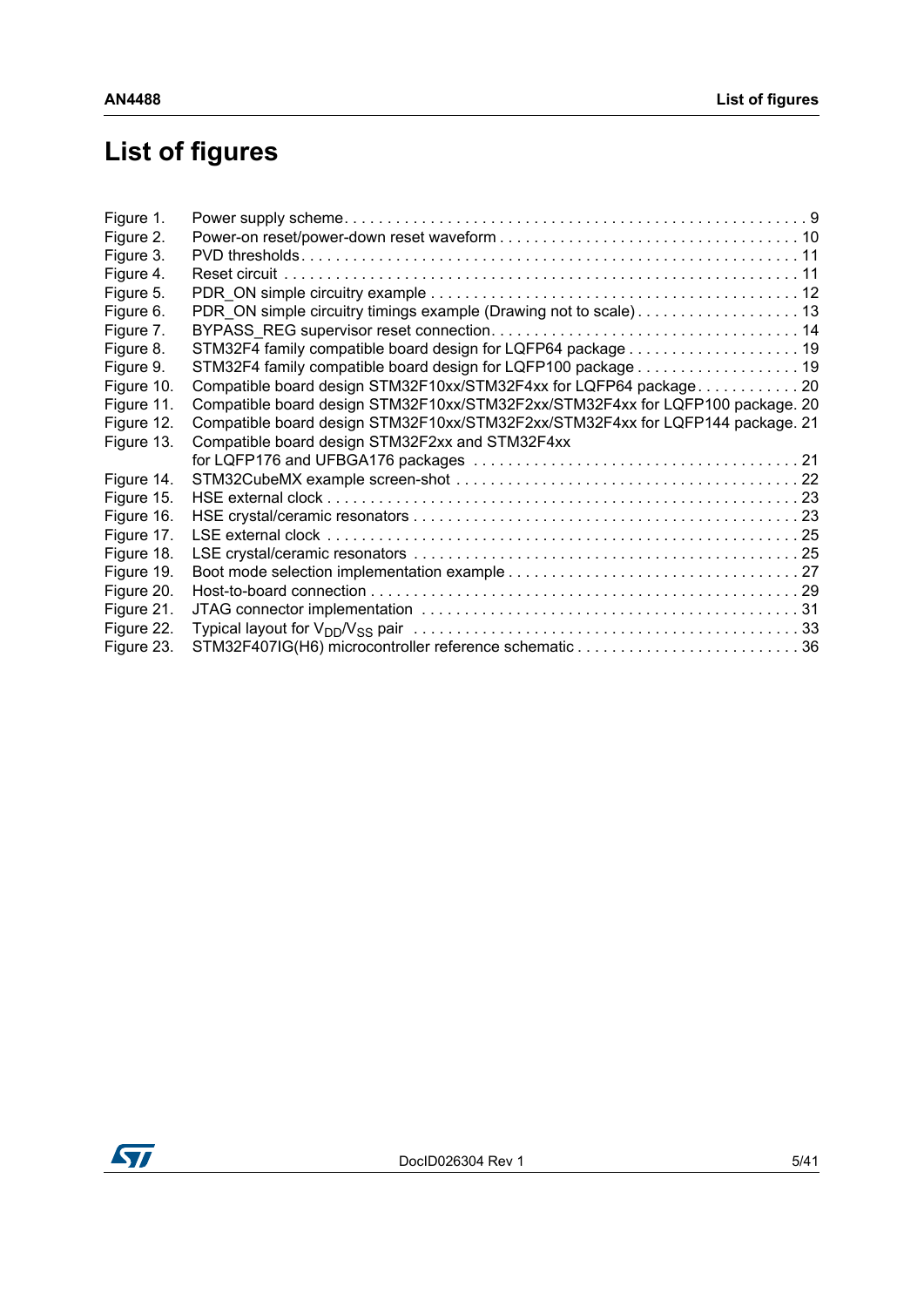# <span id="page-5-0"></span>**1 Reference documents**

The following documents are available on www.st.com

|  | <b>Table 2. Referenced Documents</b> |  |
|--|--------------------------------------|--|
|--|--------------------------------------|--|

<span id="page-5-1"></span>

| <b>Reference</b> | Title                                                                            |
|------------------|----------------------------------------------------------------------------------|
| l AN2867         | Oscillator design guide for ST microcontrollers                                  |
| AN2606           | STM32 microcontroller system memory boot mode                                    |
| AN3364           | Migration and compatibility guidelines for STM32 microcontroller<br>applications |

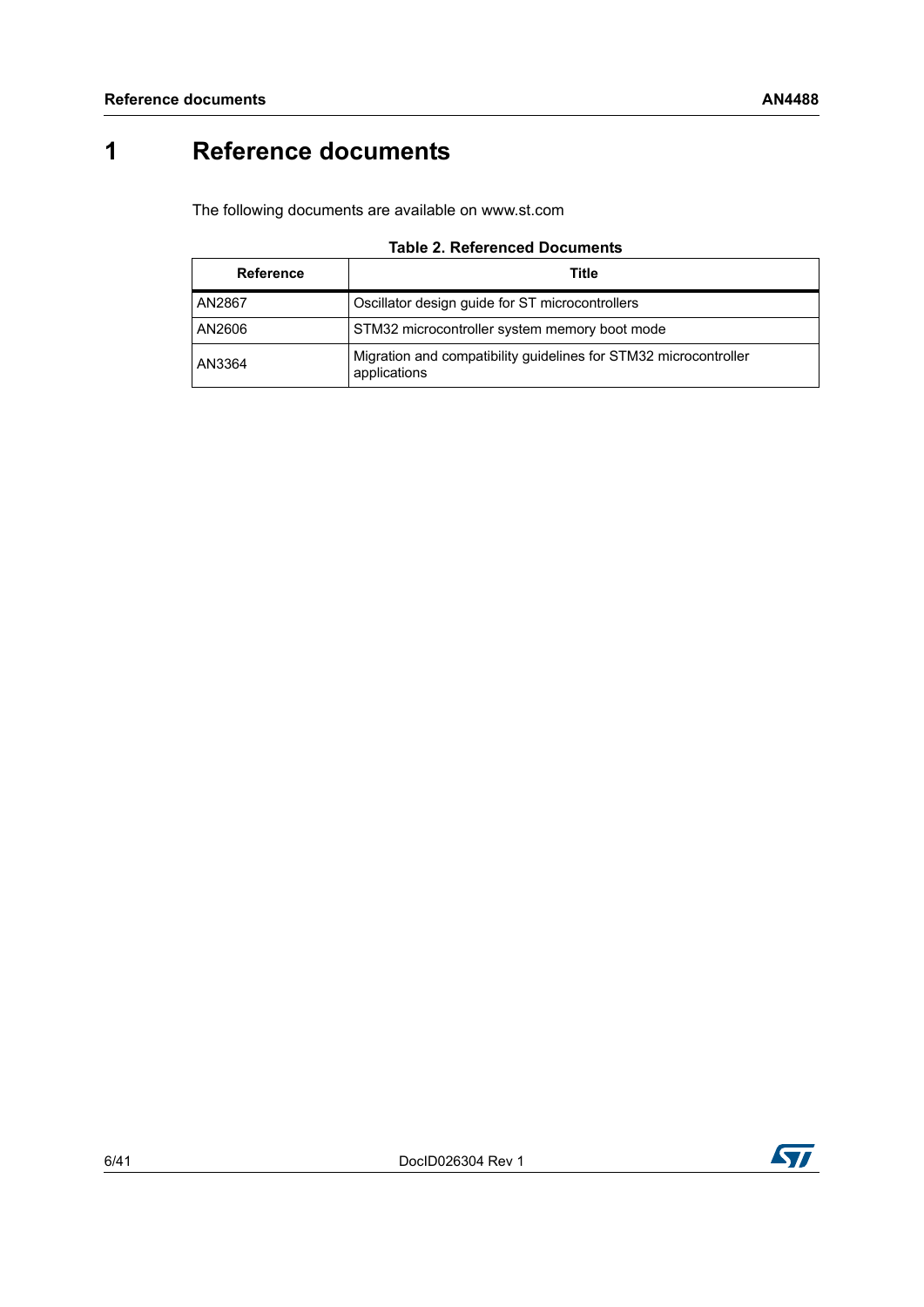# <span id="page-6-0"></span>**2 Power supplies**

## <span id="page-6-1"></span>**2.1 Introduction**

The device requires a 1.8 V to 3.6 V operating voltage supply ( $V_{DD}$ ), which can be reduced down to 1.7V with some restrictions. See relative DataSheets for details. An embedded regulator is used to supply the internal 1.2 V digital power.

The real-time clock (RTC) and backup registers can be powered from the  $V_{BAT}$  voltage when the main  $V_{DD}$  supply is powered off.

#### <span id="page-6-2"></span>**2.1.1 Independent A/D converter supply and reference voltage**

To improve conversion accuracy, the ADC has an independent power supply that can be filtered separately, and shielded from noise on the PCB.

- the ADC voltage supply input is available on a separate  $V_{DDA}$  pin
- an isolated supply ground connection is provided on the  $V_{SSA}$  pin In all cases, the VSSA pin should be externally connected to same supply ground than VSS

#### **On 100-pin package and above**

To ensure a better accuracy on low-voltage inputs, the user can connect a separate external reference voltage ADC input on  $V_{REF+}$ . The voltage on  $V_{REF+}$  may range from 1.8 V to  $V<sub>DDA</sub>$ .

When available (depending on package),  $V_{RFF-}$  must be externally tied to  $V_{SSA}$ .

#### **On packages smaller than 100-pin**

The  $V_{REF+}$  and  $V_{REF-}$  pins are not available, they are internally connected to the ADC voltage supply ( $V_{DDA}$ ) and ground ( $V_{SSA}$ ).

#### <span id="page-6-3"></span>**2.1.2 Battery backup**

To retain the content of the Backup registers when  $V_{DD}$  is turned off, the  $V_{BAT}$  pin can be connected to an optional standby voltage supplied by a battery or another source.

The  $V<sub>BAT</sub>$  pin also powers the RTC unit, allowing the RTC to operate even when the main digital supply ( $V_{DD}$ ) is turned off. The switch to the  $V_{BAT}$  supply is controlled by the power down reset (PDR) circuitry embedded in the Reset block.

If no external battery is used in the application, it is highly recommended to connect  $V_{BAT}$ externally to  $V_{DD}$ .

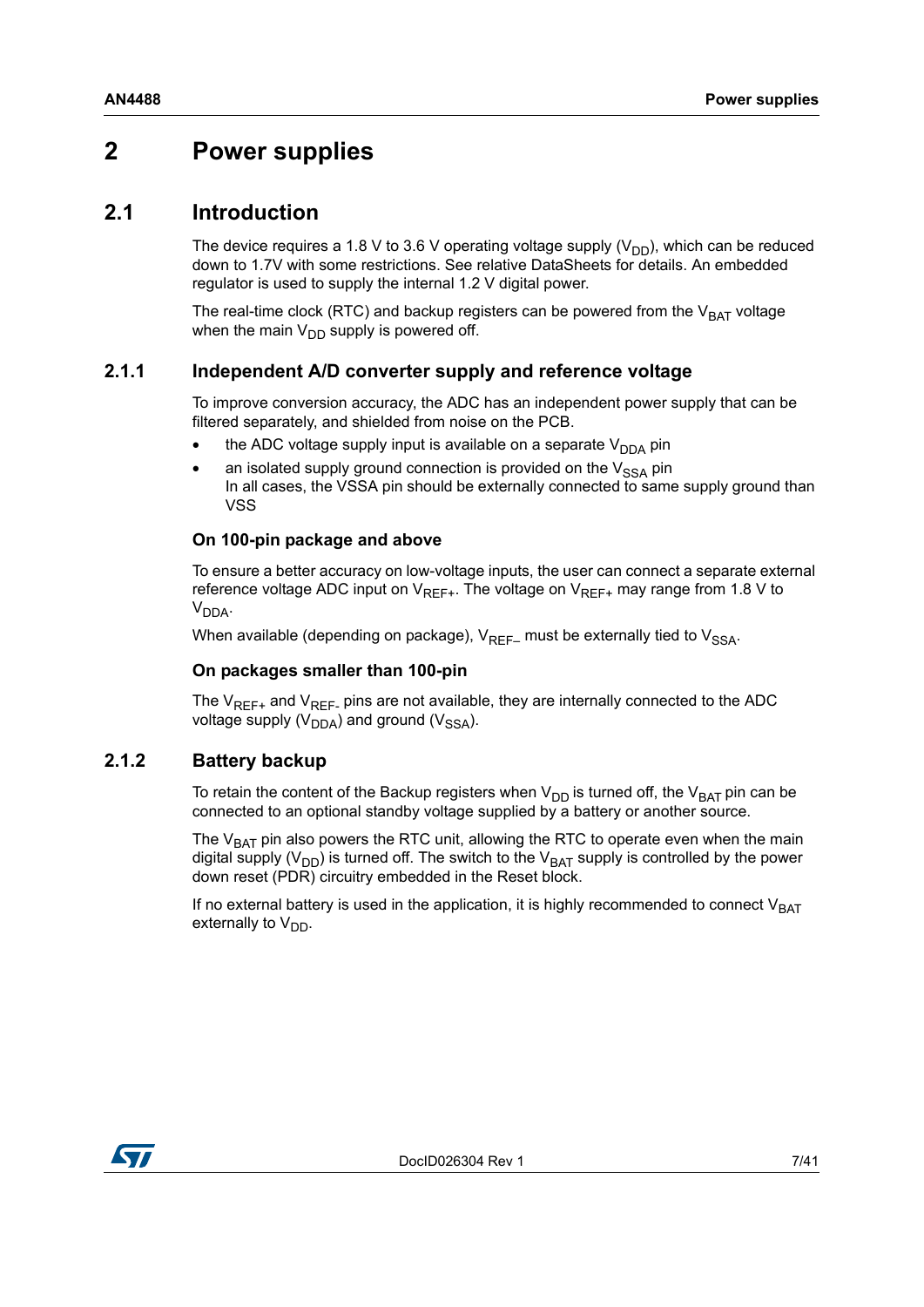#### <span id="page-7-0"></span>**2.1.3 Voltage regulator**

The voltage regulator is always enabled after reset. It works in three different modes depending on the application modes.

- in Run mode, the regulator supplies full power to the 1.2 V domain (core, memories and digital peripherals)
- in Stop mode, the regulator supplies low power to the  $1.2$  V domain, preserving the contents of the registers and SRAM
- in Standby mode, the regulator is powered down. The contents of the registers and SRAM are lost except for those concerned with the Standby circuitry and the Backup domain.

*Note: Depending on the selected package, there are specific pins that should be connected either*  to V<sub>SS</sub> or V<sub>DD</sub> to activate or deactivate the voltage regulator. Refer to section "Voltage *regulator" in* datasheet for details*.*

# <span id="page-7-1"></span>**2.2 Power supply schemes**

The circuit is powered by a stabilized power supply,  $V_{DD}$ .

- Caution:
	- The V<sub>DD</sub> voltage range is 1.8 V to 3.6 V (down to 1.7V with some restrictions, see relative DataSheets for details)
- The  $V_{DD}$  pins must be connected to  $V_{DD}$  with external decoupling capacitors: one single Tantalum or Ceramic capacitor (min. 4.7  $\mu$ F typ.10  $\mu$ F) for the package + one 100 nF Ceramic capacitor for each  $V_{DD}$  pin.
- The V<sub>BAT</sub> pin can be connected to the external battery (1.65 V < V<sub>BAT</sub> < 3.6 V). If no external battery is used, it is recommended to connect this pin to  $V_{DD}$  with a 100 nF external ceramic decoupling capacitor.
- The  $V_{DDA}$  pin must be connected to two external decoupling capacitors (100 nF Ceramic + 1 µF Tantalum or Ceramic).
- The  $V_{RFF+}$  pin can be connected to the  $V_{DDA}$  external power supply. If a separate, external reference voltage is applied on  $V_{REF+}$ , a 100 nF and a 1 µF capacitors must be connected on this pin. In all cases,  $V_{REF+}$  must be kept between 1.65 V and  $V_{DDA}$ .
- Additional precautions can be taken to filter analog noise:
	- $V_{DDA}$  can be connected to  $V_{DD}$  through a ferrite bead.
	- The V<sub>RFF+</sub> pin can be connected to V<sub>DDA</sub> through a resistor (typ. 47 Ω).
- For the voltage regulator configuration, there is specific BYPASS\_REG pin (not available on all packages) that should be connected either to  $V_{SS}$  or  $V_{DD}$  to activate or deactivate the voltage regulator specific.
	- Refer to *[Chapter 2.3.5](#page-13-0)* and section "Voltage regulator" of the related device datasheet for details*.*
- When the voltage regulator is enabled,  $V_{\text{CAP1}}$  and  $V_{\text{CAP2}}$  pins must be connected to 2\*2.2 µF LowESR < 2Ω Ceramic capacitor (or 1\*4.7 µF LowESR < 1Ω Ceramic capacitor if only  $V_{\text{CAP1}}$  pin is provided on some packages).

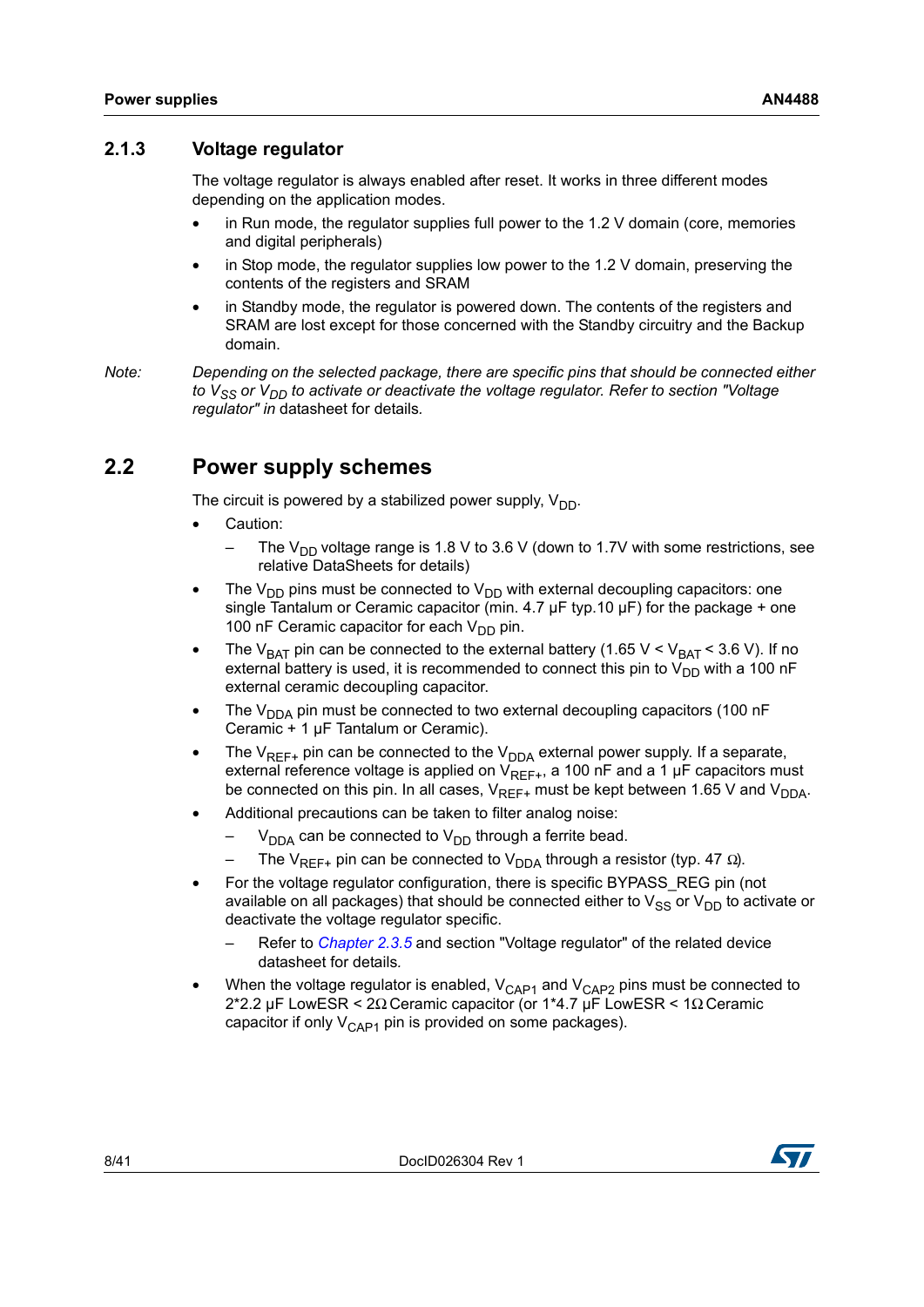<span id="page-8-0"></span>

**Figure 1. Power supply scheme**

- 1. Optional. If a separate, external reference voltage is connected on  $V_{REF+}$ , the two capacitors (100 nF and 1 µF) must be connected.
- 2. V<sub>CAP2</sub> is not available on all packages. In that case, a single 4.7 µF (ESR < 1Ω) is connected to V<sub>CAP1</sub>
- 3.  $V_{REF}$ + is either connected to  $V_{REF}$ + or to  $V_{DDA}$  (depending on package).
- 4.  $V_{REF}$  is either connected to  $V_{REF}$  or to  $V_{SSA}$  (depending on package).
- 5. N is the number of  $V_{DD}$  and  $V_{SS}$  inputs.
- 6. Refer to section *"Voltage regulator" in* datasheet (*[Table 1](#page-0-1)*) to connect BYPASS\_REG and PDR\_ON pins.

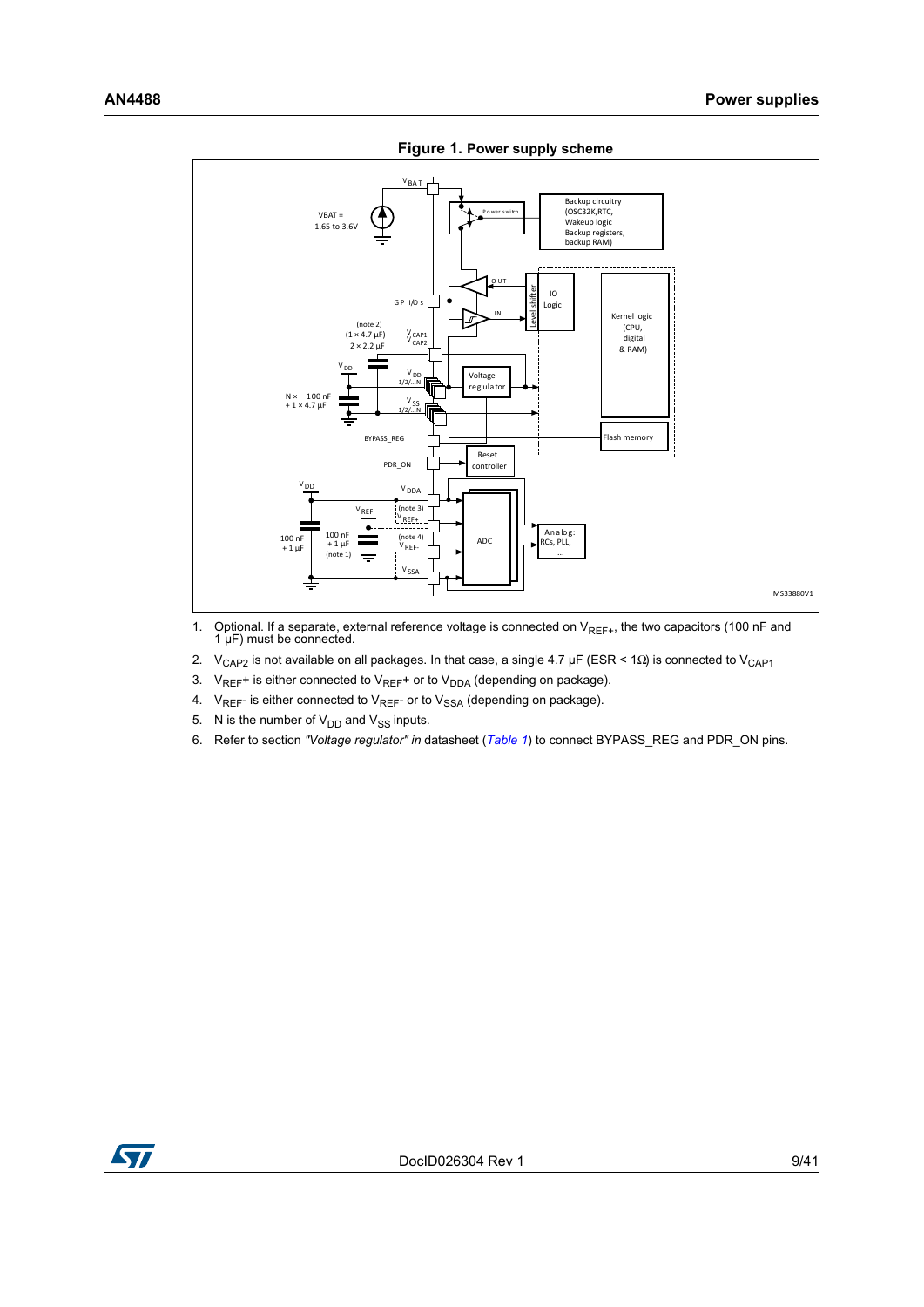# <span id="page-9-0"></span>**2.3 Reset & power supply supervisor**

## <span id="page-9-1"></span>**2.3.1 Power on reset (POR) / power down reset (PDR)**

The device has an integrated POR/PDR circuitry that allows proper operation starting from 1.8 V.

The device remains in the Reset mode as long as  $V_{DD}$  is below a specified threshold, V<sub>POR/PDR</sub>, without the need for an external reset circuit. For more details concerning the power on/power down reset threshold, refer to the electrical characteristics in STM32F4xxxx datasheets.

The internal power-on reset (POR) / power-down reset (PDR) circuitry is disabled through the PDR ON pin. An external power supply supervisor should monitor  $V_{DD}$  and should maintain the device in reset mode as long as  $V_{DD}$  is below a specified threshold. PDR\_ON should be connected to this external power supply supervisor.

<span id="page-9-3"></span>



1. t<sub>RSTTEMPO</sub> is approximately 2.6 ms. V<sub>POR/PDR</sub> rising edge is 1.74 V (typ.) and V<sub>POR/PDR</sub> falling edge is 1.70 V (typ.). Refer to STM32F4xxxx datasheets for actual value.

## <span id="page-9-2"></span>**2.3.2 Programmable voltage detector (PVD)**

You can use the PVD to monitor the  $V_{DD}$  power supply by comparing it to a threshold selected by the PLS[2:0] bits in the Power control register (PWR\_CR).

The PVD is enabled by setting the PVDE bit.

A PVDO flag is available, in the Power control/status register (PWR\_CSR), to indicate whether  $V_{DD}$  is higher or lower than the PVD threshold. This event is internally connected to EXTI Line16 and can generate an interrupt if enabled through the EXTI registers. The PVD output interrupt can be generated when  $V_{DD}$  drops below the PVD threshold and/or when  $V_{DD}$  rises above the PVD threshold depending on the EXTI Line16 rising/falling edge configuration. As an example the service routine can perform emergency shutdown tasks.

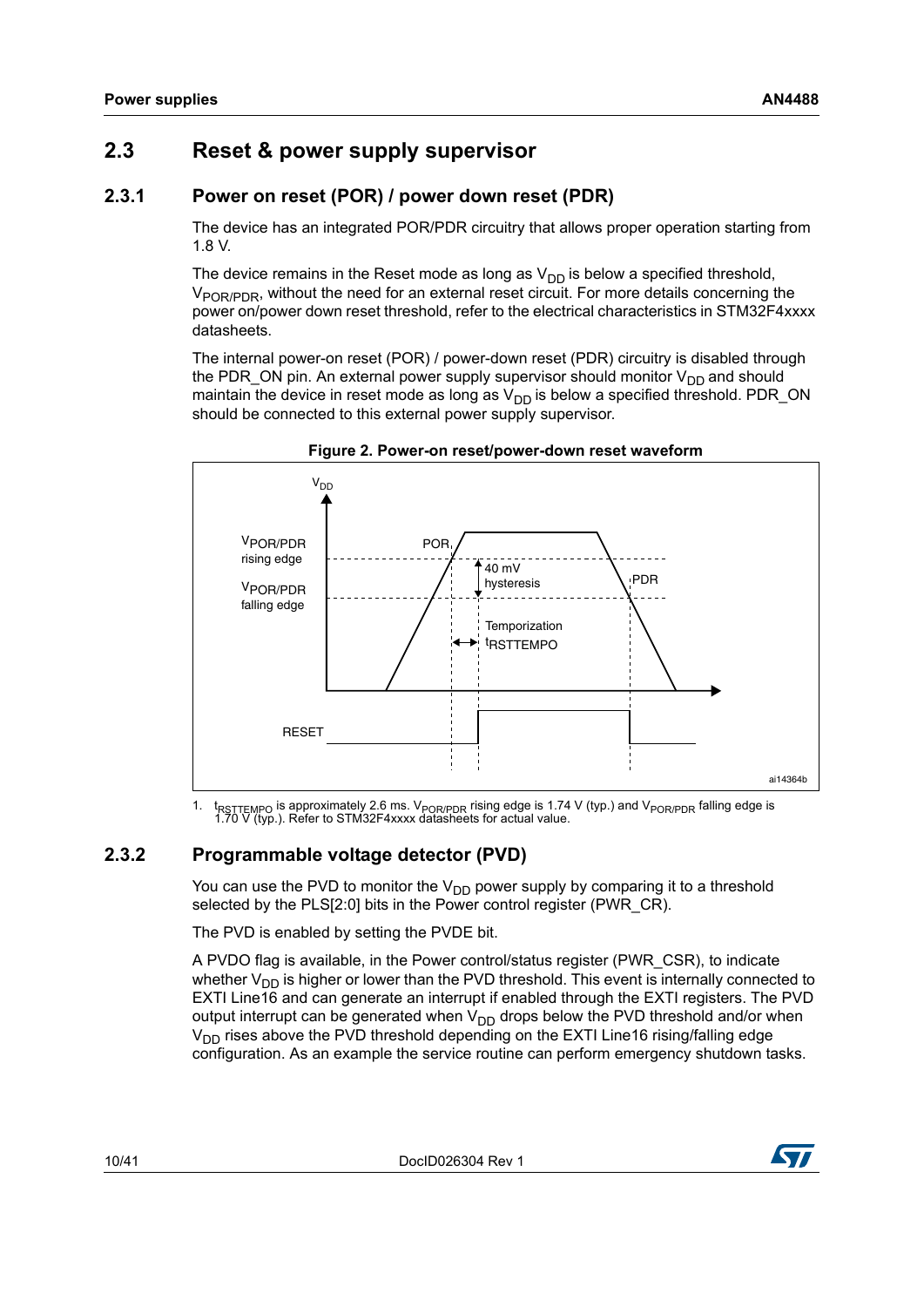<span id="page-10-1"></span>

#### <span id="page-10-0"></span>**2.3.3 System reset**

A system reset sets all registers to their reset values except for the reset flags in the clock controller CSR register and the registers in the Backup domain (see *[Figure 1](#page-8-0)*).

A system reset is generated when one of the following events occurs:

- 1. A low level on the NRST pin (external reset)
- 2. window watchdog end-of-count condition (WWDG reset)
- 3. Independent watchdog end-of-count condition (IWDG reset)
- 4. A software reset (SW reset)
- 5. Low-power management reset

The reset source can be identified by checking the reset flags in the Control/Status register, RCC\_CSR.

The STM32F4xxxx does not require an external reset circuit to power-up correctly. Only a pull-down capacitor is recommended to improve EMS performance by protecting the device against parasitic resets. See *[Figure 4](#page-10-2)*.

Charging and discharging a pull-down capacitor through an internal resistor increases the device power consumption. The capacitor recommended value (100 nF) can be reduced to 10 nF to limit this power consumption;

<span id="page-10-2"></span>



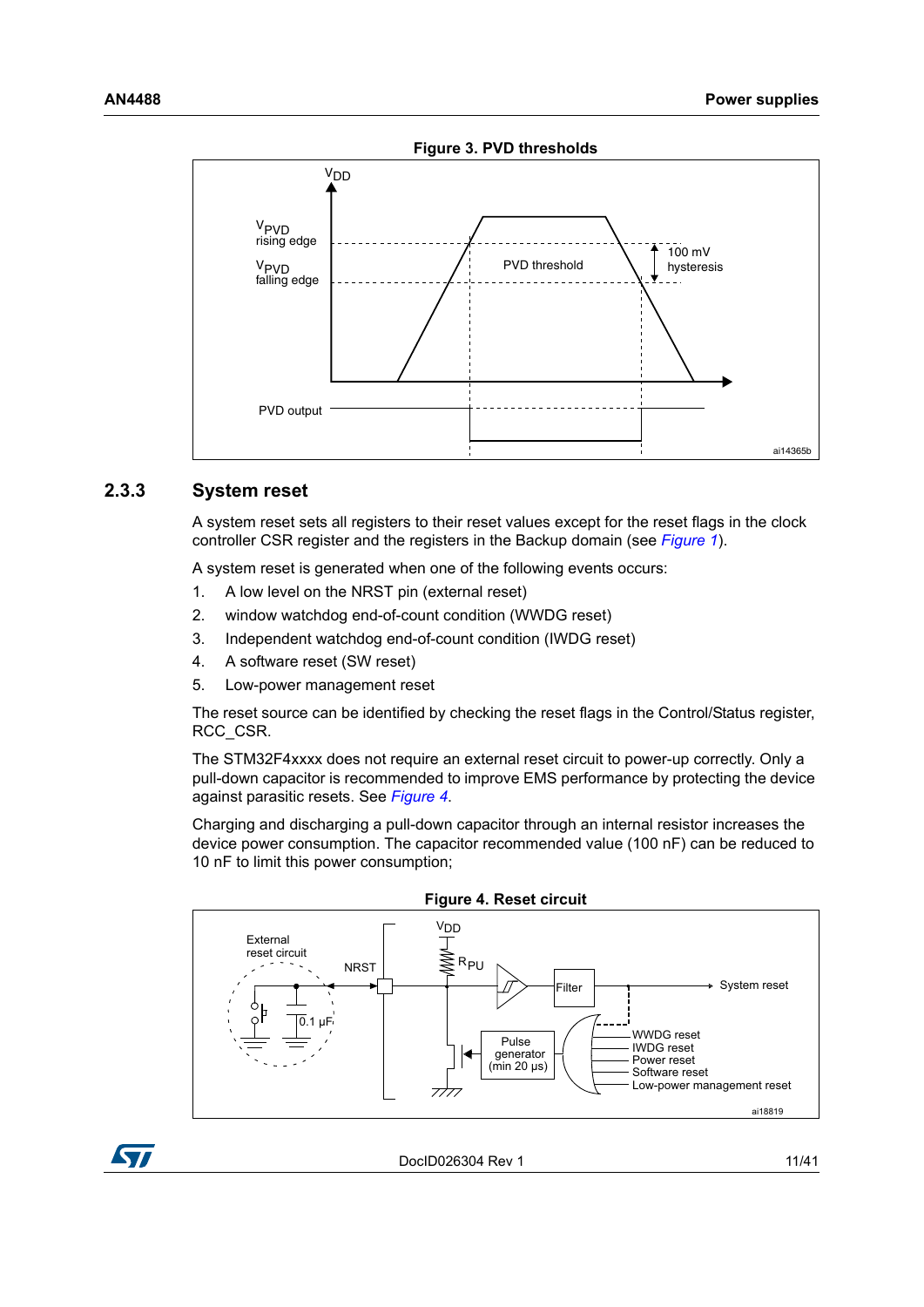#### <span id="page-11-0"></span>**2.3.4 PDR\_ON circuitry example**

*Note: Please contact STMicroelectronics in case you want to use different circuitry than described hereafter.*

Restrictions:

• PDR ON = 0 is mostly intended for VDD supply between 1.7 V and 1.9V (i.e. 1.8V  $+/-$ 5% supply).

Supply ranges which never go below 1.8V minimum should be better managed with internal circuitry (no additional component thanks to fully embedded reset controller).

• To ensure safe power down, the external voltage supervisor (or equivalent) is required to drive PDR ON=1 during power off sequence.

When the internal reset is OFF, the following integrated features are no longer supported:

- The integrated power-on reset (POR) / power-down reset (PDR) circuitry is disabled.
- The brownout reset (BOR) circuitry must be disabled.
- The embedded programmable voltage detector (PVD) is disabled.
- VBAT functionality is no more available and VBAT pin should be connected to VDD.



<span id="page-11-1"></span>

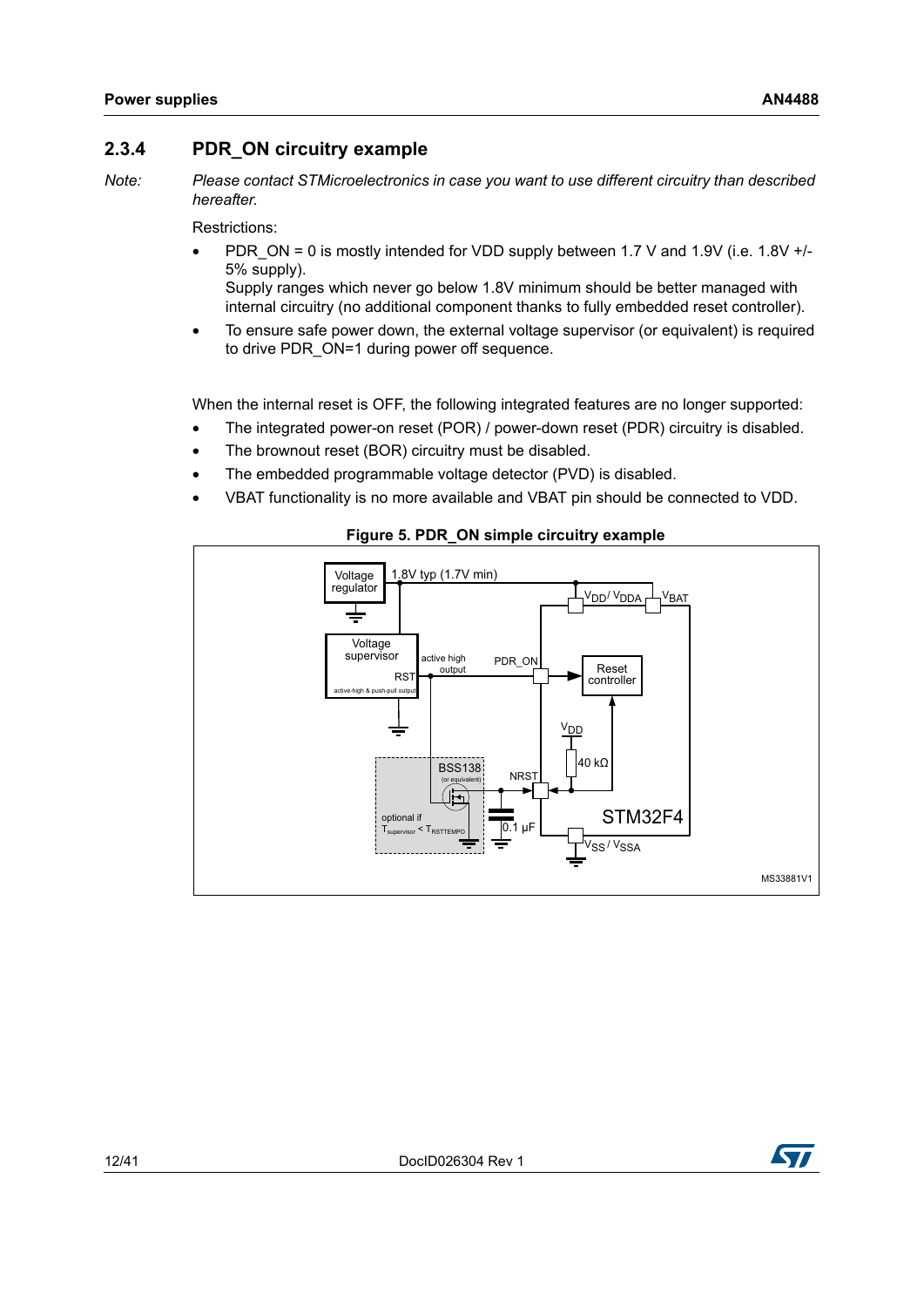<span id="page-12-0"></span>

**Figure 6. PDR\_ON simple circuitry timings example (Drawing not to scale)** 

#### **Selection of PDR\_ON voltage supervisor**

Voltage supervisor should have the following characteristics

- Reset output **active-high push-pull** (output driving high when voltage is below trip point)
- Supervisor trip point including tolerances and hysteresis should fit the expected VDD range.

Notice that supervisor spec usually specify trip point for falling supply, so hysteresis should be added to check the power on phase. Example:

- Voltage regulator 1.8V +/- 5% mean VDD min1.71V
	- Supervisor specified at 1.66V +/- 2.5% with an hysteresis of 0.5% mean  $-$  rising trip max = 1.71V (1.66V + 2.5% + 0.5%)
		- $-$  falling trip min = 1.62V (1.66V 2.5%).

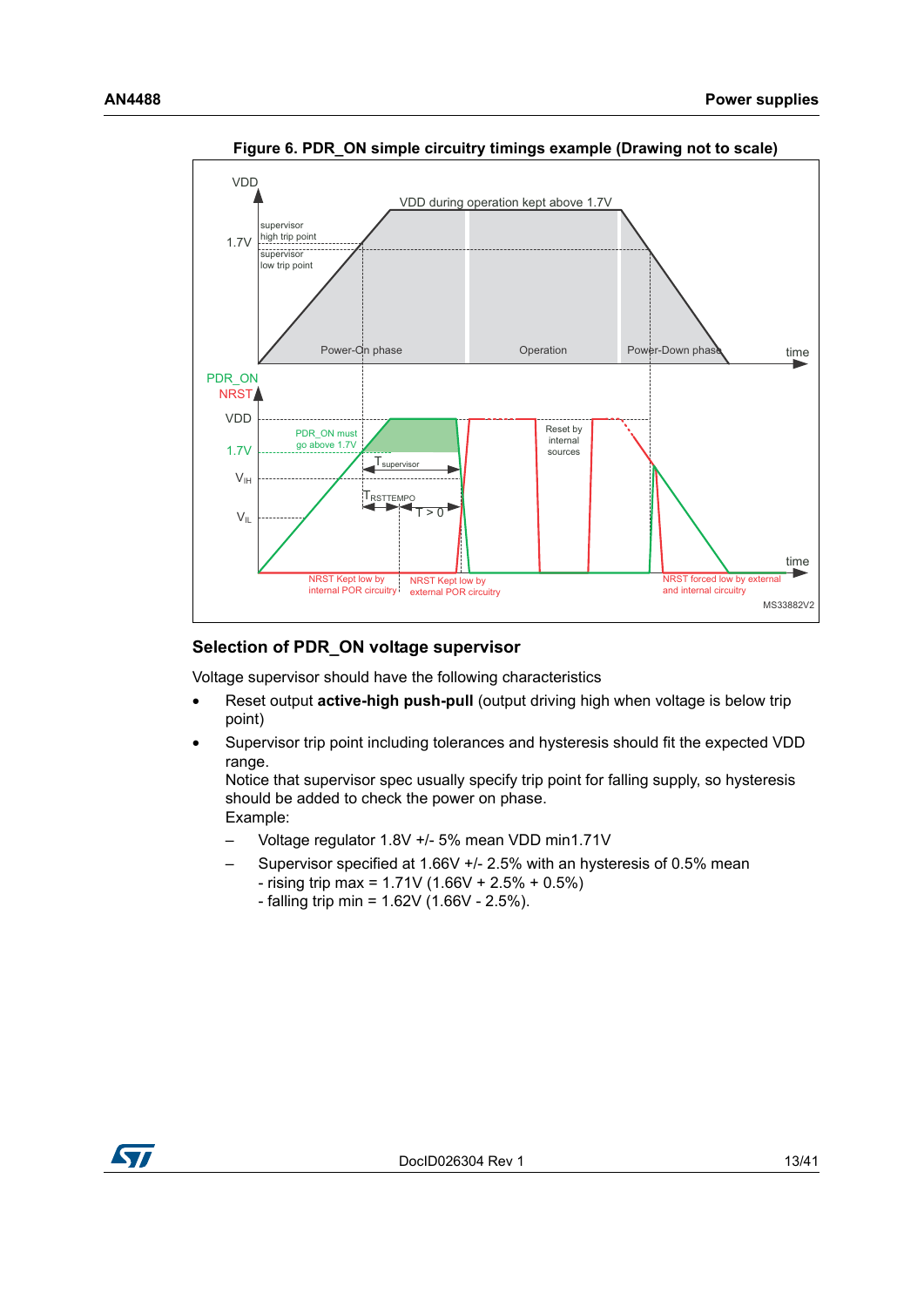#### <span id="page-13-0"></span>**2.3.5 Regulator OFF mode**

Refer to section "Voltage regulator" in datasheet (*[Table 1](#page-0-1)*) for details*.*

- When BYPASS\_REG =  $V_{DD}$ , the core power supply should be provided through  $V_{CAP1}$ and  $V_{\text{CAP1}}$  pins connected together.
	- The two  $V_{CAP}$  ceramic capacitors should be replaced by two 100 nF decoupling.
	- Since the internal voltage scaling is not managed internally, the external voltage value must be aligned with the targeted maximum frequency.
	- When the internal regulator is OFF, there is no more internal monitoring on V12. An external power supply supervisor should be used to monitor the V12 of the logic power domain  $(V_{\text{CAP}})$ . PA0 pin should be used for this purpose, and act as power-on reset on V12 power domain.
- In regulator OFF mode, the following features are no more supported:
	- PA0 cannot be used as a GPIO pin since it allows to reset a part of the V12 logic power domain which is not reset by the NRST pin.
	- As long as PA0 is kept low, the debug mode cannot be used under power-on reset. As a consequence, PA0 and NRST pins must be managed separately if the debug connection under reset or pre-reset is required.
	- The over-drive and under-drive modes are not available.
	- The Standby mode is not available.

<span id="page-13-1"></span>

#### **Figure 7. BYPASS\_REG supervisor reset connection**

1. V<sub>CAP2</sub> is not available on all packages. In that case, a single 100 nF decoupling capacitor is connected to  $V_{CAP1}$ 

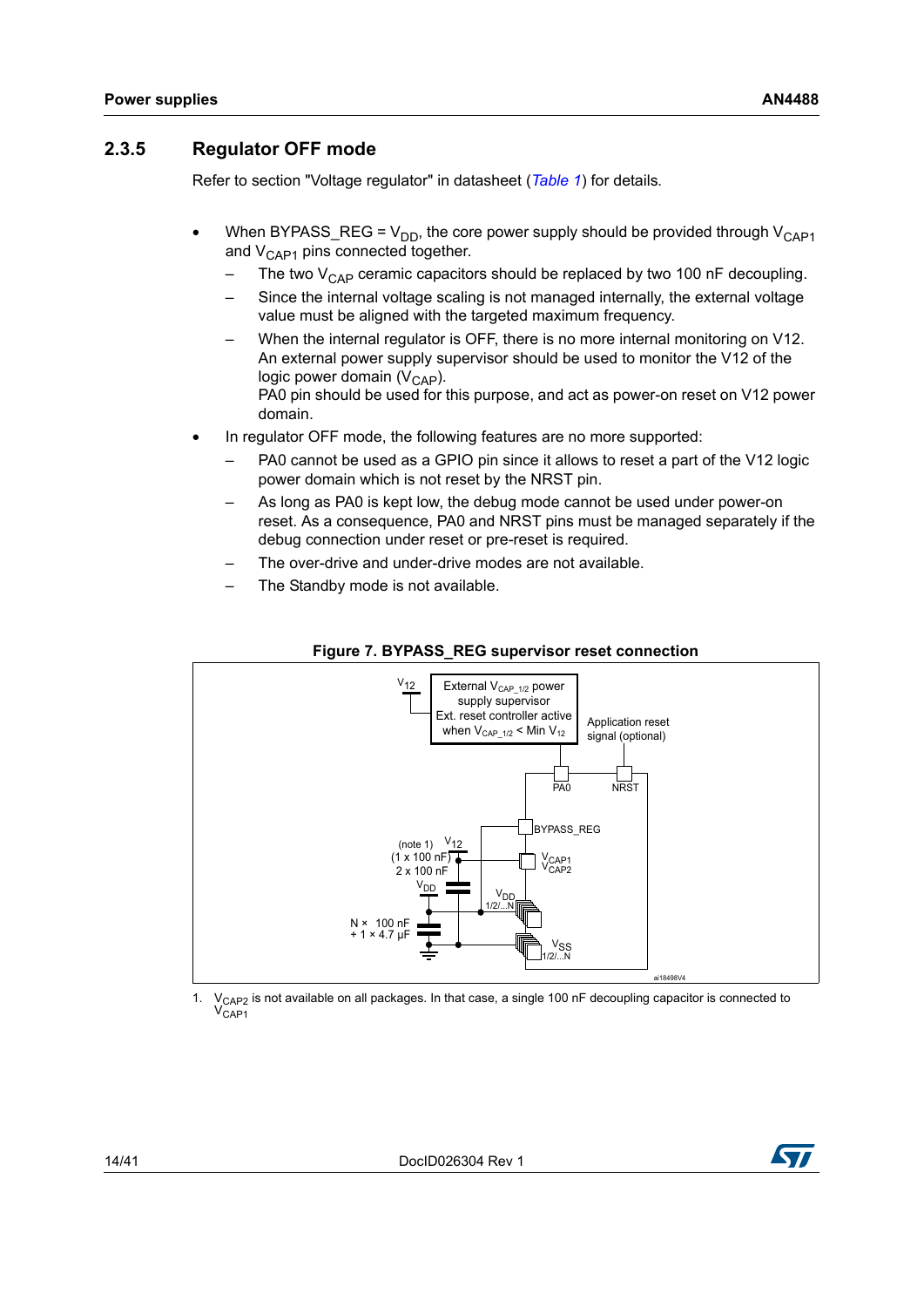The following conditions must be respected:

- $V_{DD}$  should always be higher than  $V_{CAP}$  to avoid current injection between power domains.
- If the time for  $V_{\text{CAP}}$  to reach V12 minimum value is faster than the time for  $V_{\text{DD}}$  to reach 1.7 V, then PA0 should be kept low to cover both conditions: until  $V_{\text{CAP}}$  reach V12 minimum value and until  $V_{DD}$  reaches 1.7 V.
- Otherwise, if the time for  $V_{CAP}$  to reach V12 minimum value is slower than the time for  $V_{DD}$  to reach 1.7 V, then PA0 could be asserted low externally.
- If  $V_{CAP}$  go below V12 minimum value and  $V_{DD}$  is higher than 1.7 V, then a reset must be asserted on PA0 pin.

## <span id="page-14-0"></span>**2.3.6 Regulator ON/OFF and internal reset ON/OFF availability**

<span id="page-14-1"></span>

| Package                | pins | <b>Regulator ON</b> | <b>Regulator OFF</b> | <b>Power supply</b><br>supervisor ON | <b>Power supply</b><br>supervisor OFF |  |  |
|------------------------|------|---------------------|----------------------|--------------------------------------|---------------------------------------|--|--|
|                        | 48   |                     |                      |                                      |                                       |  |  |
| packages with          | 64   | Yes                 | No                   | Yes                                  | No                                    |  |  |
|                        | 100  |                     |                      |                                      |                                       |  |  |
| pins on 4 edges        | 144  |                     |                      |                                      |                                       |  |  |
|                        | 176  | Yes <sup>(1)</sup>  | Yes <sup>(2)</sup>   |                                      |                                       |  |  |
|                        | 208  | <b>Yes</b>          | No                   |                                      |                                       |  |  |
|                        | 100  |                     |                      |                                      |                                       |  |  |
| <b>BGA Packages</b>    | 169  | Yes <sup>(1)</sup>  | Yes <sup>(2)</sup>   | Yes                                  | Yes                                   |  |  |
|                        | 176  |                     |                      | PDR ON set to VDD                    | PDR ON external<br>control            |  |  |
|                        | 216  |                     |                      |                                      |                                       |  |  |
|                        | 49   | Yes                 | No                   |                                      |                                       |  |  |
| Chip Scale<br>Packages | 90   | Yes <sup>(1)</sup>  | Yes <sup>(2)</sup>   |                                      |                                       |  |  |
|                        | 143  |                     |                      |                                      |                                       |  |  |

#### **Table 3. Regulator ON/OFF and internal power supply supervisor availability**

1. BYPASS\_REG set to VSS

2. BYPASS\_REG set to VDD

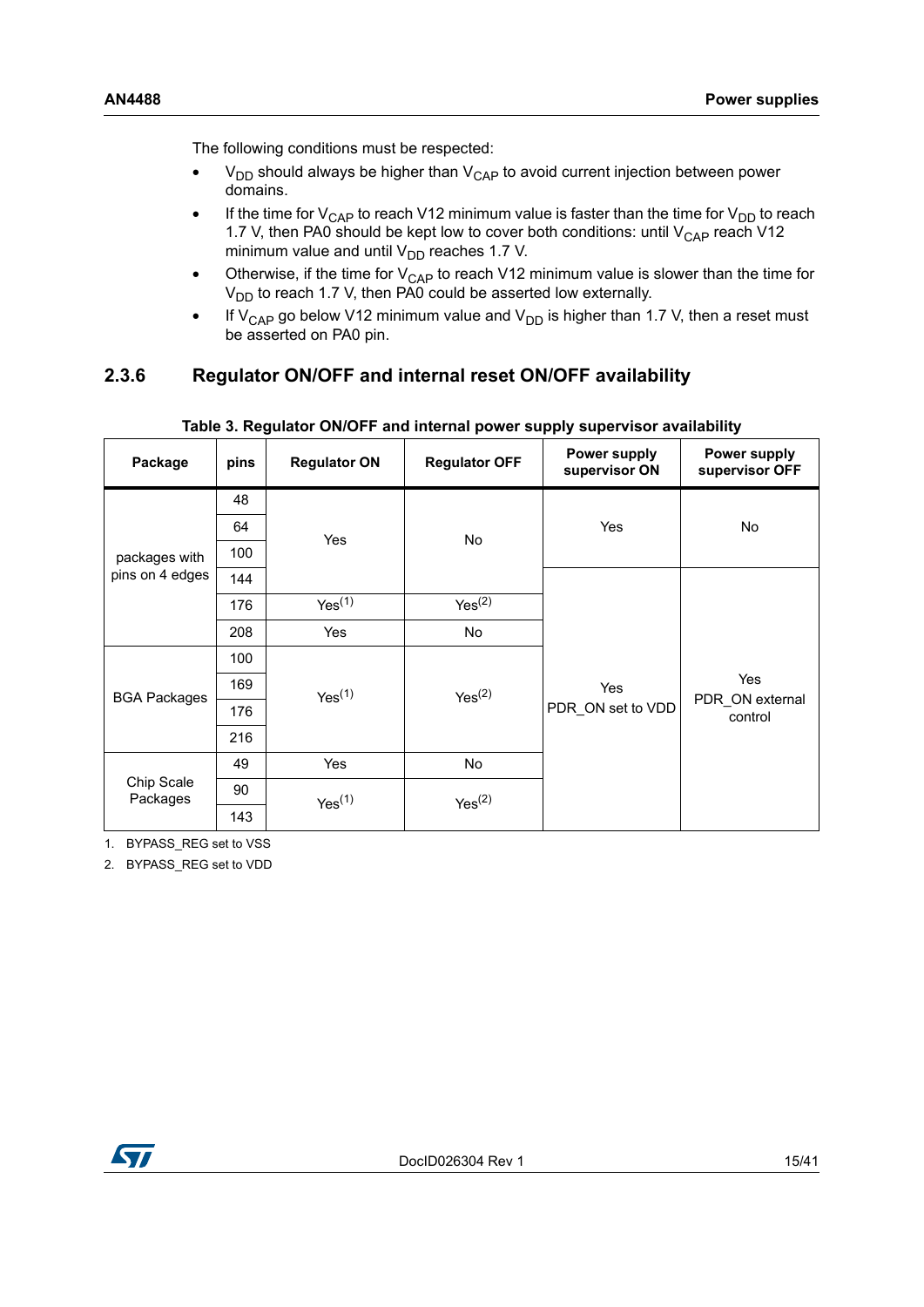# <span id="page-15-0"></span>**3 Package**

# <span id="page-15-1"></span>**3.1 Package Selection**

Package should be selected with various constrains strongly dependent of application.

This list the much frequent user constrains (not in any order of preferences):

- Amount of interfaces required. Some interfaces might not be available on some packages. Some interfaces combinations might not be possible on some packages
- PCB technology constrains. Small pitch and high ball density might requires more PCB layers and higher class PCB
- Package height
- PCB available area
- Noise emission or signal integrity of high speed interfaces. Smaller packages usually provide better signal integrity. This is further enhanced as Small pitch and high ball density requires multilayers PCB which allow better supply/ground distribution
- Compatibility with other devices.

<span id="page-15-2"></span>

| Size $(mm)^{(1)}$                  | $7 \times 7$ |        | $10 \times 10$   14 $\times$ 14 | $7 \times 7$ |           | $20 \times 20$   24 $\times$ 24 | $7 \times 7$ |             | $10 \times 10$ 28 x 28 13 x 13 |          |
|------------------------------------|--------------|--------|---------------------------------|--------------|-----------|---------------------------------|--------------|-------------|--------------------------------|----------|
| Pitch (mm)                         | 0.5          | 0.5    | 0.5                             | 0.5          | 0.5       | 0.5                             | 0.5          | 0.65        | 0.5                            | 0.8      |
| Height (mm)                        | 0.6          | 1.6    | 1.6                             | 0.6          | 1.6       | 1.6                             | 0.6          | 0.6         | 1.6                            | 1.1      |
| <b>Sales numbers</b>               | UFQFPN48     | LQFP64 | LQFP100                         | UFBGA100     | LQFP144   | LQFP176                         | UFBGA169     | UFBGA176+25 | LQFP208                        | TFBGA216 |
| STM32F405x / 407x /<br>415x / 417x |              |        |                                 |              | $\bullet$ |                                 |              |             |                                |          |
| STM32F42xx / 43xx                  |              |        |                                 |              | $\bullet$ | $\bullet$                       | $\bullet$    |             | $\bullet$                      |          |
| STM32F401B/C                       | $\bullet$    |        | $\bullet$                       | $\bullet$    |           |                                 |              |             |                                |          |
| STM32F401D/E                       |              |        |                                 | ٠            |           |                                 |              |             |                                |          |

#### **Table 4. Package summary (Excluding WCSP)**

1. body size, excluding pins

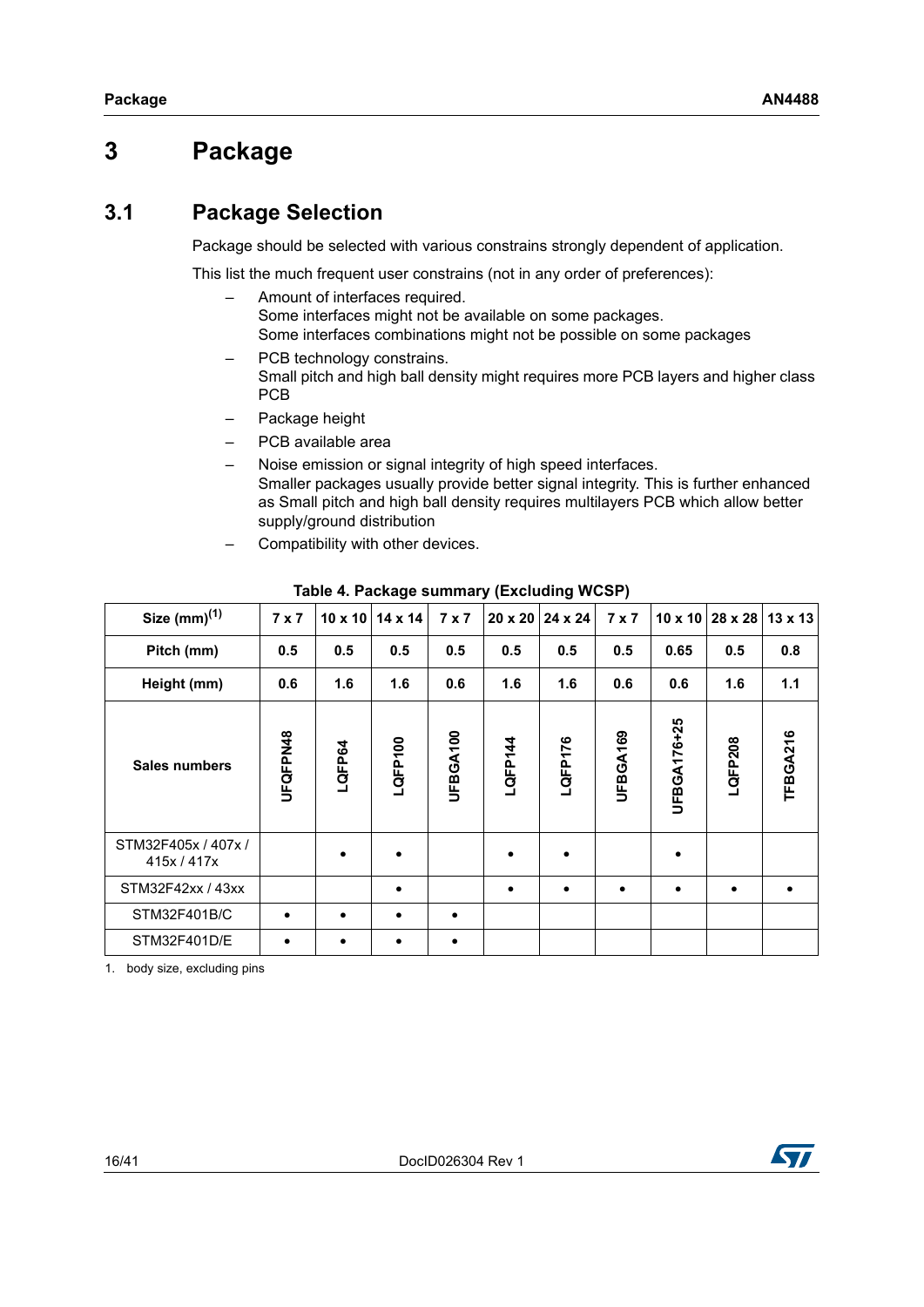<span id="page-16-0"></span>

| Table 0. 11001 Tackage Suffillary |                 |               |            |             |  |  |  |  |
|-----------------------------------|-----------------|---------------|------------|-------------|--|--|--|--|
| Sales numbers                     | Number of balls | Size (mm)     | Pitch (mm) | Height (mm) |  |  |  |  |
| STM32F405x /407x /415x /417x      | 90              | 4.258 x 4.004 | 0.4        | 0.62        |  |  |  |  |
| STM32F42xx / 43xx                 | 143             | 4.556 x 5.582 | 0.4        | 0.585       |  |  |  |  |
| STM32F401B/C                      | 49              | $3 \times 3$  | 0.4        | 0.585       |  |  |  |  |
| STM32F401D/E                      | 49              | 3.064 x 3.064 | 0.4        | 0.585       |  |  |  |  |

## **Table 5. WCSP Package summary**

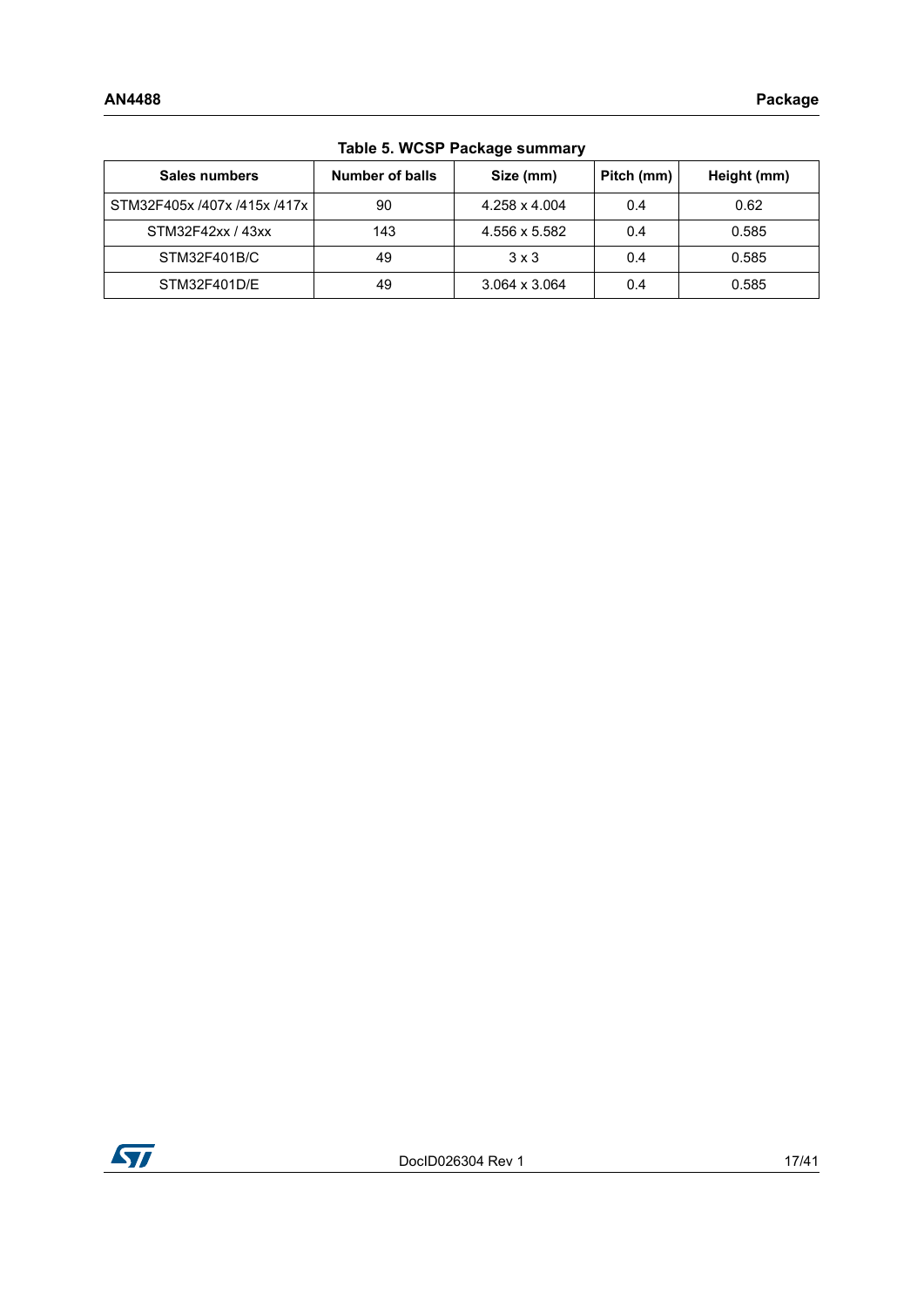# <span id="page-17-0"></span>**3.2 Pinout Compatibility**

Table below allow to select the right package depending on required signals. Note the two different pinouts for 64 and 100 pins which require specific connection in case board compatibility is required. See *[Table 8](#page-18-1)* and *[9](#page-18-2)*.

Note that Chip Scale Package of different products even with same pinout might have different package dimensions which might be taken into account for PCB clearance. See *[Table 5](#page-16-0)*.

<span id="page-17-1"></span>

|                              | xQFP/xQFN                 |                |           |           |           |           | <b>xBGA</b><br><b>xCSP</b> |           |           |           |                           |           |                 |
|------------------------------|---------------------------|----------------|-----------|-----------|-----------|-----------|----------------------------|-----------|-----------|-----------|---------------------------|-----------|-----------------|
| <b>Pin Name</b>              | 48                        | 64             | 100       | 144       | 176       | 208       | 100                        | 169       | 176       | 216       | 49                        | 90        | 143             |
| Number of IOs                | 36                        | 51             | 82        | 114       | 140       | 168       | 81                         | 130       | 140       | 168       | 36                        | 72        | 114             |
|                              | Specific IOs availability |                |           |           |           |           |                            |           |           |           |                           |           |                 |
| PA0-WKUP                     | $\bullet$                 | $\bullet$      | $\bullet$ | $\bullet$ | $\bullet$ | $\bullet$ | $\bullet$                  | $\bullet$ | $\bullet$ | $\bullet$ | $\bullet$                 | $\bullet$ | $\bullet$       |
| PB2-BOOT1                    | $\bullet$                 | $\bullet$      | $\bullet$ | $\bullet$ | $\bullet$ | $\bullet$ | $\bullet$                  | $\bullet$ | $\bullet$ | $\bullet$ | $\bullet$                 | $\bullet$ | $\bullet$       |
| PC13-ANTI_TAMP               | $\bullet$                 | $\bullet$      | $\bullet$ | $\bullet$ | $\bullet$ | $\bullet$ | $\bullet$                  | $\bullet$ | $\bullet$ | $\bullet$ | $\bullet$                 | $\bullet$ | $\bullet$       |
| PC14-OSC32_IN                | $\bullet$                 | $\bullet$      | $\bullet$ | $\bullet$ | $\bullet$ | $\bullet$ | $\bullet$                  | $\bullet$ | $\bullet$ | $\bullet$ | $\bullet$                 | $\bullet$ | $\bullet$       |
| PC15-OSC32 OUT               | $\bullet$                 | $\bullet$      | $\bullet$ | $\bullet$ | $\bullet$ | $\bullet$ | $\bullet$                  | $\bullet$ | $\bullet$ | $\bullet$ | $\bullet$                 | $\bullet$ | $\bullet$       |
| PH0 - OSC IN                 | $\bullet$                 | $\bullet$      | $\bullet$ | $\bullet$ | $\bullet$ | $\bullet$ | $\bullet$                  | $\bullet$ | $\bullet$ | $\bullet$ | $\bullet$                 | $\bullet$ | $\bullet$       |
| PH1 - OSC_OUT                | $\bullet$                 | $\bullet$      | $\bullet$ | $\bullet$ | $\bullet$ | $\bullet$ | $\bullet$                  | $\bullet$ | $\bullet$ | $\bullet$ | $\bullet$                 | $\bullet$ | $\bullet$       |
| PI8- ANTI TAMP2              |                           |                |           |           | $\bullet$ | $\bullet$ |                            |           | $\bullet$ | $\bullet$ |                           |           |                 |
| System related pins          |                           |                |           |           |           |           |                            |           |           |           |                           |           |                 |
| BOOT0                        | $\bullet$                 | $\bullet$      | $\bullet$ | $\bullet$ | $\bullet$ | $\bullet$ | $\bullet$                  | $\bullet$ | $\bullet$ | $\bullet$ | $\bullet$                 | $\bullet$ | $\bullet$       |
| <b>NRST</b>                  | $\bullet$                 | $\bullet$      | $\bullet$ | $\bullet$ | $\bullet$ | $\bullet$ | $\bullet$                  | $\bullet$ | $\bullet$ | $\bullet$ | $\bullet$                 | $\bullet$ | $\bullet$       |
| <b>BYPASS REG</b>            |                           |                |           |           | $\bullet$ |           | $\bullet$                  | $\bullet$ | $\bullet$ | $\bullet$ |                           | $\bullet$ | $\bullet$       |
| PDR ON                       |                           |                |           | $\bullet$ | $\bullet$ | $\bullet$ | $\bullet$                  | $\bullet$ | $\bullet$ | $\bullet$ | $\bullet$                 | $\bullet$ | $\bullet$       |
| Supplies pins                |                           |                |           |           |           |           |                            |           |           |           |                           |           |                 |
| <b>VBAT</b>                  | $\bullet$                 | $\bullet$      | $\bullet$ | $\bullet$ | $\bullet$ | $\bullet$ | $\bullet$                  | $\bullet$ | $\bullet$ | $\bullet$ | $\bullet$                 | $\bullet$ | $\bullet$       |
| <b>VDDA</b>                  |                           |                | $\bullet$ | $\bullet$ | $\bullet$ | $\bullet$ | $\bullet$                  | $\bullet$ | $\bullet$ | $\bullet$ |                           |           | $\bullet$       |
| VREF+                        |                           |                | $\bullet$ | $\bullet$ | $\bullet$ | $\bullet$ | $\bullet$                  | $\bullet$ | $\bullet$ | $\bullet$ |                           |           | $\bullet$       |
| VDDA/VREF+                   | $\bullet$                 | $\bullet$      |           |           |           |           |                            |           |           |           | $\bullet$                 | $\bullet$ |                 |
| <b>VSSA</b>                  |                           |                |           |           |           |           | $\bullet$                  | $\bullet$ | $\bullet$ | $\bullet$ |                           |           |                 |
| VREF-                        |                           |                |           |           |           |           | $\bullet$                  | $\bullet$ | $\bullet$ | $\bullet$ |                           |           |                 |
| VSSA/VREF-                   | $\bullet$                 | $\bullet$      | $\bullet$ | $\bullet$ | $\bullet$ | $\bullet$ |                            |           |           |           | $\bullet$                 | $\bullet$ | $\bullet$       |
| number of VDD <sup>(1)</sup> | $\sqrt{3}$                | 4              | 6         | 12        | 15        | 17        | 4                          | 14        | 14        | 18        | $\ensuremath{\mathsf{3}}$ | 5         | 13              |
| number of VSS                | 3                         | $\overline{2}$ | 3         | 9         | 11        | 14        | 4                          | 10        | 11        | 19        | 3                         | 4         | $6\phantom{1}6$ |

|  |  |  | Table 6. Pinout summary |
|--|--|--|-------------------------|
|--|--|--|-------------------------|



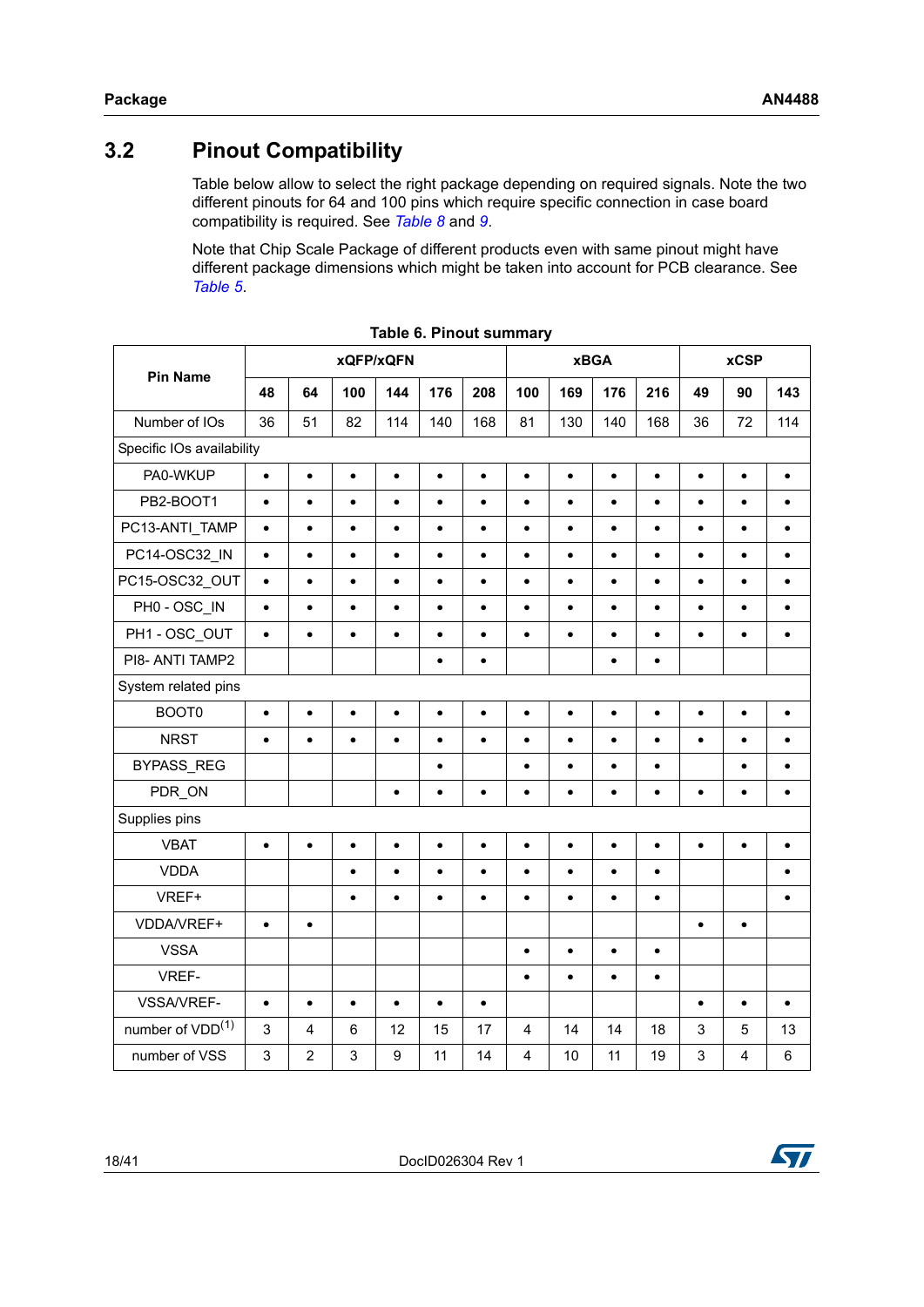| <b>Pin Name</b> |           |    |     | xQFP/xQFN |     |     |     |     | <b>xBGA</b> |     |    | <b>xCSP</b> |     |
|-----------------|-----------|----|-----|-----------|-----|-----|-----|-----|-------------|-----|----|-------------|-----|
|                 | 48        | 64 | 100 | 144       | 176 | 208 | 100 | 169 | 176         | 216 | 49 | 90          | 143 |
| VCAP1           | $\bullet$ |    |     | ٠         |     | ٠   |     |     |             |     |    |             |     |
| VCAP2           |           |    |     | ٠         |     |     | ٠   |     |             |     |    |             |     |

Table 6. Pinout summary<sub>---</sub>

1. One single Tantalum or Ceramic capacitor (min. 4.7 µF typ.10 µF) for the package + one 100 nF Ceramic capacitor for each  $V_{DD}$  pin

#### <span id="page-18-0"></span>**3.2.1 Compatibility within STM32F4x family**

<span id="page-18-1"></span>



<span id="page-18-2"></span>

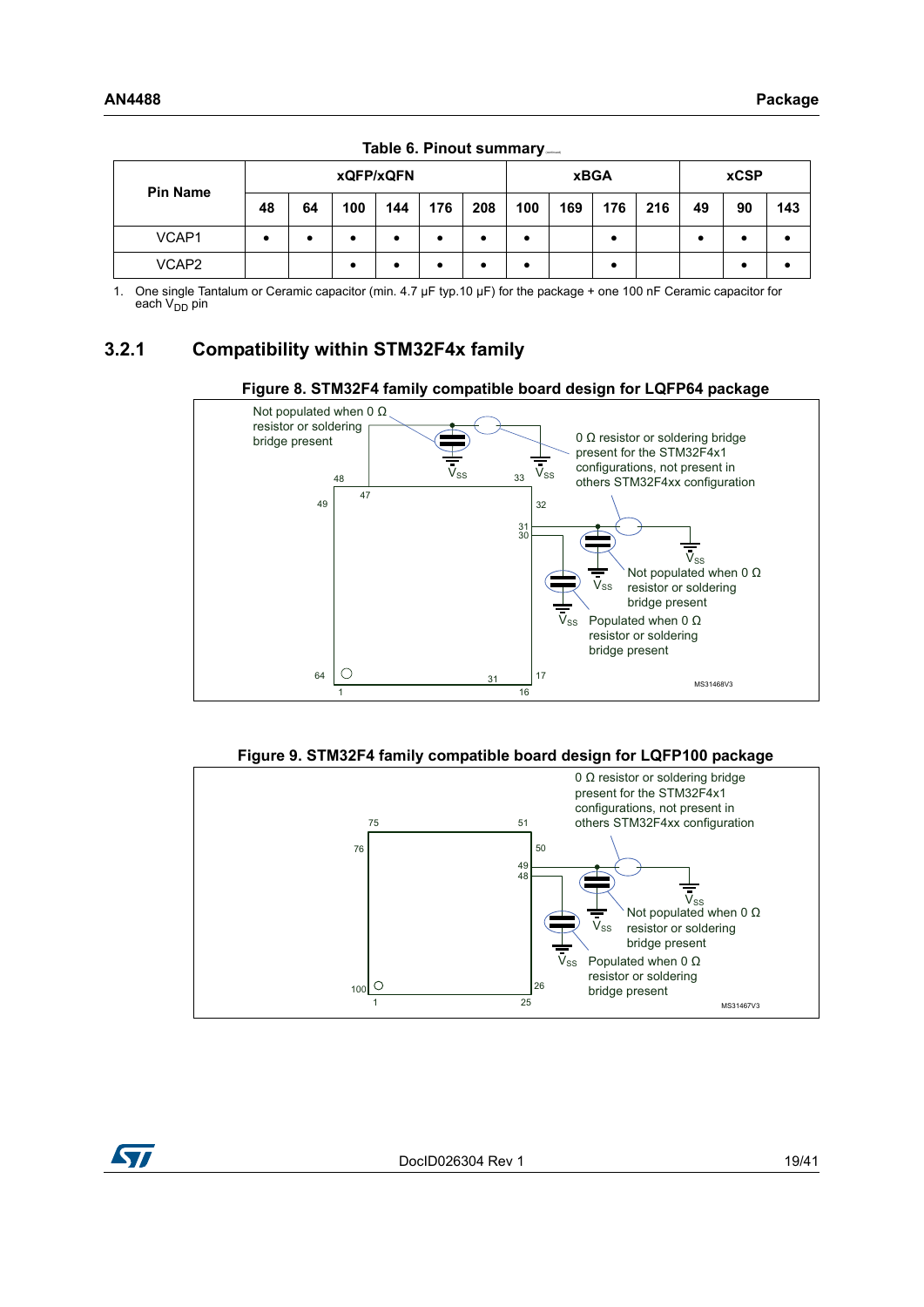## <span id="page-19-0"></span>**3.2.2 Compatibility with STM32F1x and STM32F2x families**



#### <span id="page-19-1"></span>**Figure 10. Compatible board design STM32F10xx/STM32F4xx for LQFP64 package**

<span id="page-19-2"></span>



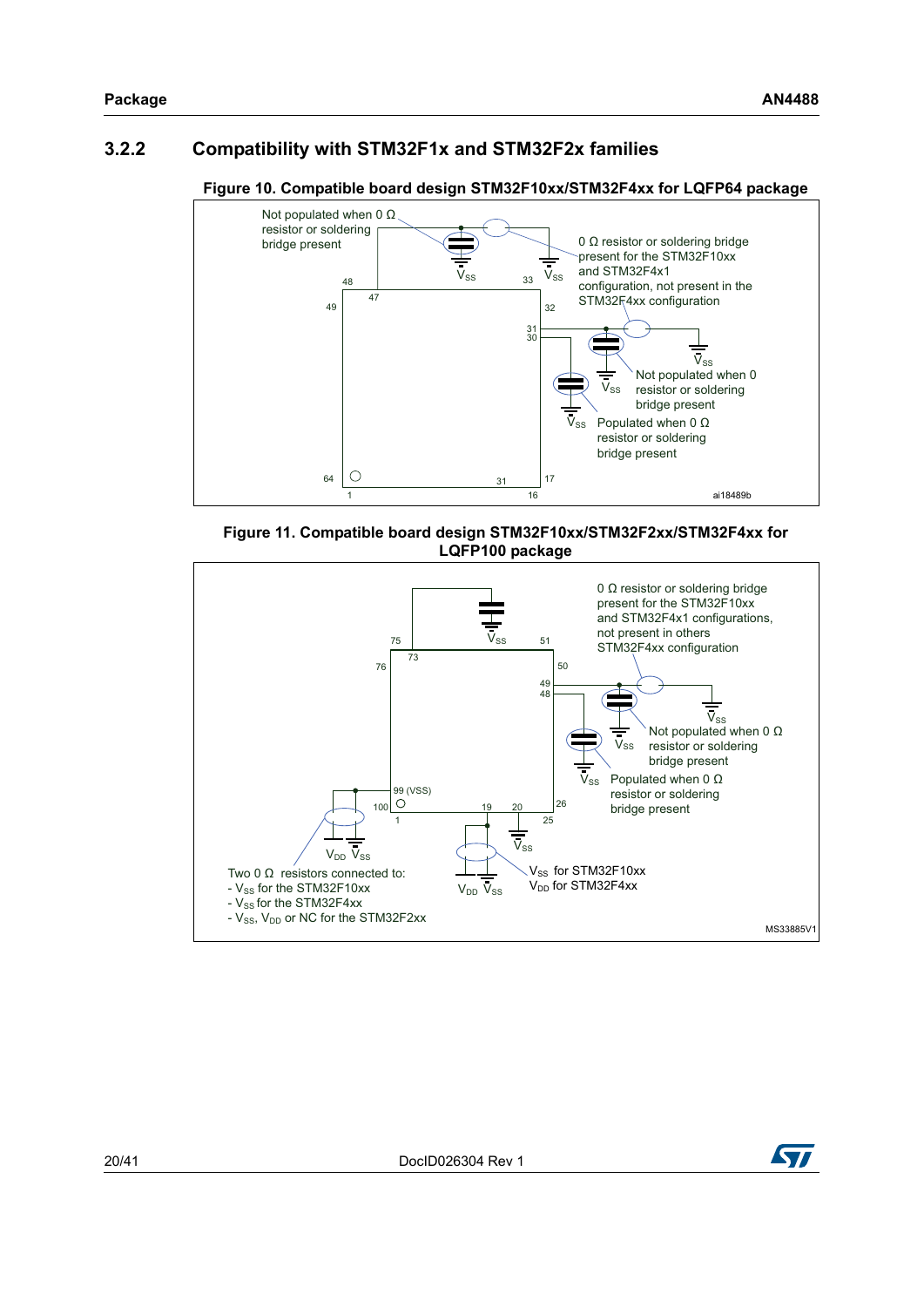

#### <span id="page-20-0"></span>**Figure 12. Compatible board design STM32F10xx/STM32F2xx/STM32F4xx for LQFP144 package**

**Figure 13. Compatible board design STM32F2xx and STM32F4xx for LQFP176 and UFBGA176 packages**

<span id="page-20-1"></span>

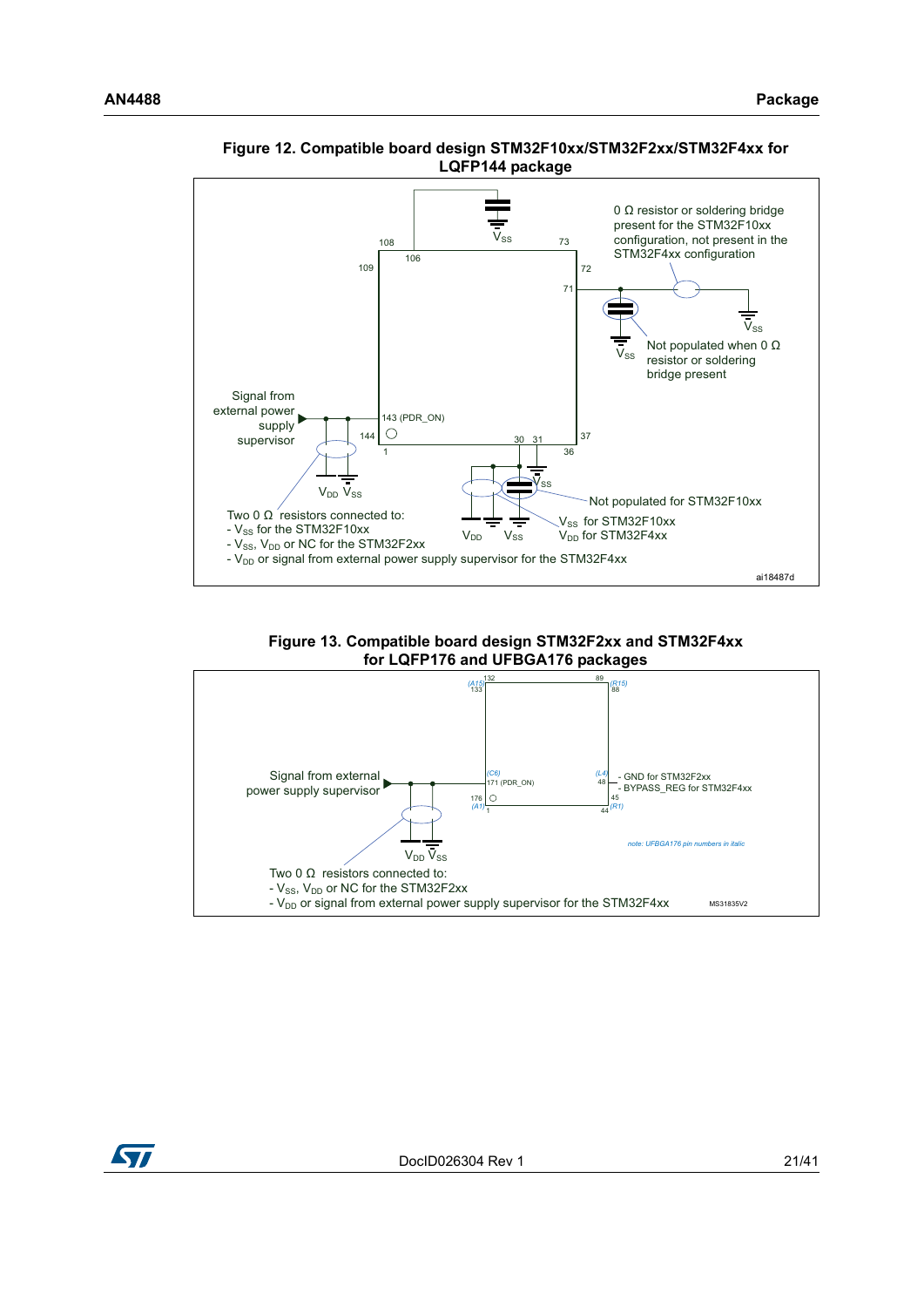# <span id="page-21-0"></span>**3.3 Alternate Function mapping to pins**

<span id="page-21-1"></span>In order to easily explore Peripheral Alternate Functions mapping to pins, it is recommended to use the STM32CubeMX tool available on *<www.st.com>*.



**Figure 14. STM32CubeMX example screen-shot**

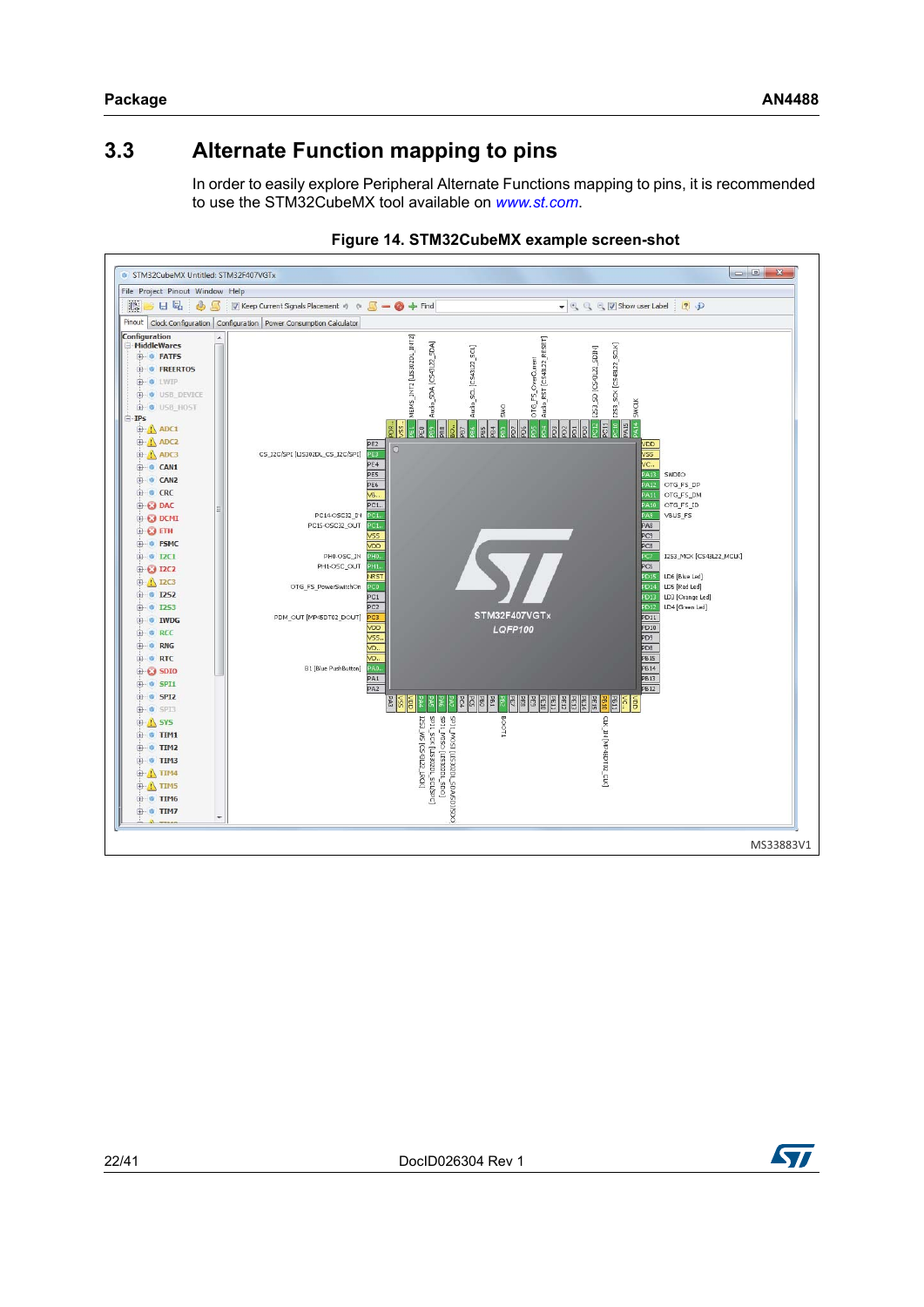# <span id="page-22-0"></span>**4 Clocks**

Three different clock sources can be used to drive the system clock (SYSCLK):

- HSI oscillator clock (high-speed internal clock signal)
- HSE oscillator clock (high-speed external clock signal)
- PLL clock

The devices have two secondary clock sources:

- 32 kHz low-speed internal RC (LSI RC) that drives the independent watchdog and, optionally, the RTC used for Auto-wakeup from the Stop/Standby modes.
- 32.768 kHz low-speed external crystal (LSE crystal) that optionally drives the real-time clock (RTCCLK)

Each clock source can be switched on or off independently when it is not used, to optimize the power consumption.

Refer to the reference manual for the description of the clock tree.

# <span id="page-22-1"></span>**4.1 HSE OSC clock**

The high-speed external clock signal (HSE) can be generated from two possible clock sources:

- HSE external crystal/ceramic resonator (see *[Figure 16](#page-22-3)*)
- <span id="page-22-3"></span>• HSE user external clock (see *[Figure 15](#page-22-2)*)

<span id="page-22-2"></span>

- 1. The value of  $R_{\text{EXT}}$  depends on the crystal characteristics. Typical value is in the range of 5 to 6  $R_S$  (resonator series resistance).
- 2. Load capacitance C<sub>L</sub> has the following formula: C<sub>L</sub> = C<sub>L1</sub> x C<sub>L2</sub> / (C<sub>L1</sub> + C<sub>L2</sub>) + C<sub>stray</sub> where: C<sub>stray</sub> is the pin capacitance and board or trace PCB-related capacitance. Typically, it is between 2 pF and 7 refer to *[Section 7: Recommendations on page 32](#page-31-0)* to minimize its value.

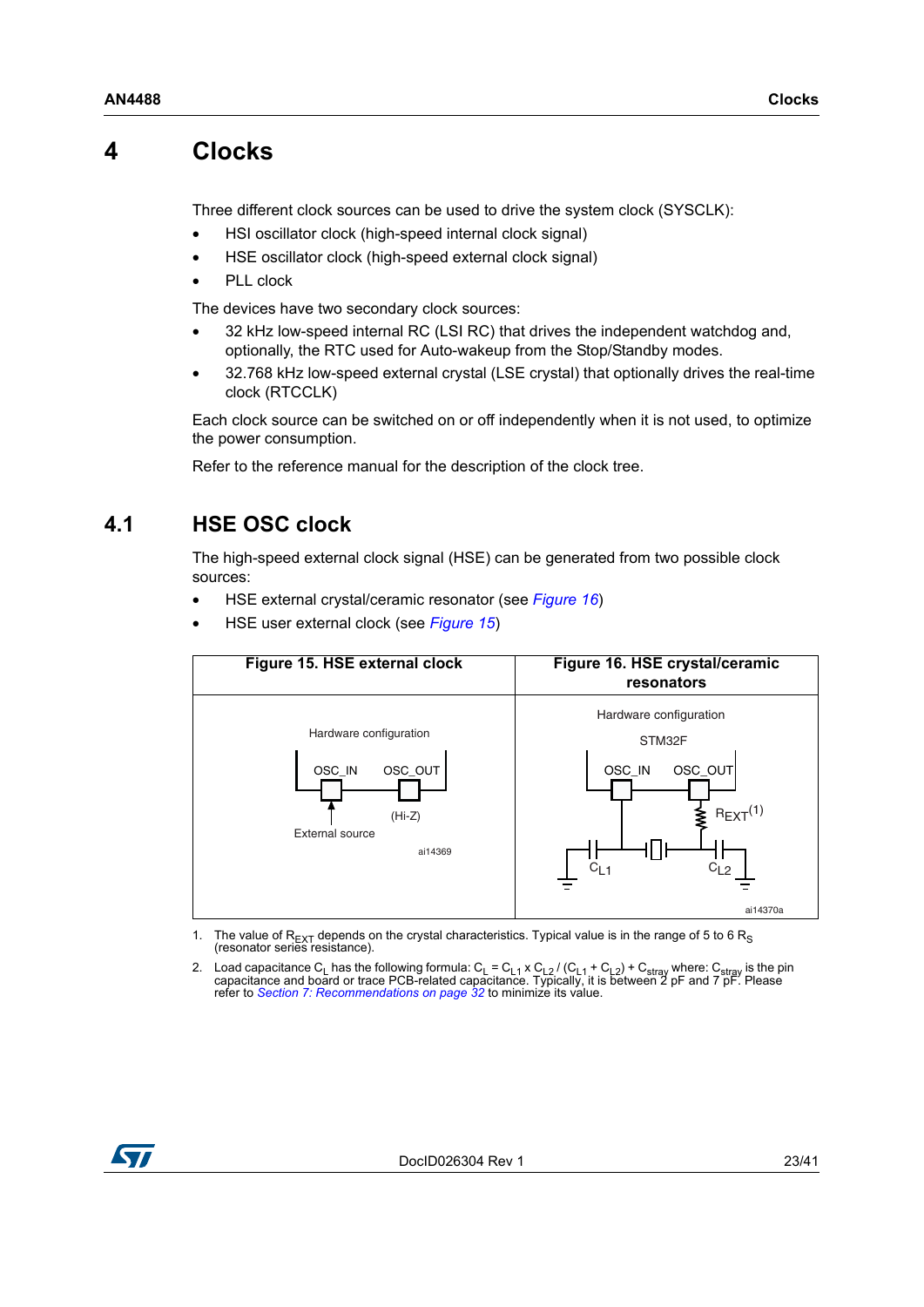## <span id="page-23-0"></span>**4.1.1 External source (HSE bypass)**

In this mode, an external clock source must be provided. It can have a frequency from 1 to 50 MHz (refer to STM32F4xxxx datasheets for actual max value).

The external clock signal (square, sine or triangle) with a duty cycle of about 50%, has to drive the OSC\_IN pin while the OSC\_OUT pin must be left in the high impedance state (see *[Figure 16](#page-22-3)* and *[Figure 15](#page-22-2)*).

## <span id="page-23-1"></span>**4.1.2 External crystal/ceramic resonator (HSE crystal)**

The external oscillator frequency ranges from 4 to 26 MHz.

The external oscillator has the advantage of producing a very accurate rate on the main clock. The associated hardware configuration is shown in *[Figure 16](#page-22-3)*. Using a 25 MHz oscillator frequency is a good choice to get accurate Ethernet, USB OTG high-speed peripheral, and  $1^2$ S.

The resonator and the load capacitors have to be connected as close as possible to the oscillator pins in order to minimize output distortion and startup stabilization time. The load capacitance values must be adjusted according to the selected oscillator.

For C<sub>L1</sub> and C<sub>L2</sub> it is recommended to use high-quality ceramic capacitors in the 5 pF-to-25 pF range (typ.), designed for high-frequency applications and selected to meet the requirements of the crystal or resonator.  $C_{1,1}$  and  $C_{1,2}$  are usually the same value. The crystal manufacturer typically specifies a load capacitance that is the series combination of  $C_{1,1}$  and  $C_{1,2}$ . The PCB and MCU pin capacitances must be included when sizing  $C_{1,1}$  and  $C_{1,2}$  (10 pF can be used as a rough estimate of the combined pin and board capacitance).

Refer to the dedicated Application Note (AN2867 - Oscillator design guide for ST microcontrollers) and electrical characteristics sections in the datasheet of your product for more details.

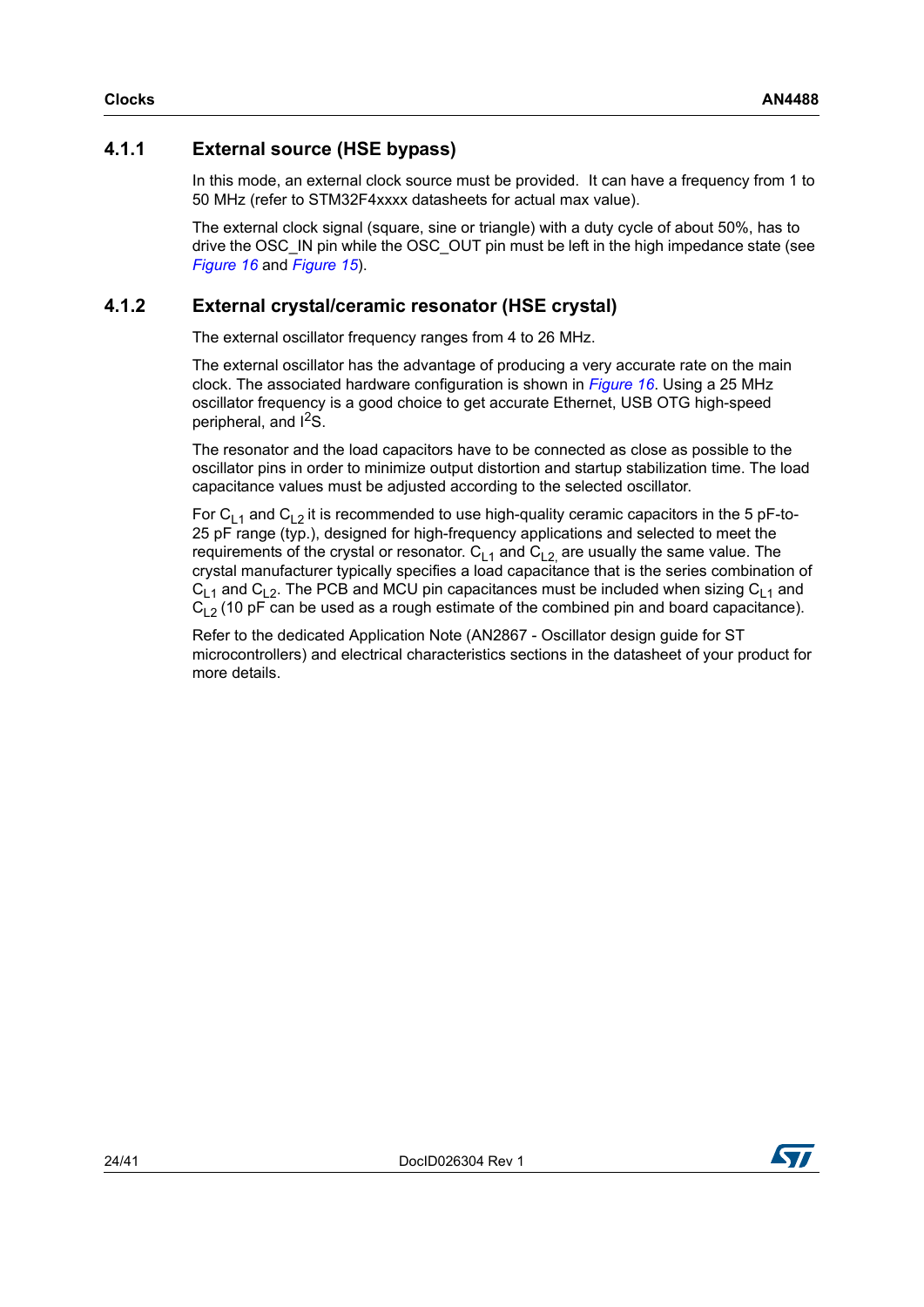# <span id="page-24-0"></span>**4.2 LSE OSC clock**

The low-speed external clock signal (LSE) can be generated from two possible clock sources:

- LSE external crystal/ceramic resonator (see *[Figure 18](#page-24-4)*)
- LSE user external clock (see *[Figure 17](#page-24-3)*)

<span id="page-24-4"></span><span id="page-24-3"></span>

- 1. **"LSE crystal/ceramic resonators" figure:** To avoid exceeding the maximum value of C<sub>L1</sub> and C<sub>L2</sub> (15 pF) it is strongly recommended to use a<br>resonator with a load capacitance C<sub>L</sub> ≤7 pF. Never use a resonator with a load capacitance of 12.5 pF.
- 2. **"LSE external clock" and "LSE crystal/ceramic resonators" figures:** OSC32\_IN and OSC32\_OUT pins can be used also as GPIO, but it is recommended not to use them as both RTC and GPIO pins in the same application.
- 3. **"LSE crystal/ceramic resonators" figure:** The value of R<sub>EXT</sub> depends on the crystal characteristics. A 0 Ω resistor would work but would not be<br>optimal. To fine tube R<sub>S</sub> value, refer to AN2867 - Oscillator design guide for ST microcontrollers (*[Table 2](#page-5-1)*).

## <span id="page-24-1"></span>**4.2.1 External source (LSE bypass)**

In this mode, an external clock source must be provided. It can have a frequency of up to 1 MHz. The external clock signal (square, sine or triangle) with a duty cycle of about 50% has to drive the OSC32 IN pin while the OSC32 OUT pin must be left high impedance (see *[Figure 17](#page-24-3)*).

#### <span id="page-24-2"></span>**4.2.2 External crystal/ceramic resonator (LSE crystal)**

The LSE crystal is a 32.768 kHz low-speed external crystal or ceramic resonator. It has the advantage of providing a low-power, but highly accurate clock source to the real-time clock peripheral (RTC) for clock/calendar or other timing functions.

The resonator and the load capacitors have to be connected as close as possible to the oscillator pins in order to minimize output distortion and startup stabilization time. The load capacitance values must be adjusted according to the selected oscillator.

Refer to the dedicated Application Note (AN2867 - Oscillator design guide for ST microcontrollers) and electrical characteristics sections in the datasheet of your product for more details.

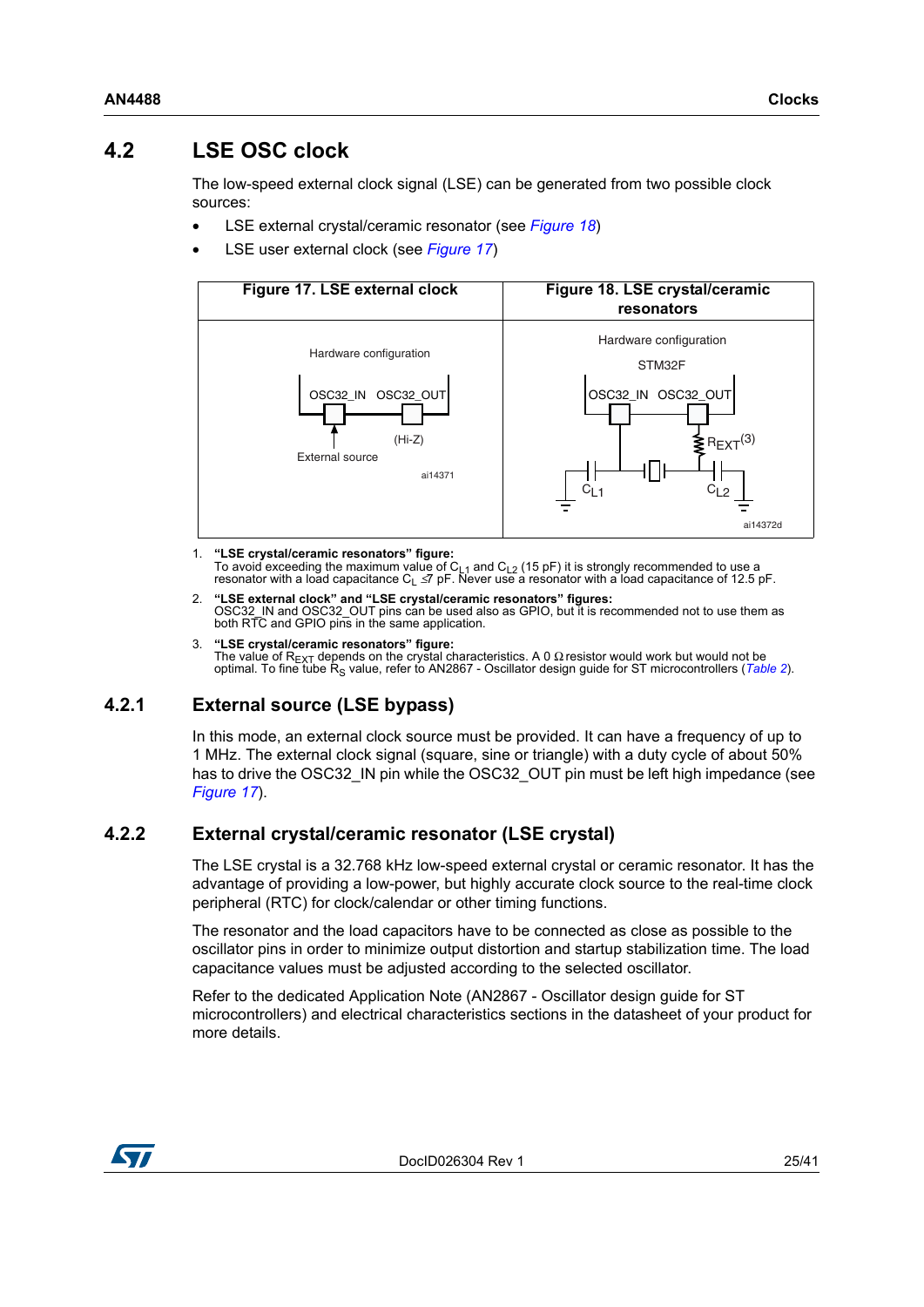# <span id="page-25-0"></span>**4.3 Clock security system (CSS)**

The clock security system can be activated by software. In this case, the clock detector is enabled after the HSE oscillator startup delay, and disabled when this oscillator is stopped.

- If a failure is detected on the HSE oscillator clock, the oscillator is automatically disabled. A clock failure event is sent to the break input of the TIM1 advanced control timer and an interrupt is generated to inform the software about the failure (clock security system interrupt CSSI), allowing the MCU to perform rescue operations. The CSSI is linked to the Cortex®-M4 NMI (non-maskable interrupt) exception vector.
- If the HSE oscillator is used directly or indirectly as the system clock (indirectly means that it is used as the PLL input clock, and the PLL clock is used as the system clock), a detected failure causes a switch of the system clock to the HSI oscillator and the disabling of the external HSE oscillator. If the HSE oscillator clock (divided or not) is the clock entry of the PLL used as system clock when the failure occurs, the PLL is disabled too.

For details, see the reference manuals available from the STMicroelectronics website *www.st.com*.

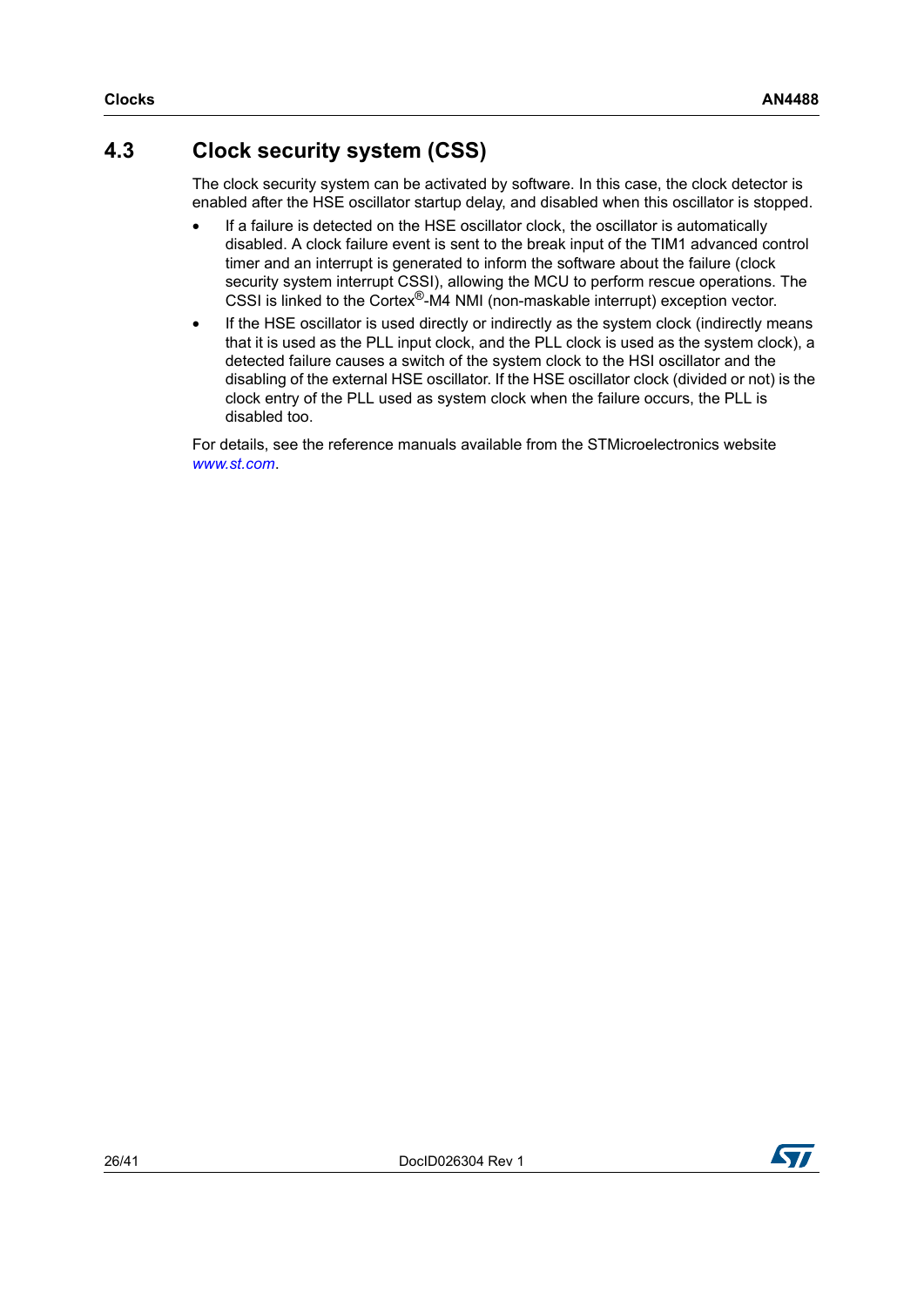# <span id="page-26-0"></span>**5 Boot configuration**

# <span id="page-26-1"></span>**5.1 Boot mode selection**

In the STM32F4xxxx, three different boot modes can be selected by means of the BOOT[1:0] pins as shown in *[Table 7](#page-26-3)*.

<span id="page-26-3"></span>

|                   | <b>BOOT</b> mode selection pins |                   |                                             |
|-------------------|---------------------------------|-------------------|---------------------------------------------|
| BOOT <sub>1</sub> | <b>BOOT0</b>                    | Boot mode         | Aliasing                                    |
|                   |                                 | Main Flash memory | Main Flash memory is selected as boot space |
|                   |                                 | System memory     | System memory is selected as boot space     |
|                   |                                 | Embedded SRAM     | Embedded SRAM is selected as boot space     |

The values on the BOOT pins are latched on the 4<sup>th</sup> rising edge of SYSCLK after a reset. It is up to the user to set the BOOT1 and BOOT0 pins after reset to select the required boot mode.

The BOOT pins are also resampled when exiting the Standby mode. Consequently, they must be kept in the required Boot mode configuration in the Standby mode. After this startup delay has elapsed, the CPU fetches the top-of-stack value from address 0x0000 0000, and starts code execution from the boot memory starting from 0x0000 0004.

# <span id="page-26-2"></span>**5.2 Boot pin connection**

*[Figure 19](#page-26-4)* shows the external connection required to select the boot memory of the STM32F4xxxx.

<span id="page-26-4"></span>

#### **Figure 19. Boot mode selection implementation example**

1. Resistor values are given only as a typical example.

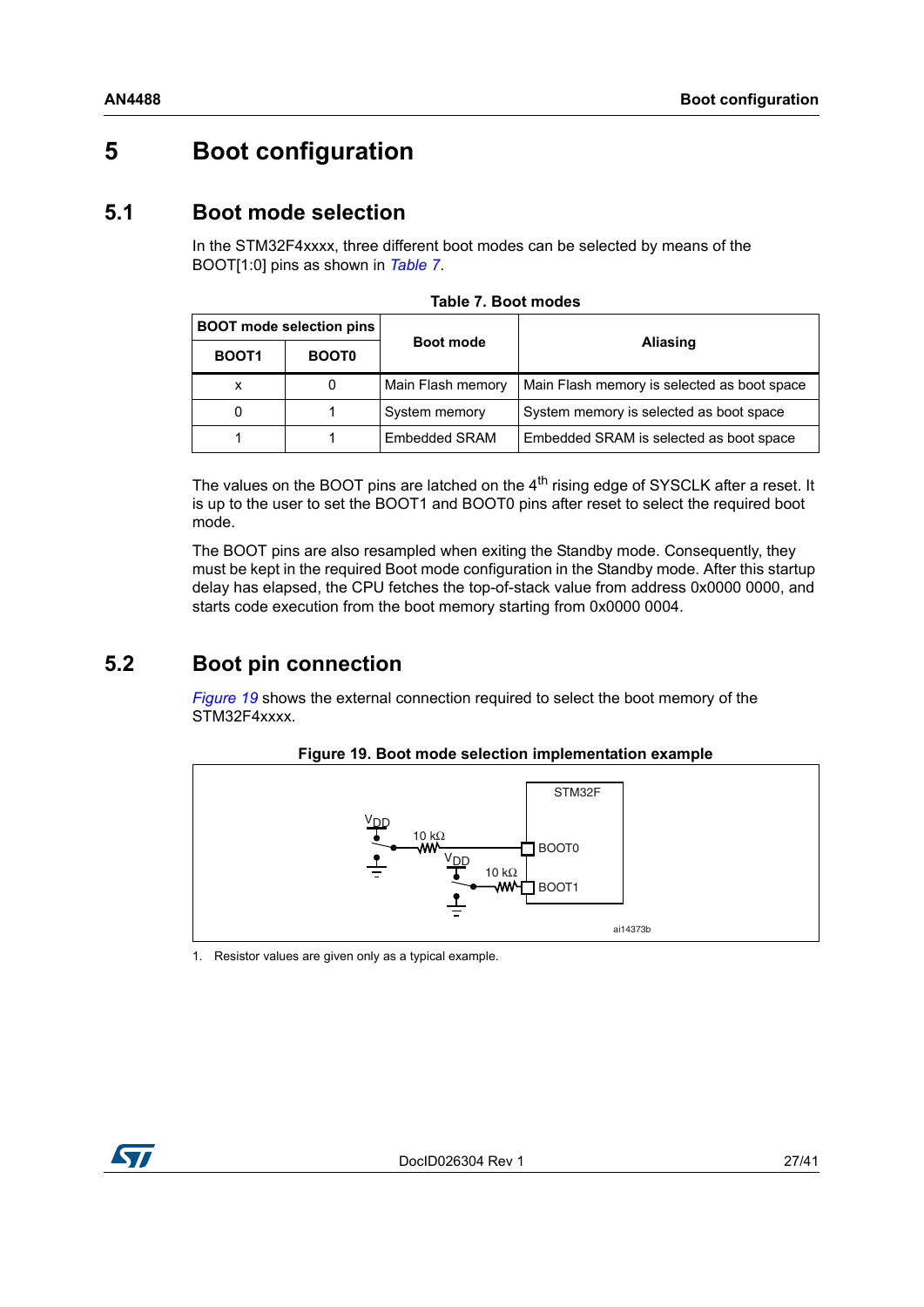# <span id="page-27-0"></span>**5.3 Embedded boot loader mode**

The USART peripheral operates with the internal 16 MHz oscillator (HSI). The CAN and USB OTG FS, however, can only function if an external clock (HSE) multiple of 1 MHz (between 4 and 26 MHz) is present.

This embedded boot loader is located in the System memory and is programmed by ST during production.

For additional information, refer to AN2606 (*[Table 2](#page-5-1)*)

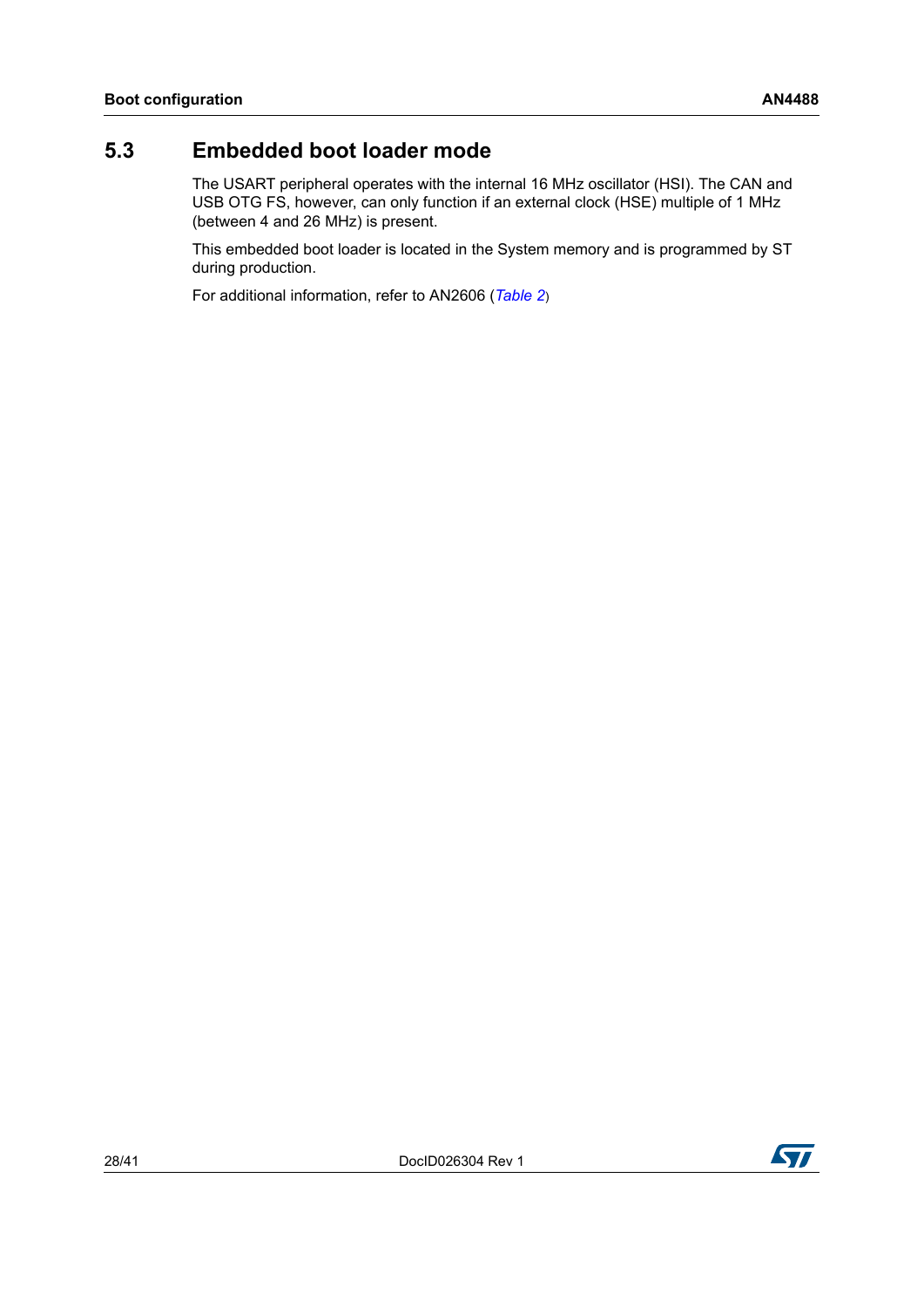# <span id="page-28-0"></span>**6 Debug management**

# <span id="page-28-1"></span>**6.1 Introduction**

The Host/Target interface is the hardware equipment that connects the host to the application board. This interface is made of three components: a hardware debug tool, a JTAG or SW connector and a cable connecting the host to the debug tool.

*[Figure 20](#page-28-5)* shows the connection of the host to the evaluation board.

<span id="page-28-5"></span>

**Figure 20. Host-to-board connection**

# <span id="page-28-2"></span>**6.2 SWJ debug port (serial wire and JTAG)**

The STM32F4xxxx core integrates the serial wire / JTAG debug port (SWJ-DP). It is an ARM® standard CoreSight™ debug port that combines a JTAG-DP (5-pin) interface and a SW-DP (2-pin) interface.

- The JTAG debug port (JTAG-DP) provides a 5-pin standard JTAG interface to the AHP-AP port
- The serial wire debug port (SW-DP) provides a 2-pin (clock + data) interface to the AHP-AP port

In the SWJ-DP, the two JTAG pins of the SW-DP are multiplexed with some of the five JTAG pins of the JTAG-DP.

# <span id="page-28-3"></span>**6.3 Pinout and debug port pins**

The STM32F4xxxx MCU is offered in various packages with different numbers of available pins. As a result, some functionality related to the pin availability may differ from one package to another.

#### <span id="page-28-4"></span>**6.3.1 SWJ debug port pins**

Five pins are used as outputs for the SWJ-DP as *alternate functions* of general-purpose I/Os (GPIOs). These pins, shown in *[Table 8](#page-29-2)*, are available on all packages.

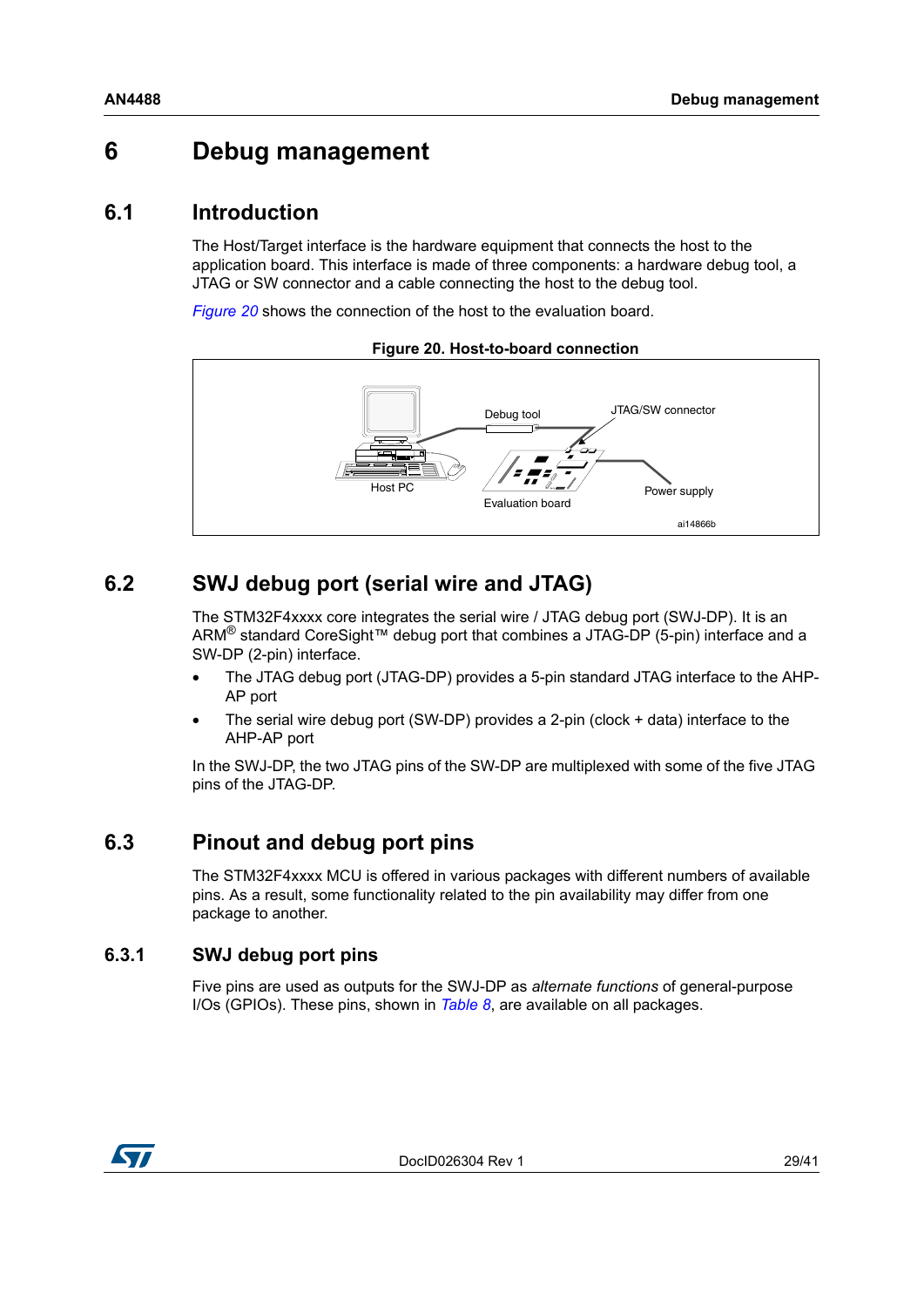<span id="page-29-2"></span>

| SWJ-DP pin name   |      | JTAG debug port             |      | SW debug port                         | Pin<br>assignmen |
|-------------------|------|-----------------------------|------|---------------------------------------|------------------|
|                   | Type | <b>Description</b>          | Type | Debug assignment                      |                  |
| JTMS/SWDIO        |      | JTAG test mode<br>selection | 1/O  | Serial wire data<br>input/output      | <b>PA13</b>      |
| <b>JTCK/SWCLK</b> |      | JTAG test clock             |      | Serial wire clock                     | <b>PA14</b>      |
| <b>JTDI</b>       |      | JTAG test data input        |      |                                       | <b>PA15</b>      |
| JTDO/TRACESWO     | O    | JTAG test data output       |      | TRACESWO if async<br>trace is enabled | PB <sub>3</sub>  |
| <b>JNTRST</b>     |      | <b>JTAG test nReset</b>     |      |                                       | PB <sub>4</sub>  |

**Table 8. Debug port pin assignment**

## <span id="page-29-0"></span>**6.3.2 Flexible SWJ-DP pin assignment**

After reset (SYSRESETn or PORESETn), all five pins used for the SWJ-DP are assigned as dedicated pins immediately usable by the debugger host (note that the trace outputs are not assigned except if explicitly programmed by the debugger host).

However, some of the JTAG pins shown in *[Table 9](#page-29-3)* can be configured to an alternate function through the GPIO<sub>x</sub> AFR<sub>x</sub> registers.

<span id="page-29-3"></span>

|                                                         |                                             |                                       | SWJ I/O pin assigned        |                            |                              |
|---------------------------------------------------------|---------------------------------------------|---------------------------------------|-----------------------------|----------------------------|------------------------------|
| <b>Available Debug ports</b>                            | PA <sub>13</sub> /<br>JTMS/<br><b>SWDIO</b> | <b>PA14/</b><br>JTCK/<br><b>SWCLK</b> | <b>PA15/</b><br><b>JTDI</b> | <b>PB3/</b><br><b>JTDO</b> | <b>PB4/</b><br><b>JNTRST</b> |
| Full SWJ (JTAG-DP + SW-DP) - reset state                | X                                           | X                                     | x                           | X                          | X                            |
| Full SWJ (JTAG-DP + SW-DP) but without<br><b>JNTRST</b> | X                                           | X                                     | X                           | X                          |                              |
| JTAG-DP disabled and SW-DP enabled                      | x                                           | $\times$                              |                             |                            |                              |
| JTAG-DP disabled and SW-DP disabled                     |                                             | Released                              |                             |                            |                              |

**Table 9. SWJ I/O pin availability**

*[Table 9](#page-29-3)* shows the different possibilities to release some pins.

For more details, see the reference manual (*[Table 1](#page-0-1)*[\), available from the STMicroelectronics](http://www.st.com)  [website](http://www.st.com) *www.st.com*.

#### <span id="page-29-1"></span>**6.3.3 Internal pull-up and pull-down resistors on JTAG pins**

The JTAG input pins must *not* be floating since they are directly connected to flip-flops to control the debug mode features. Special care must be taken with the SWCLK/TCK pin that is directly connected to the clock of some of these flip-flops.

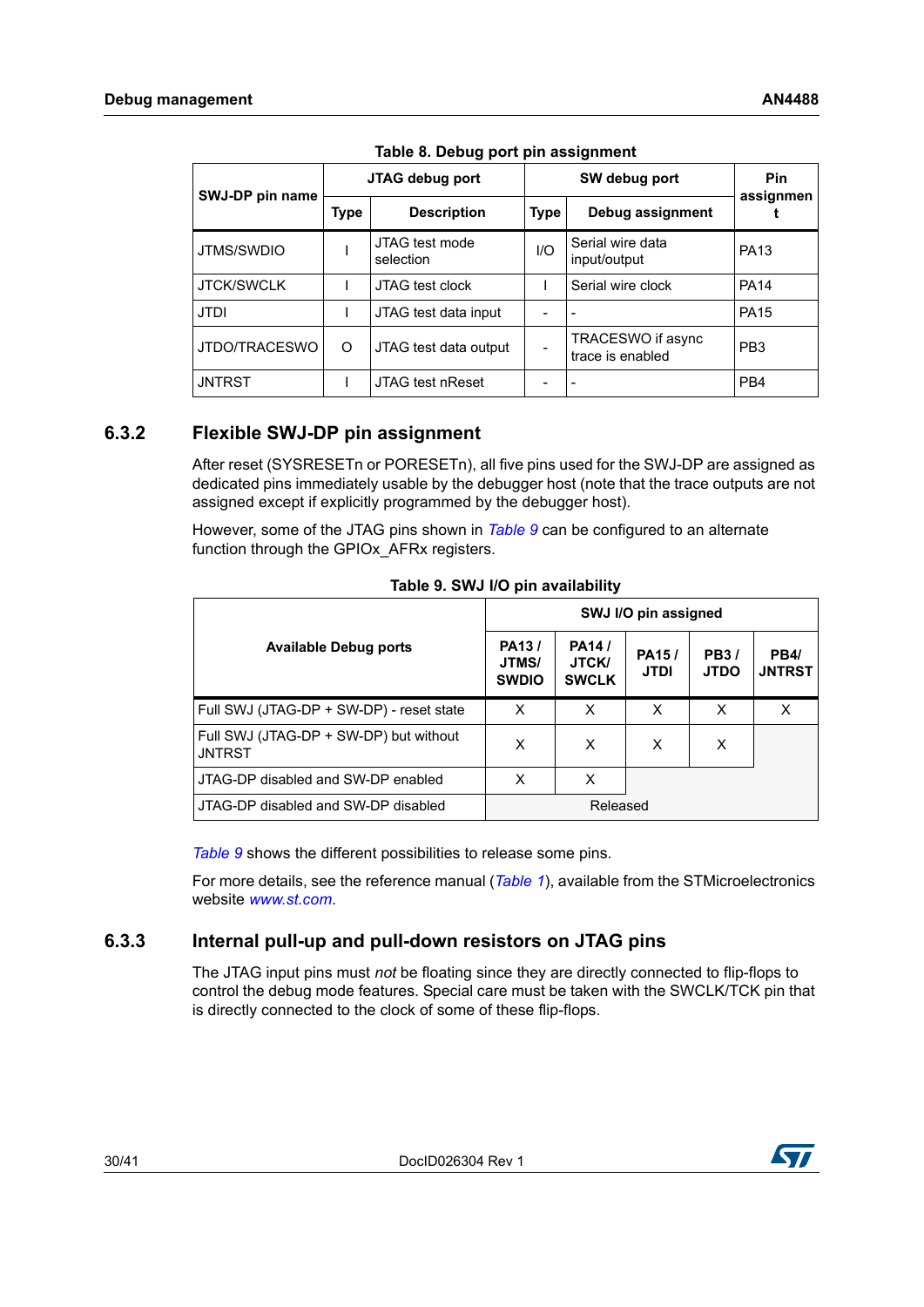To avoid any uncontrolled I/O levels, the STM32F4xxxx embeds internal pull-up and pulldown resistors on JTAG input pins:

- JNTRST: Internal pull-up
- JTDI: Internal pull-up
- JTMS/SWDIO: Internal pull-up
- TCK/SWCLK: Internal pull-down

Once a JTAG I/O is released by the user software, the GPIO controller takes control again. The reset states of the GPIO control registers put the I/Os in the equivalent state:

- JNTRST: Input pull-up
- JTDI: Input pull-up
- JTMS/SWDIO: Input pull-up
- JTCK/SWCLK: Input pull-down
- JTDO: Input floating

The software can then use these I/Os as standard GPIOs.

*Note: The JTAG IEEE standard recommends to add pull-up resistors on TDI, TMS and nTRST but there is no special recommendation for TCK. However, for the* STM32F4xxxx*, an integrated pull-down resistor is used for JTCK.*

> *Having embedded pull-up and pull-down resistors removes the need to add external resistors.*

#### <span id="page-30-0"></span>**6.3.4 SWJ debug port connection with standard JTAG connector**

*[Figure 21](#page-30-1)* shows the connection between the STM32F4xxxx and a standard JTAG connector.

<span id="page-30-1"></span>

**Figure 21. JTAG connector implementation**

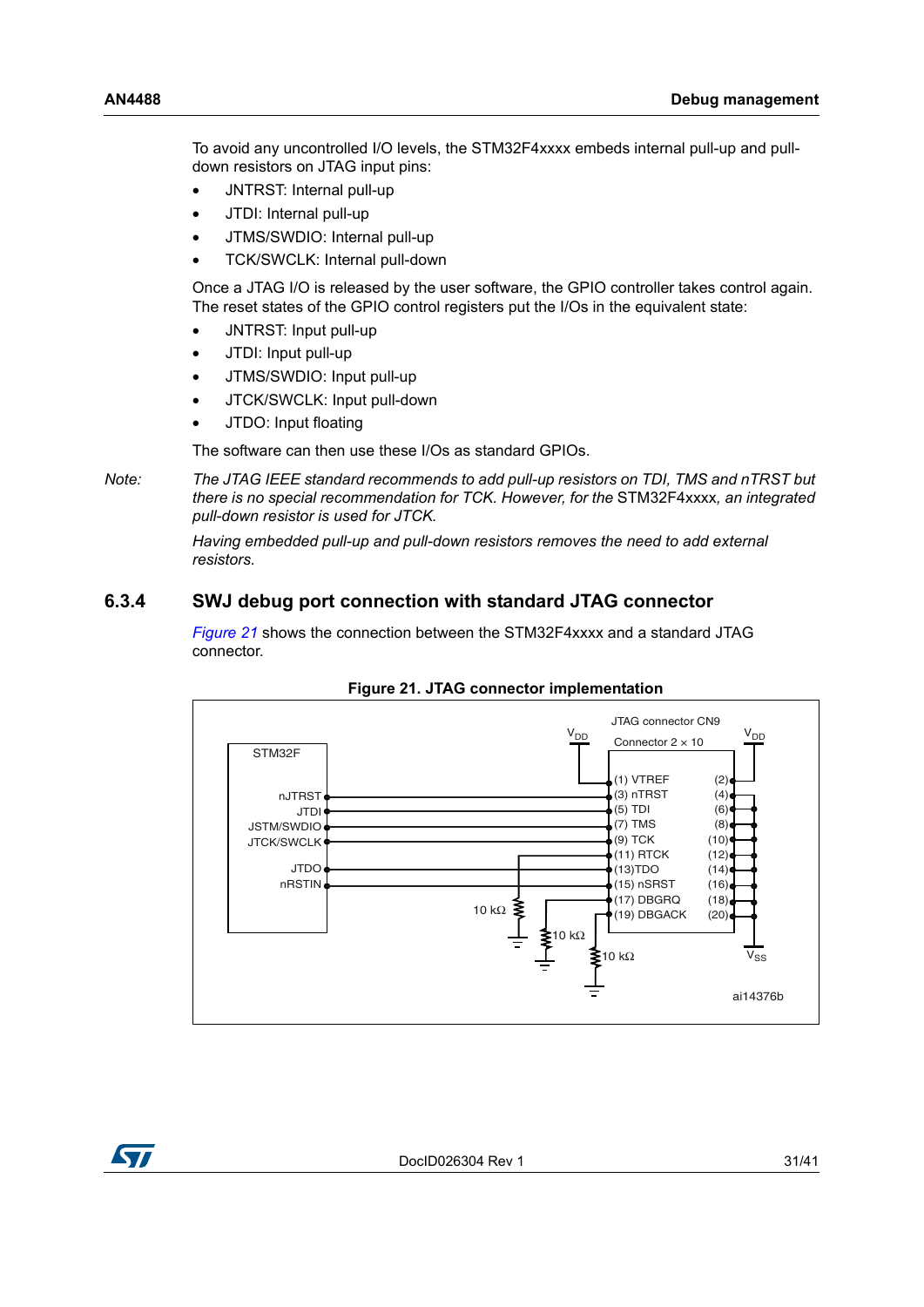# <span id="page-31-0"></span>**7 Recommendations**

# <span id="page-31-1"></span>**7.1 Printed circuit board**

For technical reasons, it is best to use a multilayer printed circuit board (PCB) with a separate layer dedicated to ground  $(V_{SS})$  and another dedicated to the  $V_{DD}$  supply. This provides good decoupling and a good shielding effect. For many applications, economical reasons prohibit the use of this type of board. In this case, the major requirement is to ensure a good structure for ground and for the power supply.

# <span id="page-31-2"></span>**7.2 Component position**

A preliminary layout of the PCB must separate the different circuits according to their EMI contribution in order to reduce cross-coupling on the PCB, that is noisy, high-current circuits, low-voltage circuits, and digital components.

# <span id="page-31-3"></span>**7.3** Ground and power supply (V<sub>SS</sub>, V<sub>DD</sub>)

Every block (noisy, low-level sensitive, digital, etc.) should be grounded individually and all ground returns should be to a single point. Loops must be avoided or have a minimum area. The power supply should be implemented close to the ground line to minimize the area of the supply loop. This is due to the fact that the supply loop acts as an antenna, and is therefore the main transmitter and receiver of EMI. All component-free PCB areas must be filled with additional grounding to create a kind of shielding (especially when using singlelayer PCBs).

# <span id="page-31-4"></span>**7.4 Decoupling**

All power supply and ground pins must be properly connected to the power supplies. These connections, including pads, tracks and vias should have as low impedance as possible. This is typically achieved with thick track widths and, preferably, the use of dedicated power supply planes in multilayer PCBs.

In addition, each power supply pair should be decoupled with filtering Ceramic capacitors C (100 nF) and one single Tantalum or Ceramic capacitor (min. 4.7 µF typ.10 µF) connected in parallel on the STM32F4xxxx device. These capacitors need to be placed as close as possible to, or below, the appropriate pins on the underside of the PCB. Typical values are 10 nF to 100 nF, but exact values depend on the application needs. *[Figure 22](#page-32-2)* shows the typical layout of such a  $V_{DD}/V_{SS}$  pair.

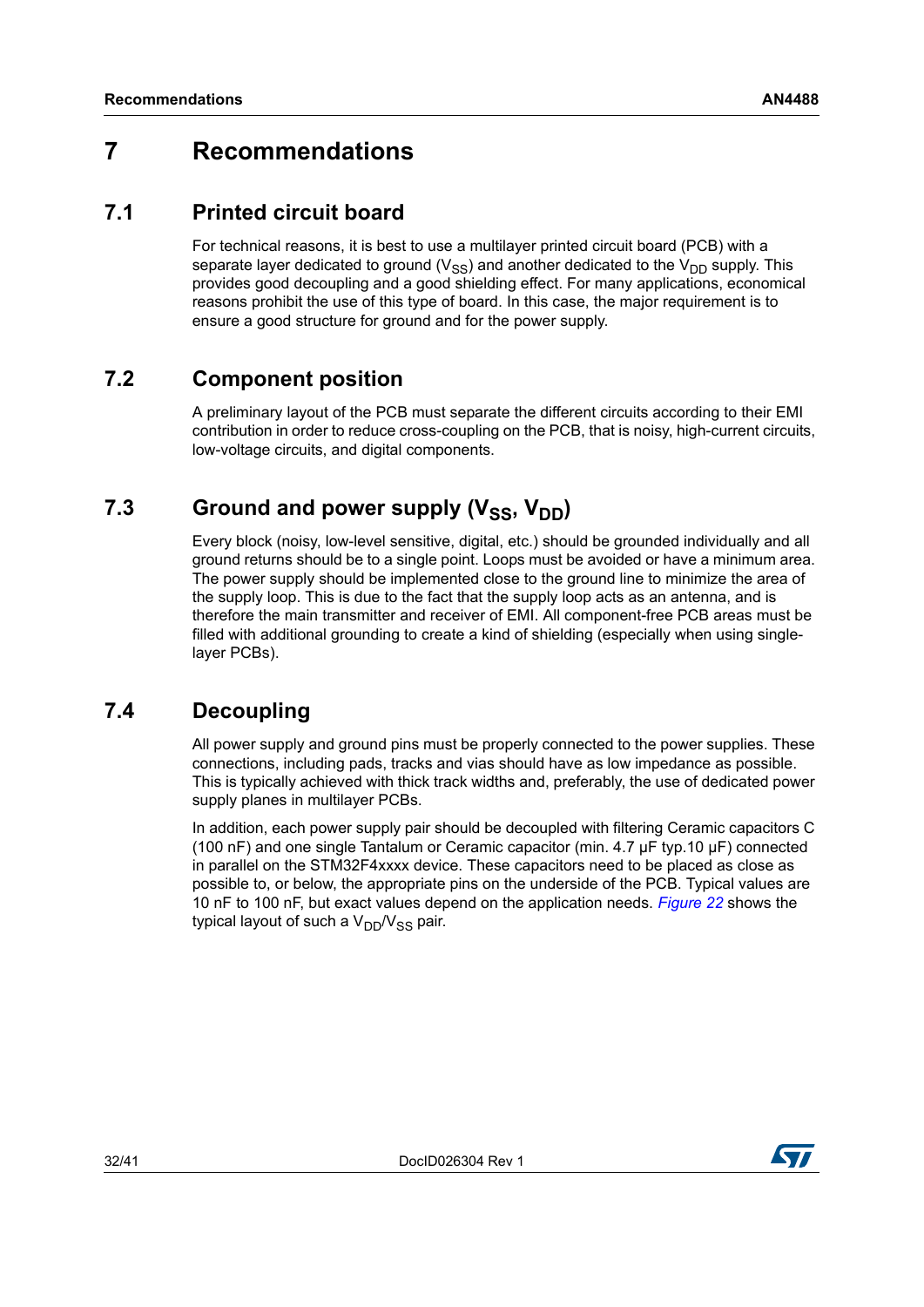<span id="page-32-2"></span>

#### Figure 22. Typical layout for V<sub>DD</sub>/V<sub>SS</sub> pair

## <span id="page-32-0"></span>**7.5 Other signals**

When designing an application, the EMC performance can be improved by closely studying:

• Signals for which a temporary disturbance affects the running process permanently (the case of interrupts and handshaking strobe signals, and not the case for LED commands).

For these signals, a surrounding ground trace, shorter lengths and the absence of noisy and sensitive traces nearby (crosstalk effect) improve EMC performance. For digital signals, the best possible electrical margin must be reached for the two logical states and slow Schmitt triggers are recommended to eliminate parasitic states.

- Noisy signals (clock, etc.)
- Sensitive signals (high impedance, etc.)

## <span id="page-32-1"></span>**7.6 Unused I/Os and features**

All microcontrollers are designed for a variety of applications and often a particular application does not use 100% of the MCU resources.

To increase EMC performance, unused clocks, counters or I/Os, should not be left free, e.g. I/Os should be set to "0" or "1"(pull-up or pull-down to the unused I/O pins.) and unused features should be "frozen" or disabled.

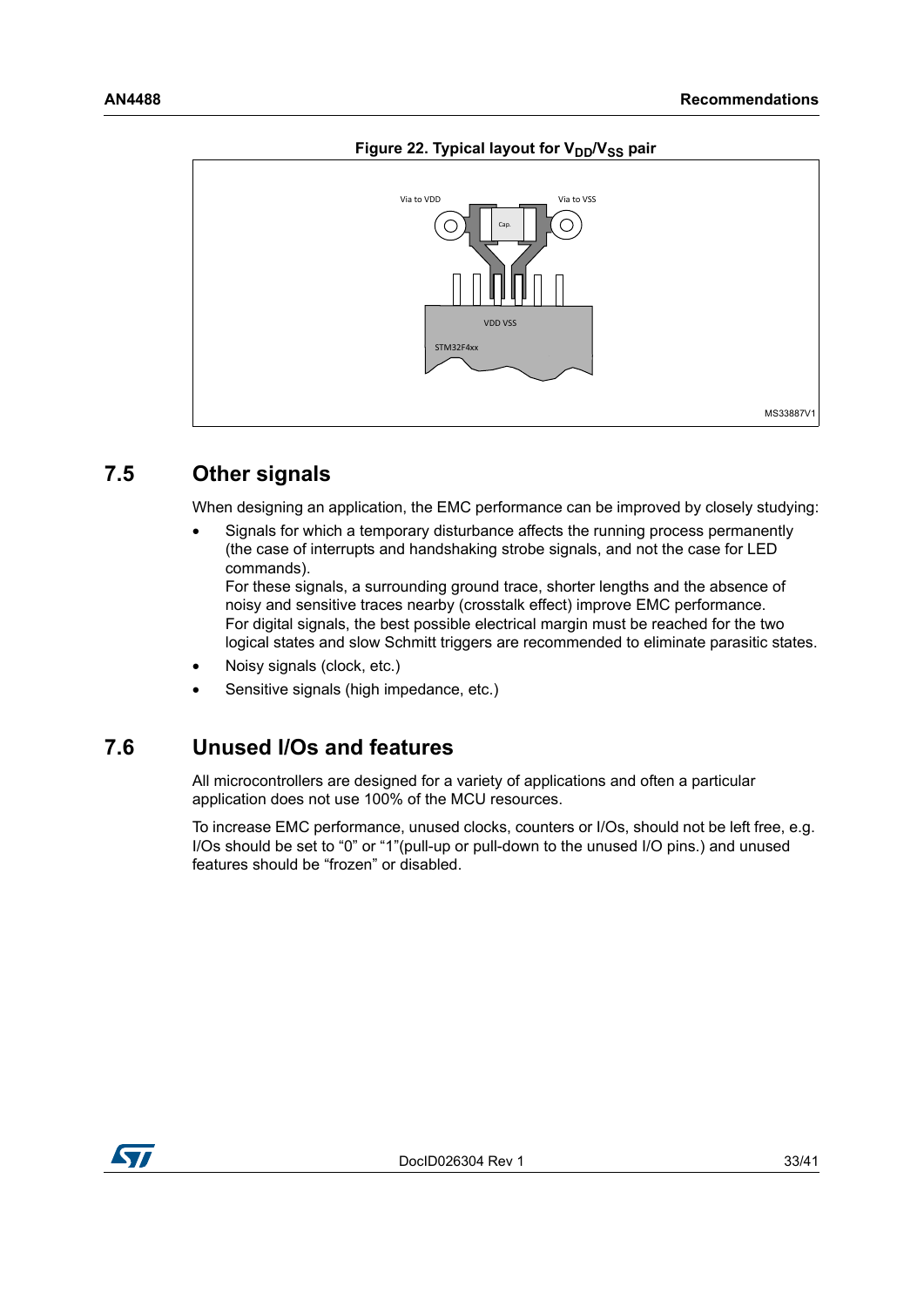# <span id="page-33-0"></span>**8 Reference design**

## <span id="page-33-1"></span>**8.1 Description**

The reference design shown in *[Figure 23](#page-35-0)*, is based on the STM32F407IG(H6), a highly integrated microcontroller running at 168 MHz, that combines the Cortex®-M4 32-bit RISC CPU core with 1 Mbyte of embedded Flash memory and 192+4 Kbytes of SRAM including 64-Kbytes of CCM (core coupled memory) data RAM.

This reference design is intended to work with a VDD from 1.8V minimum (PDR\_ON = VDD MCU) and using embedded voltage regulator for 1.2V core supplies (BYPASS REG = GND), although BYPASS\_REG = VDD\_MCU is possible with JP1 jumper change, the additional hardware as described in *[Section 2.3.5](#page-13-0)* is not present.

This reference design can be tailored to any other STM32F4xxxx device with different package, using the pins correspondence given in *[Table 12: Reference connection for all](#page-36-0)  [packages](#page-36-0)*.

#### <span id="page-33-2"></span>**8.1.1 Clock**

Two clock sources are used for the microcontroller:

- LSE: X2-32.768 kHz crystal for the embedded RTC
- HSE: X1– 25 MHz crystal for the STM32F4xxxx microcontroller

Refer to *[Section 4: Clocks on page 23](#page-22-0)*.

#### <span id="page-33-3"></span>**8.1.2 Reset**

The reset signal in *[Figure 23](#page-35-0)* is active low. The reset sources include:

- Reset button (B1)
- Debugging tools via the connector CN1

Refer to *[Section 2.3: Reset & power supply supervisor on page 10](#page-9-0)*.

#### <span id="page-33-4"></span>**8.1.3 Boot mode**

The boot option is configured by setting switches SW2 (Boot 0) and SW1 (Boot 1). Refer to *[Section 5: Boot configuration on page 27](#page-26-0)*.

*Note: In low-power mode (more specially in Standby mode) the boot mode is mandatory to be able to connect to tools (the device should boot from the SRAM).*

#### <span id="page-33-5"></span>**8.1.4 SWJ interface**

The reference design shows the connection between the STM32F4xxxx and a standard JTAG connector. Refer to *[Section 6: Debug management on page 29](#page-28-0)*.

*Note: It is recommended to connect the reset pins so as to be able to reset the application from the tools.*

#### <span id="page-33-6"></span>**8.1.5 Power supply**

Refer to *[Section 2: Power supplies on page 7](#page-6-0)*.

34/[41](#page-40-0) DocID026304 Rev 1

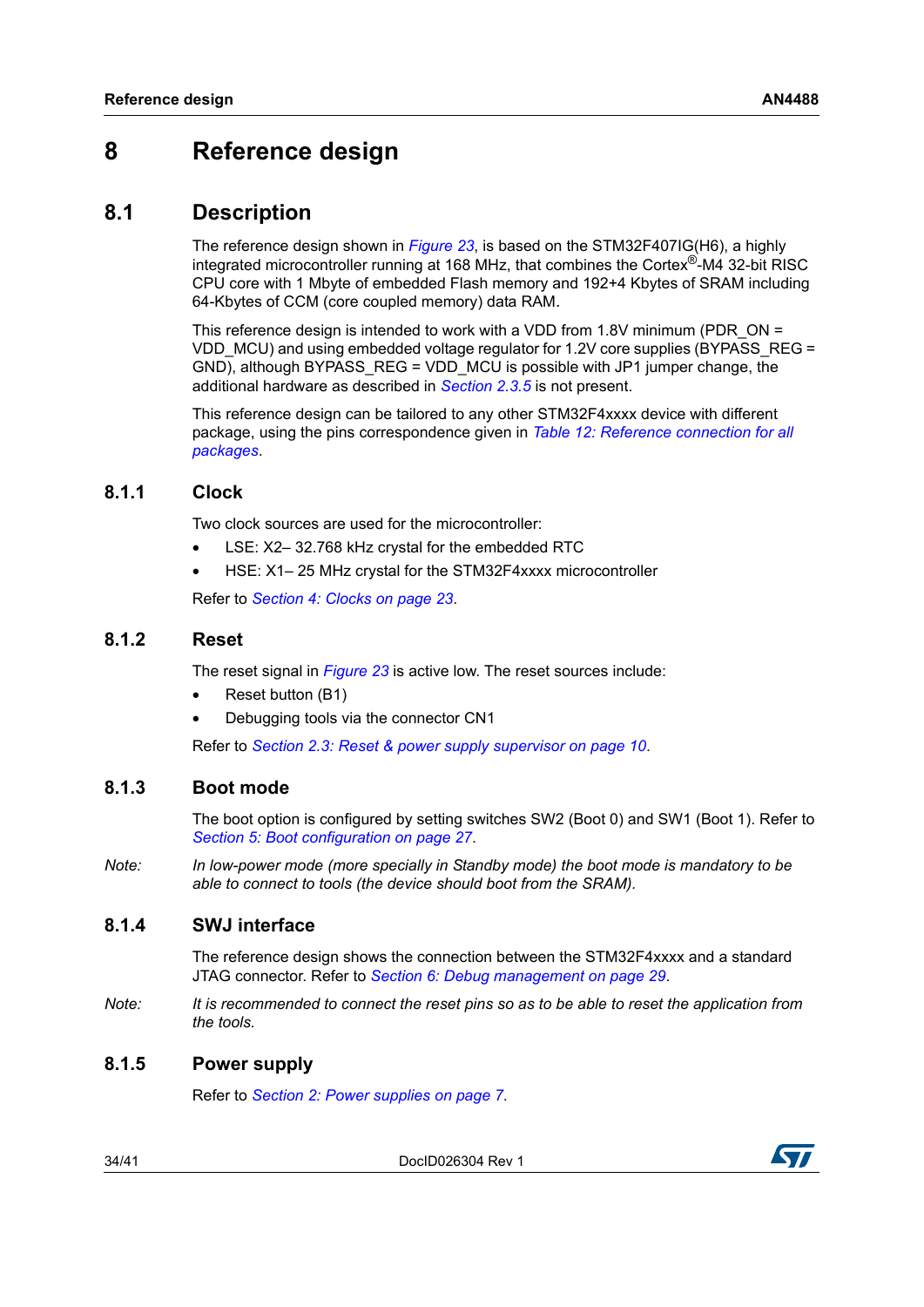# <span id="page-34-0"></span>**8.2 Component references**

<span id="page-34-1"></span>

| Id   Components name | <b>Reference</b> | Quantity | <b>Comments</b>                            |
|----------------------|------------------|----------|--------------------------------------------|
| Microcontroller      | STM32F407IG(H6)  |          | UFBGA176 package                           |
| Capacitors           | $100$ nF         | 14       | Ceramic capacitors (decoupling capacitors) |
| Capacitor            | $10 \mu F$       |          | Ceramic capacitor (decoupling capacitor)   |

|  | <b>Table 10. Mandatory components</b> |  |
|--|---------------------------------------|--|
|  |                                       |  |

<span id="page-34-2"></span>

| Id             | <b>Components name</b> | <b>Reference</b> | Quantity       | <b>Comments</b>                                                                                                                                                                          |
|----------------|------------------------|------------------|----------------|------------------------------------------------------------------------------------------------------------------------------------------------------------------------------------------|
| 1              | Resistor               | 10 $k\Omega$     | 5              | pull-up and pull-down for JTAG and Boot mode.                                                                                                                                            |
| 2              | Resistor               | 390 $\Omega$     | 1              | Used for HSE: the value depends on the crystal<br>characteristics. This resistor value is given only as a<br>typical example.                                                            |
| 3              | Resistor               | 0Ω               | 3              | Used for LSE: the value depends on the crystal<br>characteristics. This resistor value is given only as a<br>typical example.<br>Used as star connection point between VDDA and<br>VREF. |
| 4              | Capacitor              | 100 nF           | 4              | Ceramic capacitor.                                                                                                                                                                       |
| 5              | Capacitor              | 2 pF             | $\overline{2}$ | Used for LSE: the value depends on the crystal<br>characteristics.                                                                                                                       |
| 6              | Capacitor              | $1 \mu F$        | $\overline{2}$ | Used for V <sub>DDA</sub> and V <sub>REF</sub> .                                                                                                                                         |
| $\overline{7}$ | Capacitor              | $2.2 \mu F$      | 2              | Used for internal regulator when it is on.                                                                                                                                               |
| 8              | Capacitor              | 20 pF            | $\overline{2}$ | Used for HSE: the value depends on the crystal<br>characteristics.                                                                                                                       |
| 9              | Quartz                 | 25 MHz           | 1              | Used for HSE.                                                                                                                                                                            |
| 10             | Quartz                 | 32.768 kHz       | 1              | Used for LSE.                                                                                                                                                                            |
| 11             | JTAG connector         | <b>HE10-20</b>   | 1              |                                                                                                                                                                                          |
| 12             | Resistor               | $22 \Omega$      | $\mathbf{1}$   | Debugger reset connection                                                                                                                                                                |
|                | 13 Battery             | 3V               | 1              | If no external battery is used in the application, it is<br>recommended to connect $V_{BAT}$ externally to $V_{DD}$                                                                      |
| 14             | Switch                 | <b>SPDT</b>      | $\overline{2}$ | Used to select the right boot mode.                                                                                                                                                      |
| 15             | Push-button            | <b>B1</b>        | 1              | Reset button                                                                                                                                                                             |
| 16             | Jumper                 | 3 pins           | $\overline{2}$ | Used to select V <sub>BAT</sub> source, and BYPASS_REG pin.                                                                                                                              |
| 17             | Ferrite bead           | FCM1608KF-601T03 | 1              | Additional decoupling for VDDA                                                                                                                                                           |

### **Table 11. Optional components**

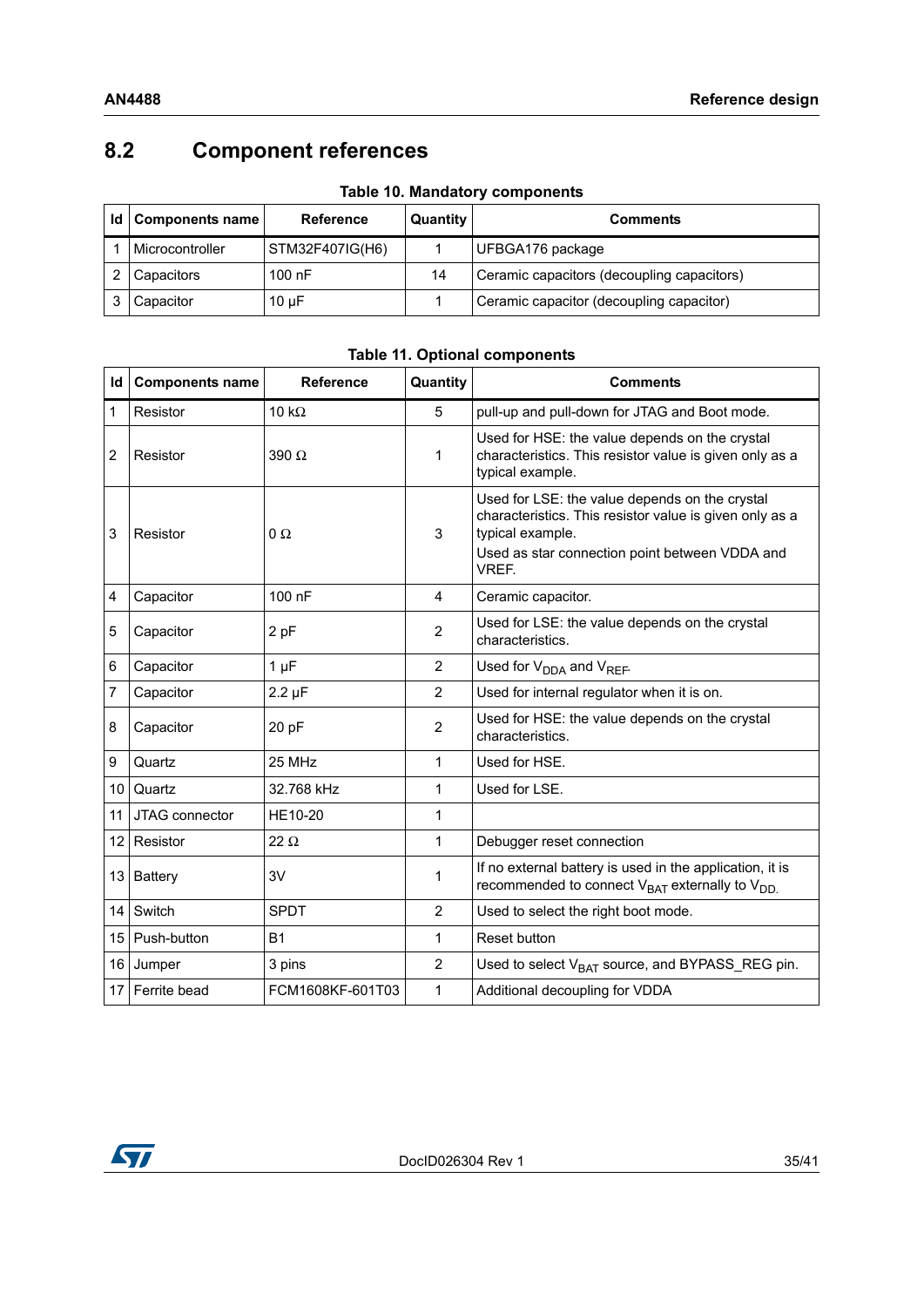

<span id="page-35-0"></span>**Figure 23. STM32F407IG(H6) microcontroller reference schematic**

1. If no external battery is used in the application, it is recommended to connect  $V_{BAT}$  externally to  $V_{DD}$ .

2. To be able to reset the device from the tools this resistor has to be kept.

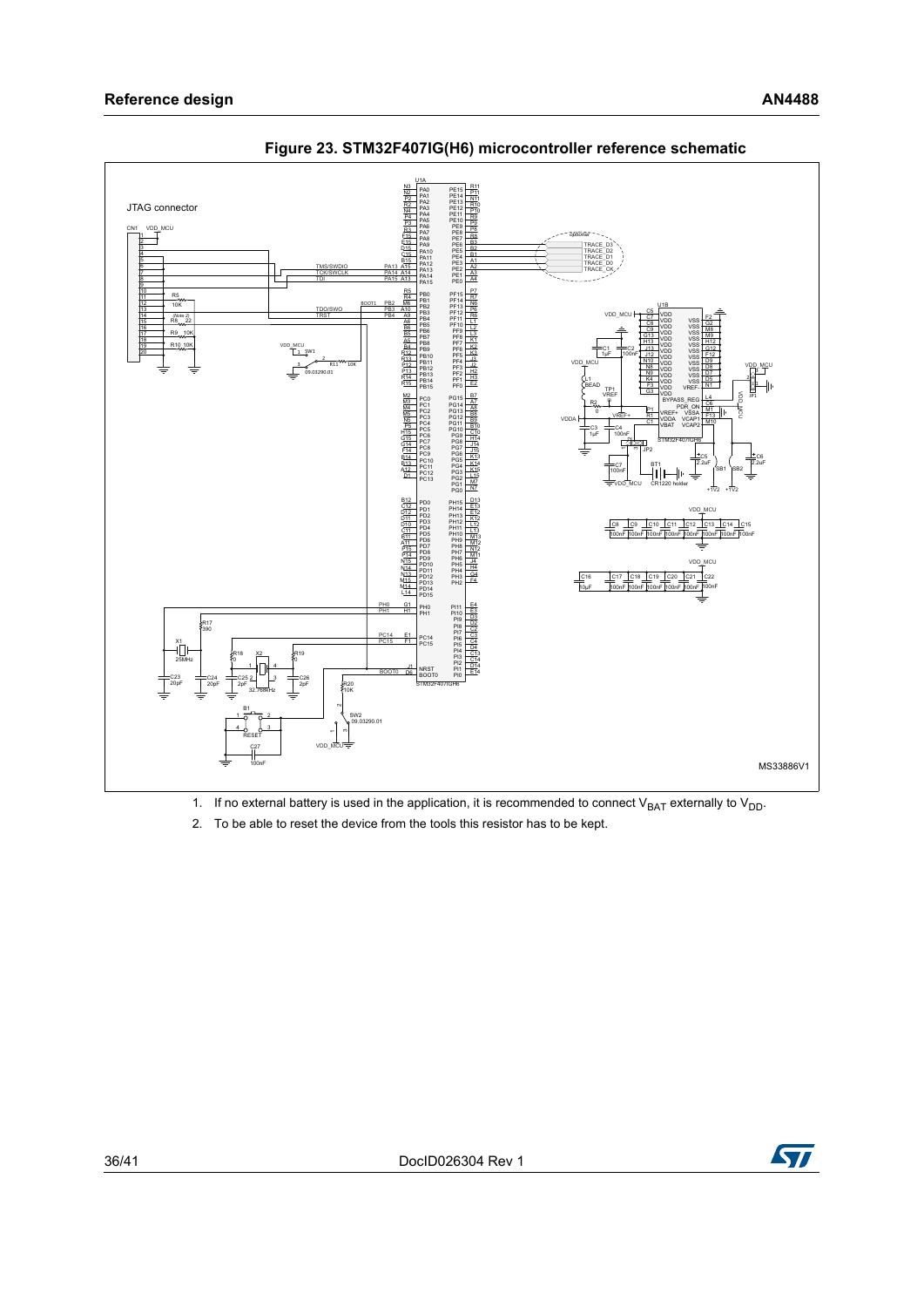<span id="page-36-0"></span>

|                   |                              | Pin Numbers for packages with pins |                              | on 4 edges               |                          |                          |                          | <b>Pin Numbers for BGA</b> | <b>Packages</b>          |                   |                              | <b>Chip Scale</b><br><b>Packages</b> |                          |
|-------------------|------------------------------|------------------------------------|------------------------------|--------------------------|--------------------------|--------------------------|--------------------------|----------------------------|--------------------------|-------------------|------------------------------|--------------------------------------|--------------------------|
| <b>Pin Name</b>   | 48 pins                      | 64 pins                            | 100 pins                     | 144 pins                 | 176 pins                 | 208 pins                 | 100 pins                 | 169 pins                   | 176 pins                 | 216 pins          | 49 pins                      | 90 pins                              | 143 pins                 |
| <b>PA13</b>       | 34                           | 46                                 | 72                           | 105                      | 124                      | 147                      | A11                      | E12                        | A15                      | A15               | B <sub>3</sub>               | D <sub>4</sub>                       | D <sub>3</sub>           |
| <b>PA14</b>       | 37                           | 49                                 | 76                           | 109                      | 137                      | 159                      | A10                      | A11                        | A14                      | A14               | A <sub>1</sub>               | A <sub>2</sub>                       | <b>B1</b>                |
| <b>PA15</b>       | 38                           | 50                                 | 77                           | 110                      | 138                      | 160                      | A <sub>9</sub>           | <b>B11</b>                 | A13                      | A13               | A2                           | B <sub>3</sub>                       | C <sub>2</sub>           |
| PB <sub>2</sub>   | 20                           | 28                                 | 37                           | 48                       | 58                       | 63                       | L <sub>6</sub>           | L <sub>5</sub>             | M <sub>6</sub>           | M5                | G <sub>3</sub>               | J7                                   | L7                       |
| PB <sub>3</sub>   | 39                           | 55                                 | 89                           | 133                      | 161                      | 192                      | A <sub>8</sub>           | B <sub>6</sub>             | A10                      | A10               | A <sub>3</sub>               | B <sub>6</sub>                       | B7                       |
| PB4               | 40                           | 56                                 | 90                           | 134                      | 162                      | 193                      | A7                       | A <sub>6</sub>             | A <sub>9</sub>           | A <sub>9</sub>    | A4                           | A <sub>6</sub>                       | C7                       |
| PC14-OSC32 IN     | $\mathsf 3$                  | 3                                  | 8                            | 8                        | 9                        | $\boldsymbol{9}$         | D <sub>1</sub>           | E1                         | E1                       | E <sub>1</sub>    | C7                           | <b>B10</b>                           | D11                      |
| PC15-OSC32 OUT    | 4                            | 4                                  | 9                            | 9                        | 10                       | 10                       | E1                       | F1                         | F1                       | F <sub>1</sub>    | C <sub>6</sub>               | B <sub>9</sub>                       | E11                      |
| PH0 - OSC IN      | 5                            | 5                                  | 12                           | 23                       | 29                       | 32                       | F <sub>1</sub>           | G <sub>2</sub>             | G <sub>1</sub>           | G <sub>1</sub>    | D7                           | F <sub>10</sub>                      | J11                      |
| PH1 - OSC OUT     | 6                            | 6                                  | 13                           | 24                       | 30                       | 33                       | G <sub>1</sub>           | G <sub>1</sub>             | H1                       | H1                | D <sub>6</sub>               | F <sub>9</sub>                       | H10                      |
| BOOT0             | 44                           | 60                                 | 94                           | 138                      | 166                      | 197                      | A <sub>4</sub>           | A <sub>5</sub>             | D <sub>6</sub>           | E <sub>6</sub>    | A <sub>5</sub>               | A7                                   | C <sub>9</sub>           |
| <b>NRST</b>       | $\overline{7}$               | $\overline{7}$                     | 14                           | 25                       | 31                       | 34                       | H2                       | H2                         | J <sub>1</sub>           | J <sub>1</sub>    | E7                           | G10                                  | H <sub>9</sub>           |
| BYPASS_REG        | $\frac{1}{2}$                | $\overline{a}$                     | $\frac{1}{2}$                | $\blacksquare$           | 48                       | $\frac{1}{2}$            | E <sub>3</sub>           | M <sub>1</sub>             | L4                       | L <sub>5</sub>    | $\frac{1}{2}$                | D <sub>9</sub>                       | N11                      |
| PDR_ON            | $\frac{1}{2}$                | $\overline{\phantom{m}}$           | $\overline{\phantom{0}}$     | 143                      | 171                      | 203                      | H <sub>3</sub>           | C <sub>3</sub>             | C <sub>6</sub>           | E <sub>5</sub>    | B <sub>6</sub>               | A <sub>8</sub>                       | A11                      |
| <b>VBAT</b>       | 1                            | $\mathbf{1}$                       | 6                            | $6\phantom{1}$           | 6                        | 6                        | E <sub>2</sub>           | E <sub>5</sub>             | C <sub>1</sub>           | C <sub>1</sub>    | B7                           | A10                                  | C11                      |
| <b>VDDA</b>       | $\overline{a}$               | $\overline{a}$                     | 22                           | 33                       | 39                       | 42                       | M1                       | J4                         | R <sub>1</sub>           | R1                | ÷.                           | $\overline{\phantom{a}}$             | L10                      |
| VREF+             | $\overline{\phantom{a}}$     | $\overline{\phantom{0}}$           | 21                           | 32                       | 38                       | 41                       | L1                       | J3                         | P <sub>1</sub>           | P <sub>1</sub>    | $\overline{a}$               | $\overline{\phantom{a}}$             | L11                      |
| VDDA/VREF+        | 9                            | 13                                 | $\qquad \qquad \blacksquare$ | $\blacksquare$           | $\overline{\phantom{a}}$ | $\blacksquare$           | $\blacksquare$           | $\overline{\phantom{a}}$   | $\overline{\phantom{0}}$ | $\overline{a}$    | F7                           | G <sub>9</sub>                       | $\frac{1}{2}$            |
| <b>VSSA</b>       |                              | -                                  | $\qquad \qquad \blacksquare$ | $\overline{\phantom{a}}$ | $\blacksquare$           | $\overline{\phantom{a}}$ | J1                       | J <sub>1</sub>             | M <sub>1</sub>           | N <sub>1</sub>    | $\blacksquare$               |                                      |                          |
| VREF-             | $\qquad \qquad -$            | -                                  |                              | $\blacksquare$           |                          | $\overline{\phantom{a}}$ | K1                       | J2                         | N <sub>1</sub>           | N <sub>1</sub>    | $\blacksquare$               |                                      |                          |
| <b>VSSA/VREF-</b> | 8                            | 12                                 | 20                           | 31                       | 37                       | 40                       | $\overline{\phantom{0}}$ | $\overline{\phantom{a}}$   | $\overline{\phantom{a}}$ | $\qquad \qquad -$ | E6                           | H <sub>10</sub>                      | K <sub>10</sub>          |
| VDD               | $\overline{a}$               | $\overline{\phantom{0}}$           | $\overline{\phantom{a}}$     | $\blacksquare$           | 15                       | 15                       | $\overline{\phantom{0}}$ | F4                         | F3                       | F4                | $\overline{\phantom{a}}$     | $\blacksquare$                       | E10                      |
| <b>VDD</b>        | $\qquad \qquad \blacksquare$ | $\overline{\phantom{0}}$           | 11                           | 17                       | 23                       | 26                       | G <sub>2</sub>           | G8                         | G <sub>3</sub>           | H <sub>5</sub>    | $\frac{1}{2}$                | B <sub>8</sub>                       | $\overline{a}$           |
| <b>VDD</b>        | $\qquad \qquad \blacksquare$ | $\blacksquare$                     | 19                           | 30                       | 36                       | 39                       | $\overline{\phantom{0}}$ | $\overline{\phantom{a}}$   | $\frac{1}{2}$            | J5                | $\blacksquare$               | $\blacksquare$                       | G7                       |
| <b>VDD</b>        | $\qquad \qquad \blacksquare$ | 19                                 | 28                           | 39                       | 49                       | 52                       | $\overline{\phantom{0}}$ | J11                        | K4                       | K5                | $\overline{\phantom{0}}$     | E4                                   | J8                       |
| VDD               | $\overline{\phantom{a}}$     | -                                  | $\qquad \qquad \blacksquare$ | $\overline{\phantom{a}}$ | $\blacksquare$           | 59                       | $\overline{\phantom{0}}$ | $\qquad \qquad -$          | $\overline{\phantom{0}}$ | L7                | $\qquad \qquad \blacksquare$ | $\overline{\phantom{0}}$             | J7                       |
| <b>VDD</b>        | $\overline{\phantom{a}}$     | $\qquad \qquad \blacksquare$       | $\overline{\phantom{a}}$     | 52                       | 62                       | 73                       | $\overline{\phantom{a}}$ | D <sub>10</sub>            | N8                       | L8                | $\overline{\phantom{a}}$     | $\overline{\phantom{a}}$             | $\overline{\phantom{a}}$ |
| <b>VDD</b>        | -                            | $\overline{\phantom{0}}$           | $\qquad \qquad \blacksquare$ | 62                       | 72                       | 83                       | $\overline{\phantom{0}}$ | G10                        | N <sub>9</sub>           | L9                | $\qquad \qquad \blacksquare$ | $\overline{\phantom{0}}$             | J5.                      |

**Table 12. Reference connection for all packages** 

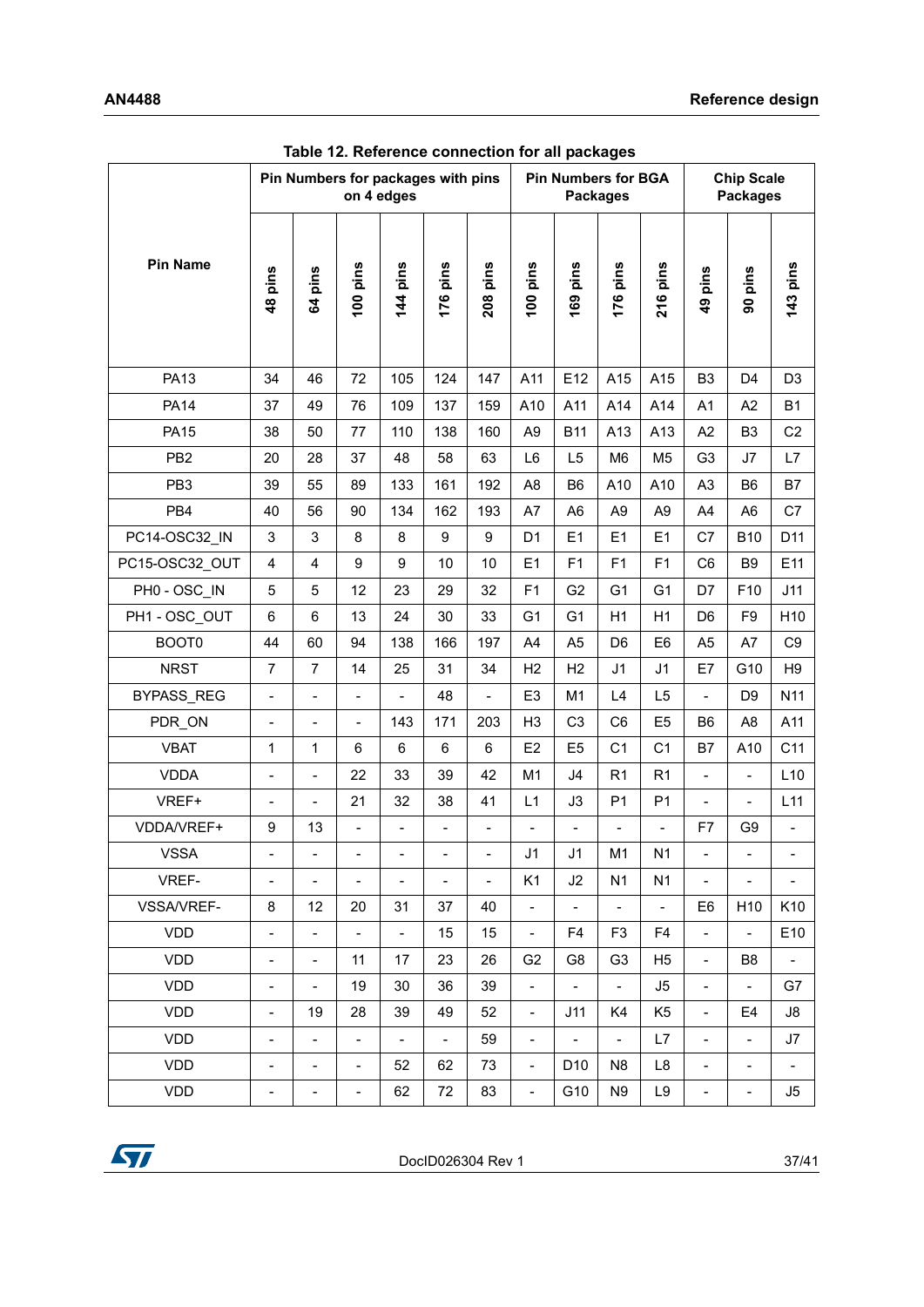|                 |                              |                          | Pin Numbers for packages with pins | on 4 edges               |                          |                          |                          |                              | <b>Pin Numbers for BGA</b><br><b>Packages</b> |                 |                          | <b>Chip Scale</b><br><b>Packages</b> |                          |
|-----------------|------------------------------|--------------------------|------------------------------------|--------------------------|--------------------------|--------------------------|--------------------------|------------------------------|-----------------------------------------------|-----------------|--------------------------|--------------------------------------|--------------------------|
| <b>Pin Name</b> | 48 pins                      | 64 pins                  | 100 pins                           | 144 pins                 | 176 pins                 | 208 pins                 | 100 pins                 | 169 pins                     | 176 pins                                      | 216 pins        | 49 pins                  | 90 pins                              | 143 pins                 |
| <b>VDD</b>      | 24                           | 32                       | 50                                 | 72                       | 82                       | 94                       | G12                      | F <sub>8</sub>               | N <sub>10</sub>                               | L10             | F <sub>2</sub>           | $\blacksquare$                       | J6                       |
| <b>VDD</b>      | $\frac{1}{2}$                | $\blacksquare$           | $\qquad \qquad \blacksquare$       | $\overline{a}$           | 91                       | 103                      | $\overline{a}$           | H <sub>8</sub>               | J12                                           | K11             | $\overline{\phantom{a}}$ | $\overline{\phantom{a}}$             | $\overline{\phantom{a}}$ |
| <b>VDD</b>      | $\overline{\phantom{a}}$     | $\overline{\phantom{a}}$ | $\qquad \qquad \blacksquare$       | 84                       | 103                      | 115                      | $\overline{\phantom{a}}$ | F7                           | J13                                           | J11             | $\overline{\phantom{a}}$ | $\overline{\phantom{0}}$             | L1                       |
| <b>VDD</b>      | $\blacksquare$               | $\overline{\phantom{0}}$ | $\overline{\phantom{a}}$           | $\overline{a}$           | $\overline{\phantom{a}}$ | 124                      | $\overline{a}$           | $\overline{a}$               | $\overline{a}$                                | H11             | $\overline{\phantom{a}}$ | $\overline{\phantom{0}}$             | $\overline{a}$           |
| <b>VDD</b>      | $\overline{a}$               | $\overline{\phantom{0}}$ | $\overline{a}$                     | 95                       | 114                      | 137                      | $\overline{a}$           | E <sub>6</sub>               | H <sub>13</sub>                               | G11             | $\blacksquare$           | $\overline{\phantom{0}}$             | G <sub>1</sub>           |
| <b>VDD</b>      | 36                           | 48                       | 75                                 | 108                      | 127                      | 150                      | G11                      | H <sub>4</sub>               | G13                                           | F11             | <b>B2</b>                | E <sub>6</sub>                       | C <sub>1</sub>           |
| <b>VDD</b>      | $\blacksquare$               | $\overline{\phantom{0}}$ | $\qquad \qquad \blacksquare$       | $\overline{a}$           | $\overline{\phantom{a}}$ | 158                      | $\overline{a}$           | D <sub>3</sub>               | $\overline{\phantom{0}}$                      | E10             | $\overline{\phantom{a}}$ | $\overline{\phantom{a}}$             | A1                       |
| <b>VDD</b>      | $\frac{1}{2}$                | $\blacksquare$           | $\qquad \qquad \blacksquare$       | $\overline{a}$           | 136                      | 171                      | $\overline{\phantom{0}}$ | D <sub>6</sub>               | C <sub>9</sub>                                | E <sub>9</sub>  | $\blacksquare$           | $\overline{\phantom{a}}$             | C <sub>5</sub>           |
| <b>VDD</b>      | $\overline{\phantom{0}}$     | $\overline{\phantom{0}}$ | $\overline{a}$                     | 121                      | 149                      | 185                      | $\blacksquare$           | L6                           | C <sub>8</sub>                                | E <sub>8</sub>  | $\blacksquare$           | F7                                   | E <sub>6</sub>           |
| <b>VDD</b>      | $\blacksquare$               | $\overline{\phantom{0}}$ | $\overline{a}$                     | 131                      | 159                      | 204                      | $\overline{\phantom{0}}$ | K <sub>6</sub>               | C7                                            | E7              | $\overline{\phantom{a}}$ | A1                                   | D7                       |
| <b>VDD</b>      | 48                           | 64                       | 100                                | 144                      | 172                      | $\overline{a}$           | $\overline{a}$           | $\overline{a}$               | C <sub>5</sub>                                | $\overline{a}$  | A7                       | $\overline{\phantom{a}}$             | $\overline{a}$           |
| <b>VDD</b>      | $\frac{1}{2}$                | $\frac{1}{2}$            | $\frac{1}{2}$                      | $\frac{1}{2}$            | $\overline{\phantom{a}}$ | $\overline{\phantom{a}}$ | C <sub>4</sub>           | $\overline{\phantom{0}}$     | $\overline{\phantom{0}}$                      | F <sub>5</sub>  | $\blacksquare$           | $\overline{\phantom{a}}$             | $\overline{\phantom{0}}$ |
| VCAP1           | 22                           | 31                       | 49                                 | 71                       | 81                       | 92                       | L11                      | N <sub>9</sub>               | M10                                           | L11             | G <sub>2</sub>           | F4                                   | N2                       |
| VCAP2           | $\overline{a}$               | 47                       | 73                                 | 106                      | 125                      | 148                      | C <sub>11</sub>          | D <sub>12</sub>              | F13                                           | E11             | $\blacksquare$           | <b>B1</b>                            | D <sub>1</sub>           |
| <b>VSS</b>      | $\overline{\phantom{0}}$     | $\overline{\phantom{0}}$ | $\overline{\phantom{m}}$           | $\overline{a}$           | 14                       | 14                       | $\blacksquare$           | F <sub>6</sub>               | F <sub>2</sub>                                | F <sub>2</sub>  | $\overline{\phantom{a}}$ | $\overline{\phantom{a}}$             | E7                       |
| <b>VSS</b>      | $\frac{1}{2}$                | $\overline{\phantom{0}}$ | 10                                 | 16                       | 22                       | 25                       | F <sub>2</sub>           | G7                           | G <sub>2</sub>                                | H <sub>6</sub>  | $\overline{\phantom{a}}$ | C <sub>9</sub>                       | H7                       |
| <b>VSS</b>      | $\frac{1}{2}$                | 18                       | 27                                 | 38                       | $\overline{\phantom{a}}$ | $\overline{a}$           | $\overline{a}$           | $\overline{\phantom{a}}$     | $\overline{\phantom{0}}$                      | J6              | $\overline{\phantom{a}}$ | $\overline{\phantom{a}}$             | $\overline{a}$           |
| <b>VSS</b>      | $\overline{\phantom{0}}$     | $\overline{\phantom{0}}$ | $\frac{1}{2}$                      | $\overline{\phantom{0}}$ | $\frac{1}{2}$            | 51                       | $\frac{1}{2}$            | $\overline{\phantom{0}}$     | $\overline{\phantom{0}}$                      | K <sub>6</sub>  | $\blacksquare$           | E <sub>5</sub>                       | $\overline{\phantom{0}}$ |
| <b>VSS</b>      | $\qquad \qquad \blacksquare$ | $\blacksquare$           | $\qquad \qquad \blacksquare$       | 51                       | 61                       | 60                       | -                        | $\qquad \qquad \blacksquare$ | M <sub>8</sub>                                | L6              | $\overline{\phantom{a}}$ | -                                    | -                        |
| <b>VSS</b>      | $\blacksquare$               | $\overline{\phantom{m}}$ | $\overline{\phantom{a}}$           | 61                       | 71                       | 72                       | $\overline{\phantom{a}}$ | G9                           | M9                                            | K7              | $\overline{\phantom{a}}$ | $\overline{\phantom{a}}$             | $\overline{\phantom{a}}$ |
| <b>VSS</b>      | 23                           | $\overline{\phantom{0}}$ | $\overline{\phantom{a}}$           | $\overline{\phantom{a}}$ | $\blacksquare$           | 82                       | F12                      | J6                           | $\blacksquare$                                | K <sub>8</sub>  | D <sub>3</sub>           | $\overline{\phantom{a}}$             | H <sub>3</sub>           |
| <b>VSS</b>      | ÷,                           | Ξ.                       | $\qquad \qquad \blacksquare$       | $\qquad \qquad -$        | $\overline{\phantom{a}}$ | 93                       | $\overline{\phantom{a}}$ | $\blacksquare$               | $\overline{\phantom{0}}$                      | K <sub>9</sub>  | $\blacksquare$           | $\overline{\phantom{a}}$             | H <sub>2</sub>           |
| <b>VSS</b>      | ÷,                           | $\overline{\phantom{0}}$ | $\qquad \qquad -$                  | $\frac{1}{2}$            | $\blacksquare$           | $\overline{\phantom{a}}$ | $\blacksquare$           | E7                           | $\mathbb{L}^{\mathbb{N}}$                     | K10             | $\blacksquare$           | $\blacksquare$                       | $\Box$                   |
| <b>VSS</b>      | $\blacksquare$               | $\overline{\phantom{0}}$ | $\overline{\phantom{a}}$           | $\overline{\phantom{0}}$ | $\blacksquare$           | 114                      | $\overline{\phantom{a}}$ | $\overline{\phantom{a}}$     | $\overline{\phantom{a}}$                      | J10             | $\overline{\phantom{a}}$ | $\overline{\phantom{a}}$             | $\blacksquare$           |
| <b>VSS</b>      | $\qquad \qquad -$            | $\overline{\phantom{a}}$ | $\overline{\phantom{a}}$           | $\overline{\phantom{a}}$ | $\blacksquare$           | 125                      | $\overline{\phantom{a}}$ | $\blacksquare$               | $\blacksquare$                                | H10             | $\blacksquare$           | $\blacksquare$                       | $\overline{\phantom{a}}$ |
| <b>VSS</b>      | $\qquad \qquad -$            | $\blacksquare$           | $\qquad \qquad \blacksquare$       | $\qquad \qquad -$        | 90                       | 136                      | $\overline{\phantom{a}}$ | J7                           | H <sub>12</sub>                               | G10             | $\blacksquare$           | $\blacksquare$                       | D <sub>2</sub>           |
| <b>VSS</b>      | $\overline{\phantom{a}}$     | $\overline{\phantom{a}}$ | $\blacksquare$                     | 83                       | 102                      | 149                      | $\overline{\phantom{a}}$ | J10                          | $\blacksquare$                                | F <sub>10</sub> | $\blacksquare$           | E7                                   | $\overline{\phantom{a}}$ |
| <b>VSS</b>      | -                            | $\blacksquare$           | $\overline{\phantom{0}}$           | $\overline{\phantom{0}}$ | $\blacksquare$           | $\overline{\phantom{a}}$ | $\overline{\phantom{0}}$ | D11                          | $\blacksquare$                                | F9              | $\overline{\phantom{0}}$ | $\blacksquare$                       | F <sub>5</sub>           |

**Table 12. Reference connection for all packages (continued)**

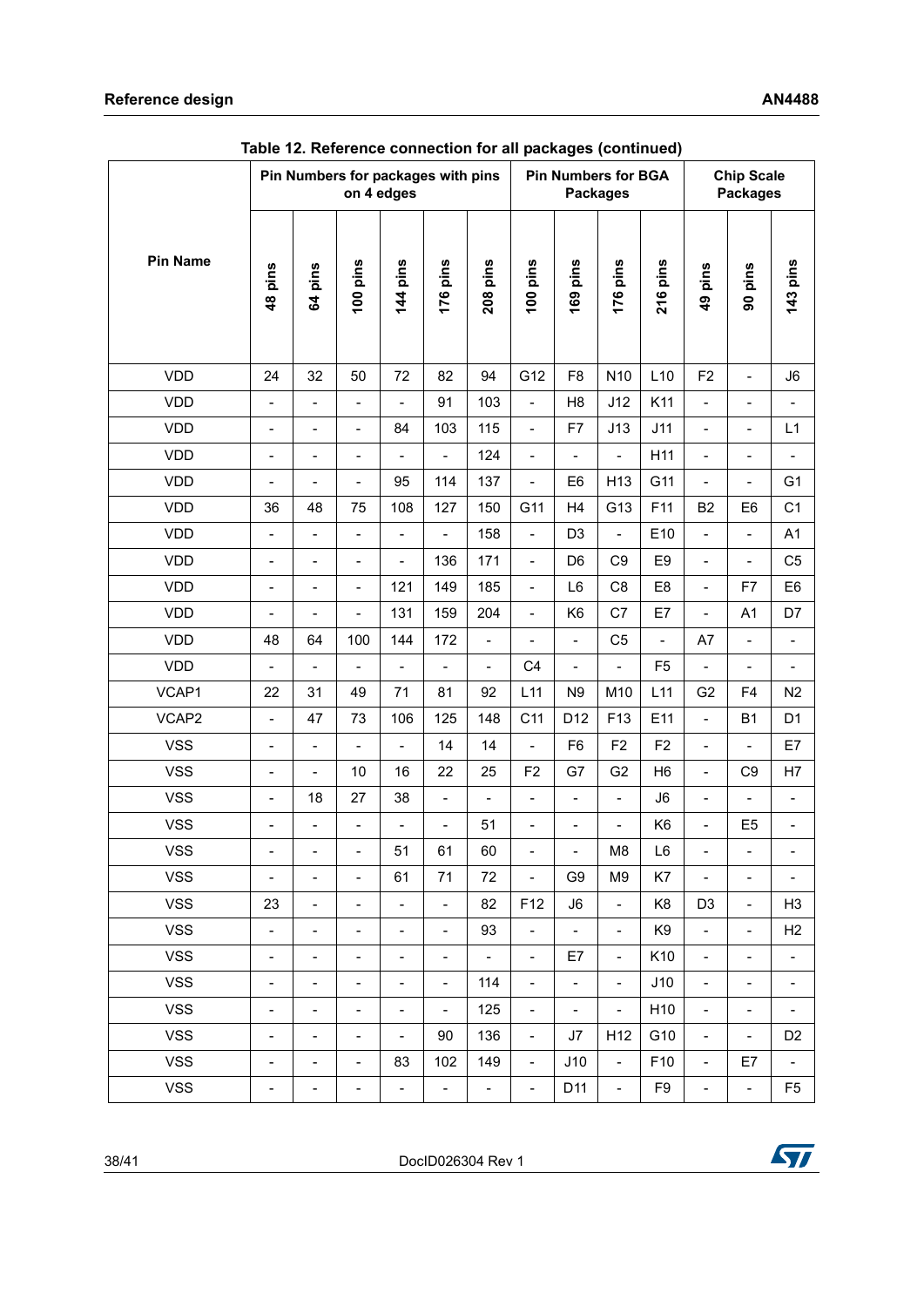|                 |                       |            |            | Pin Numbers for packages with pins<br>on 4 edges |                          |             |                |                | <b>Pin Numbers for BGA</b><br><b>Packages</b> |                |                        | <b>Chip Scale</b><br><b>Packages</b> |               |
|-----------------|-----------------------|------------|------------|--------------------------------------------------|--------------------------|-------------|----------------|----------------|-----------------------------------------------|----------------|------------------------|--------------------------------------|---------------|
| <b>Pin Name</b> | pins<br>$\frac{8}{4}$ | pins<br>54 | pins<br>00 | pins<br>$\frac{14}{1}$                           | pins<br>176              | pins<br>208 | pins<br>100    | pins<br>169    | pins<br>176                                   | pins<br>216    | pins<br>$\overline{9}$ | pins<br>8                            | pins<br>$143$ |
| <b>VSS</b>      |                       |            | -          | 94                                               | 113                      | 170         |                | -              | G12                                           | F <sub>8</sub> |                        |                                      |               |
| <b>VSS</b>      | 35                    | -          | 74         | 107                                              | 126                      | 184         | F11            | D7             | F <sub>12</sub>                               | F7             | <b>B1</b>              | E <sub>8</sub>                       |               |
| <b>VSS</b>      |                       |            | -          |                                                  | 135                      | ۳           |                | ۳              | D <sub>9</sub>                                |                |                        |                                      |               |
| <b>VSS</b>      |                       |            | -          | 120                                              | 148                      | 202         | -              | F <sub>5</sub> | D <sub>8</sub>                                | F <sub>6</sub> |                        |                                      |               |
| <b>VSS</b>      |                       |            | -          | 130                                              | 158                      |             |                | -              | D7                                            | G <sub>6</sub> |                        |                                      |               |
| <b>VSS</b>      | 47                    | 63         | -          |                                                  | $\overline{\phantom{a}}$ |             |                | -              | D <sub>5</sub>                                | $\blacksquare$ | A <sub>6</sub>         |                                      |               |
| <b>VSS</b>      |                       |            |            |                                                  |                          |             | D <sub>3</sub> |                | -                                             | G <sub>5</sub> |                        |                                      |               |

**Table 12. Reference connection for all packages (continued)**

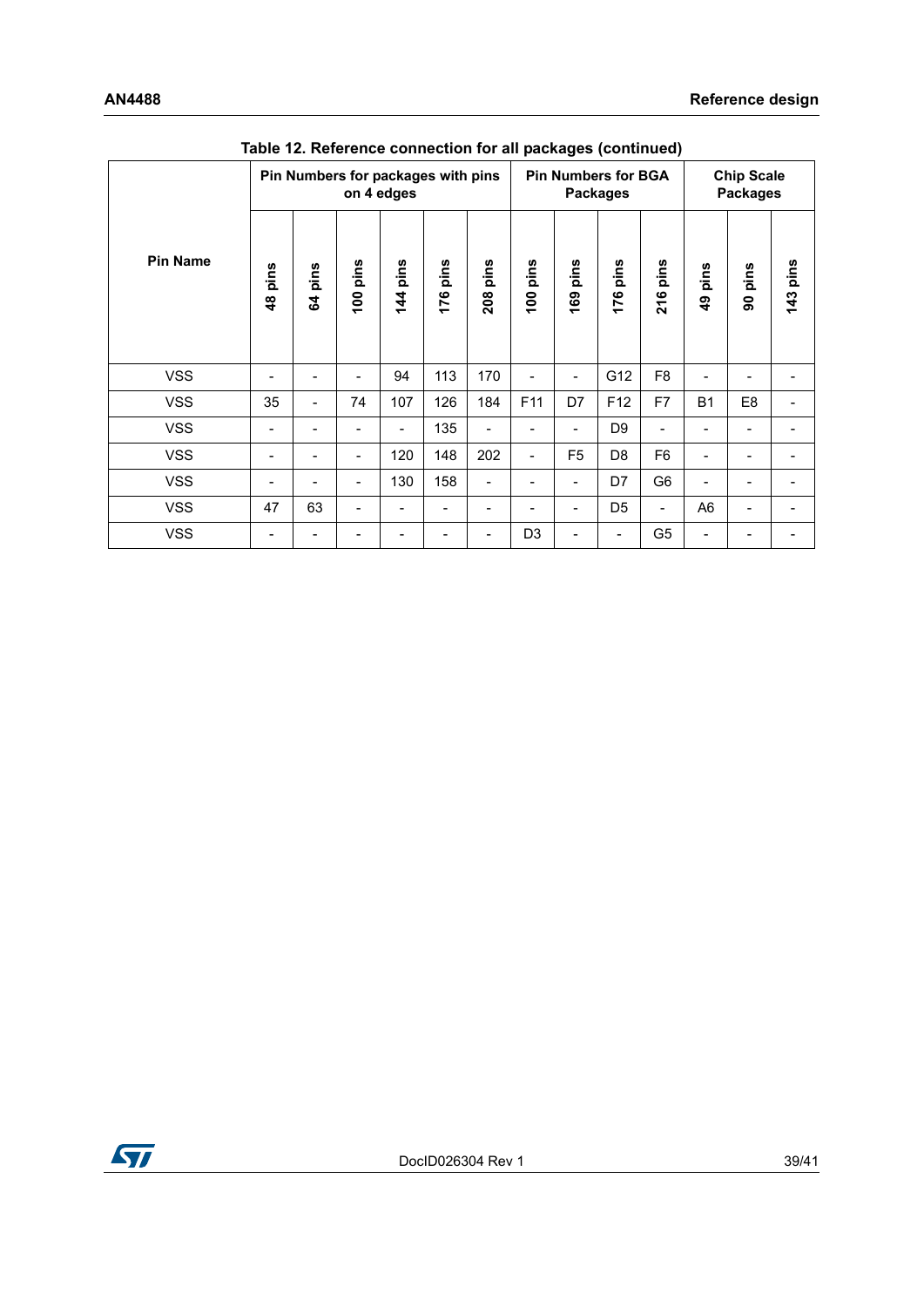# <span id="page-39-0"></span>**9 Revision history**

| Table 13. Document revision history |
|-------------------------------------|
|-------------------------------------|

<span id="page-39-1"></span>

| <b>Date</b> | <b>Revision</b> | <b>Changes</b>   |
|-------------|-----------------|------------------|
| 20-Jun-2014 |                 | Initial release. |